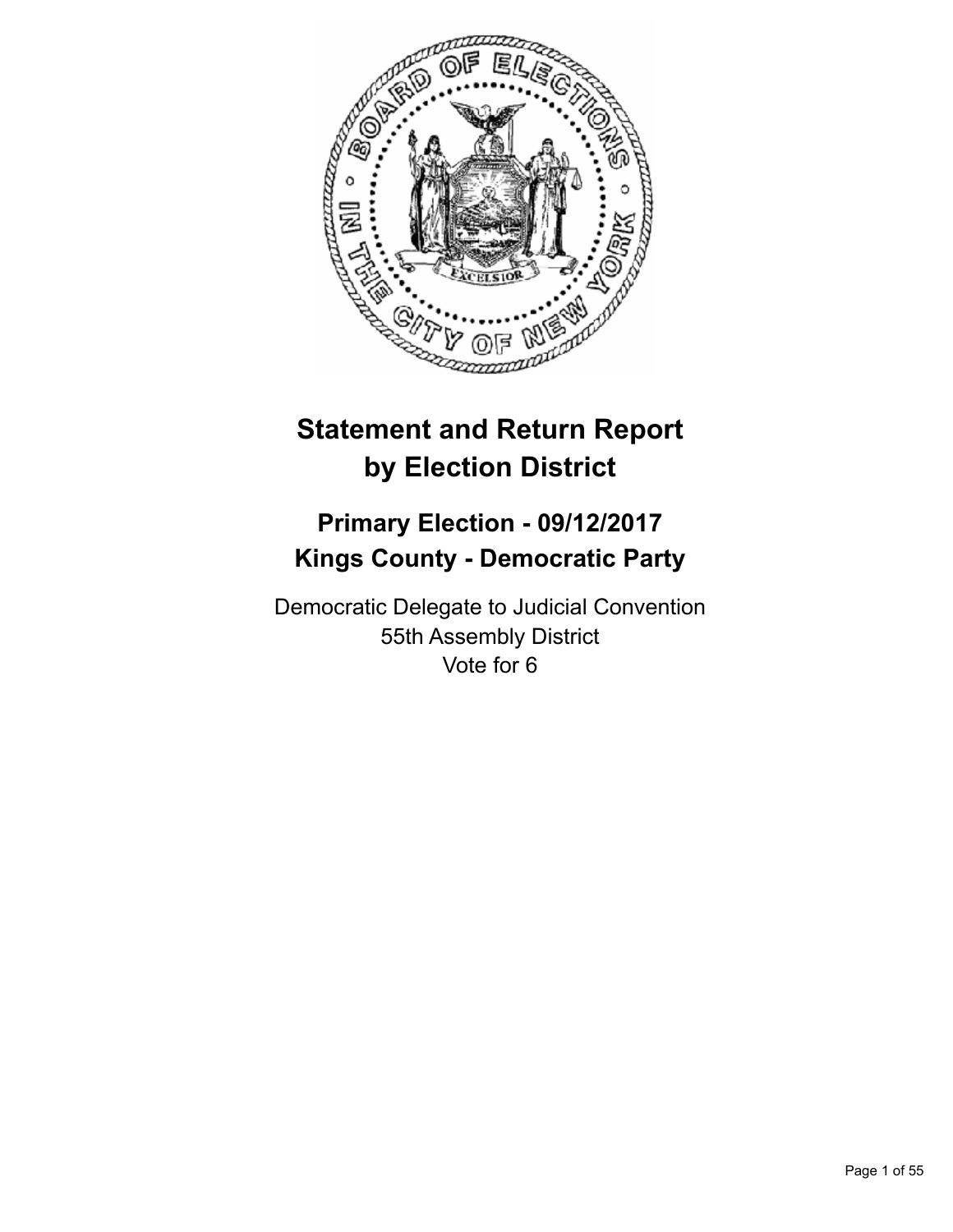

# **001/55 COMBINED into: 003/55**

**002/55** 

| PUBLIC COUNTER                                           | 73       |
|----------------------------------------------------------|----------|
| MANUALLY COUNTED EMERGENCY                               | $\Omega$ |
| <b>ABSENTEE / MILITARY</b>                               | 1        |
| <b>AFFIDAVIT</b>                                         | $\Omega$ |
| <b>Total Ballots</b>                                     | 74       |
| Less - Inapplicable Federal/Special Presidential Ballots | 0        |
| <b>Total Applicable Ballots</b>                          | 74       |
| WILLIAM H. MILES                                         | 29       |
| <b>LISA WILLIAMS</b>                                     | 47       |
| <b>DEBRA GRAY</b>                                        | 41       |
| NATHANIEL STRICKLAND                                     | 26       |
| <b>MICHELLE K. MILLER</b>                                | 38       |
| DAVID R. MILLER IV                                       | 25       |
| <b>ANTHONY T. JONES</b>                                  | 15       |
| <b>RUTH CROPPER</b>                                      | 26       |
| <b>SHARON MOORE</b>                                      | 30       |
| ROBERT COLON (WRITE-IN)                                  | 1        |
| <b>Total Votes</b>                                       | 278      |
| Unrecorded                                               | 166      |

| <b>PUBLIC COUNTER</b>                                    | 25       |
|----------------------------------------------------------|----------|
| MANUALLY COUNTED EMERGENCY                               | 0        |
| ABSENTEE / MILITARY                                      | 0        |
| <b>AFFIDAVIT</b>                                         | 0        |
| <b>Total Ballots</b>                                     | 25       |
| Less - Inapplicable Federal/Special Presidential Ballots | $\Omega$ |
| <b>Total Applicable Ballots</b>                          | 25       |
| <b>WILLIAM H. MILES</b>                                  | 11       |
| LISA WILLIAMS                                            | 14       |
| <b>DEBRA GRAY</b>                                        | 15       |
| NATHANIEL STRICKLAND                                     | 7        |
| <b>MICHELLE K. MILLER</b>                                | 3        |
| DAVID R. MILLER IV                                       | 8        |
| <b>ANTHONY T. JONES</b>                                  | 8        |
| <b>RUTH CROPPER</b>                                      | 6        |
| <b>SHARON MOORE</b>                                      | 11       |
| <b>Total Votes</b>                                       | 83       |
| Unrecorded                                               | 67       |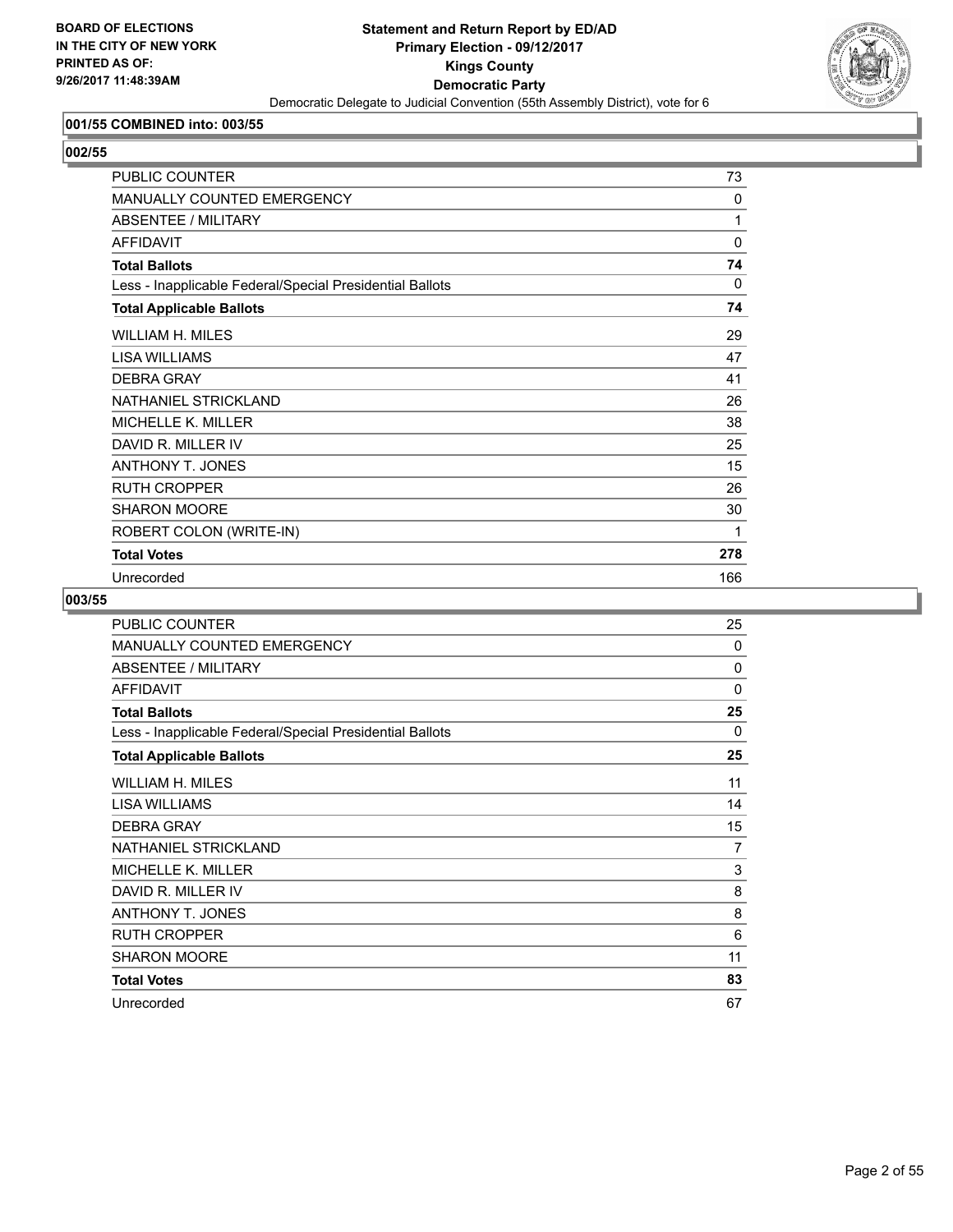

| PUBLIC COUNTER                                           | 102 |
|----------------------------------------------------------|-----|
| <b>MANUALLY COUNTED EMERGENCY</b>                        | 0   |
| <b>ABSENTEE / MILITARY</b>                               | 2   |
| <b>AFFIDAVIT</b>                                         | 3   |
| <b>Total Ballots</b>                                     | 107 |
| Less - Inapplicable Federal/Special Presidential Ballots | 0   |
| <b>Total Applicable Ballots</b>                          | 107 |
| WILLIAM H. MILES                                         | 35  |
| LISA WILLIAMS                                            | 66  |
| <b>DEBRA GRAY</b>                                        | 56  |
| NATHANIEL STRICKLAND                                     | 34  |
| MICHELLE K. MILLER                                       | 53  |
| DAVID R. MILLER IV                                       | 39  |
| <b>ANTHONY T. JONES</b>                                  | 31  |
| <b>RUTH CROPPER</b>                                      | 27  |
| <b>SHARON MOORE</b>                                      | 39  |
| <b>Total Votes</b>                                       | 380 |
| Unrecorded                                               | 262 |

| PUBLIC COUNTER                                           | 15             |
|----------------------------------------------------------|----------------|
| MANUALLY COUNTED EMERGENCY                               | $\Omega$       |
| ABSENTEE / MILITARY                                      | 0              |
| <b>AFFIDAVIT</b>                                         | $\Omega$       |
| <b>Total Ballots</b>                                     | 15             |
| Less - Inapplicable Federal/Special Presidential Ballots | 0              |
| <b>Total Applicable Ballots</b>                          | 15             |
| WILLIAM H. MILES                                         | 7              |
| <b>LISA WILLIAMS</b>                                     | 9              |
| <b>DEBRA GRAY</b>                                        | 7              |
| NATHANIEL STRICKLAND                                     | 6              |
| MICHELLE K. MILLER                                       | 6              |
| DAVID R. MILLER IV                                       | 3              |
| ANTHONY T. JONES                                         | $\overline{7}$ |
| <b>RUTH CROPPER</b>                                      | 4              |
| SHARON MOORE                                             | 3              |
| <b>Total Votes</b>                                       | 52             |
| Unrecorded                                               | 38             |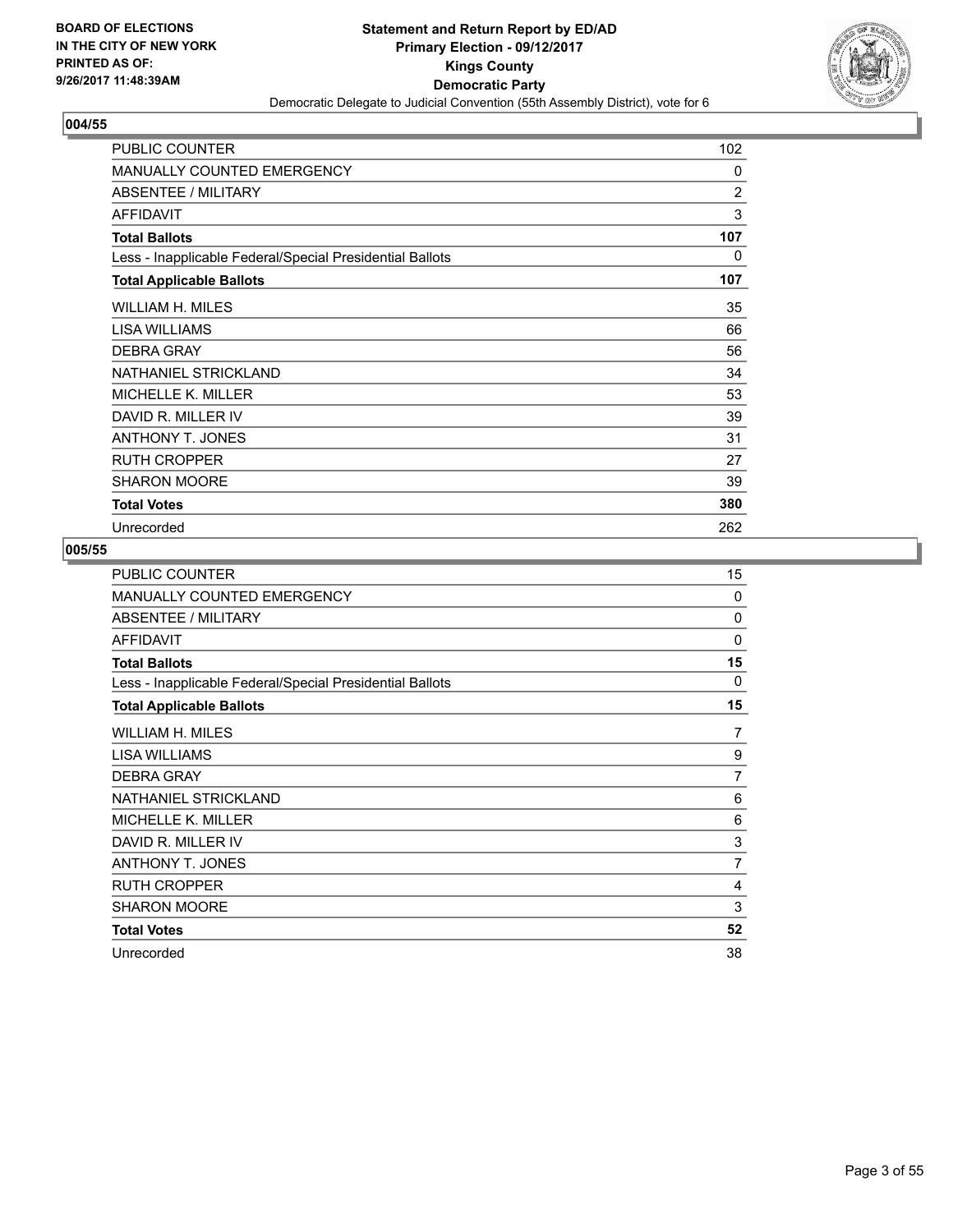

| PUBLIC COUNTER                                           | 123            |
|----------------------------------------------------------|----------------|
| <b>MANUALLY COUNTED EMERGENCY</b>                        | 0              |
| ABSENTEE / MILITARY                                      | $\overline{2}$ |
| <b>AFFIDAVIT</b>                                         | 1              |
| <b>Total Ballots</b>                                     | 126            |
| Less - Inapplicable Federal/Special Presidential Ballots | 0              |
| <b>Total Applicable Ballots</b>                          | 126            |
| WILLIAM H. MILES                                         | 35             |
| LISA WILLIAMS                                            | 53             |
| <b>DEBRA GRAY</b>                                        | 29             |
| NATHANIEL STRICKLAND                                     | 20             |
| <b>MICHELLE K. MILLER</b>                                | 36             |
| DAVID R. MILLER IV                                       | 29             |
| <b>ANTHONY T. JONES</b>                                  | 44             |
| <b>RUTH CROPPER</b>                                      | 22             |
| <b>SHARON MOORE</b>                                      | 27             |
| <b>Total Votes</b>                                       | 295            |
| Unrecorded                                               | 461            |

| PUBLIC COUNTER                                           | 64  |
|----------------------------------------------------------|-----|
| MANUALLY COUNTED EMERGENCY                               | 0   |
| <b>ABSENTEE / MILITARY</b>                               | 1   |
| <b>AFFIDAVIT</b>                                         | 0   |
| <b>Total Ballots</b>                                     | 65  |
| Less - Inapplicable Federal/Special Presidential Ballots | 0   |
| <b>Total Applicable Ballots</b>                          | 65  |
| WILLIAM H. MILES                                         | 21  |
| <b>LISA WILLIAMS</b>                                     | 33  |
| <b>DEBRA GRAY</b>                                        | 34  |
| NATHANIEL STRICKLAND                                     | 24  |
| MICHELLE K. MILLER                                       | 32  |
| DAVID R. MILLER IV                                       | 20  |
| <b>ANTHONY T. JONES</b>                                  | 14  |
| <b>RUTH CROPPER</b>                                      | 17  |
| <b>SHARON MOORE</b>                                      | 26  |
| SHARESE CROUTHER (WRITE-IN)                              | 1   |
| TARISSE IRIARTE (WRITE-IN)                               | 1   |
| <b>Total Votes</b>                                       | 223 |
| Unrecorded                                               | 167 |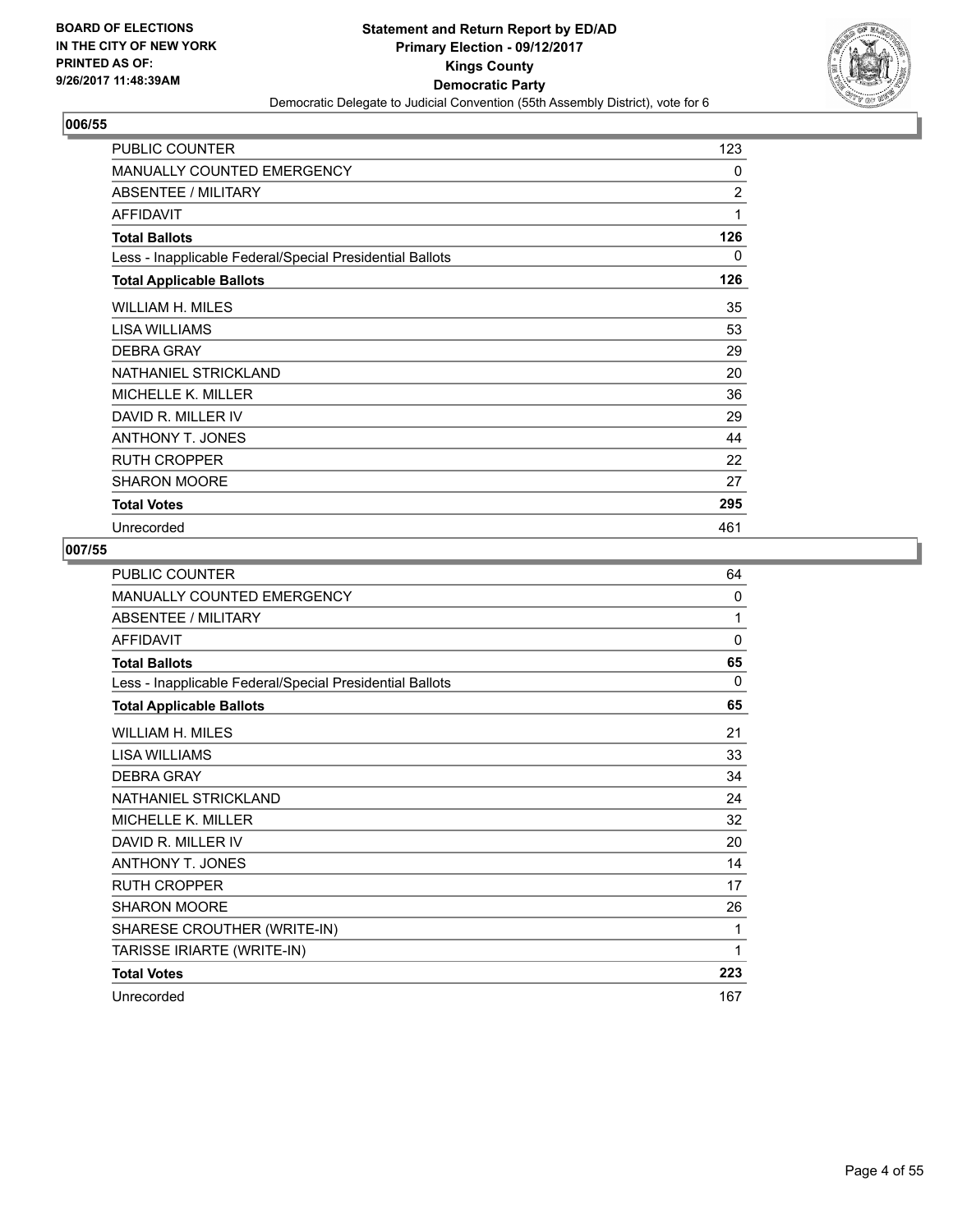

| PUBLIC COUNTER                                           | 17       |
|----------------------------------------------------------|----------|
| MANUALLY COUNTED EMERGENCY                               | 0        |
| <b>ABSENTEE / MILITARY</b>                               | 0        |
| <b>AFFIDAVIT</b>                                         | 0        |
| <b>Total Ballots</b>                                     | 17       |
| Less - Inapplicable Federal/Special Presidential Ballots | $\Omega$ |
| <b>Total Applicable Ballots</b>                          | 17       |
| WILLIAM H. MILES                                         | 10       |
| LISA WILLIAMS                                            | 10       |
| <b>DEBRA GRAY</b>                                        | 8        |
| NATHANIEL STRICKLAND                                     | 9        |
| <b>MICHELLE K. MILLER</b>                                | 6        |
| DAVID R. MILLER IV                                       | 11       |
| <b>ANTHONY T. JONES</b>                                  | 6        |
| <b>RUTH CROPPER</b>                                      | 8        |
| <b>SHARON MOORE</b>                                      | 6        |
| <b>Total Votes</b>                                       | 74       |
| Unrecorded                                               | 28       |

| PUBLIC COUNTER                                           | 92             |
|----------------------------------------------------------|----------------|
| MANUALLY COUNTED EMERGENCY                               | $\Omega$       |
| ABSENTEE / MILITARY                                      | $\overline{2}$ |
| <b>AFFIDAVIT</b>                                         | 3              |
| <b>Total Ballots</b>                                     | 97             |
| Less - Inapplicable Federal/Special Presidential Ballots | $\Omega$       |
| <b>Total Applicable Ballots</b>                          | 97             |
| WILLIAM H. MILES                                         | 37             |
| <b>LISA WILLIAMS</b>                                     | 57             |
| <b>DEBRA GRAY</b>                                        | 42             |
| NATHANIEL STRICKLAND                                     | 41             |
| <b>MICHELLE K. MILLER</b>                                | 44             |
| DAVID R. MILLER IV                                       | 47             |
| <b>ANTHONY T. JONES</b>                                  | 20             |
| <b>RUTH CROPPER</b>                                      | 14             |
| SHARON MOORE                                             | 32             |
| <b>Total Votes</b>                                       | 334            |
| Unrecorded                                               | 248            |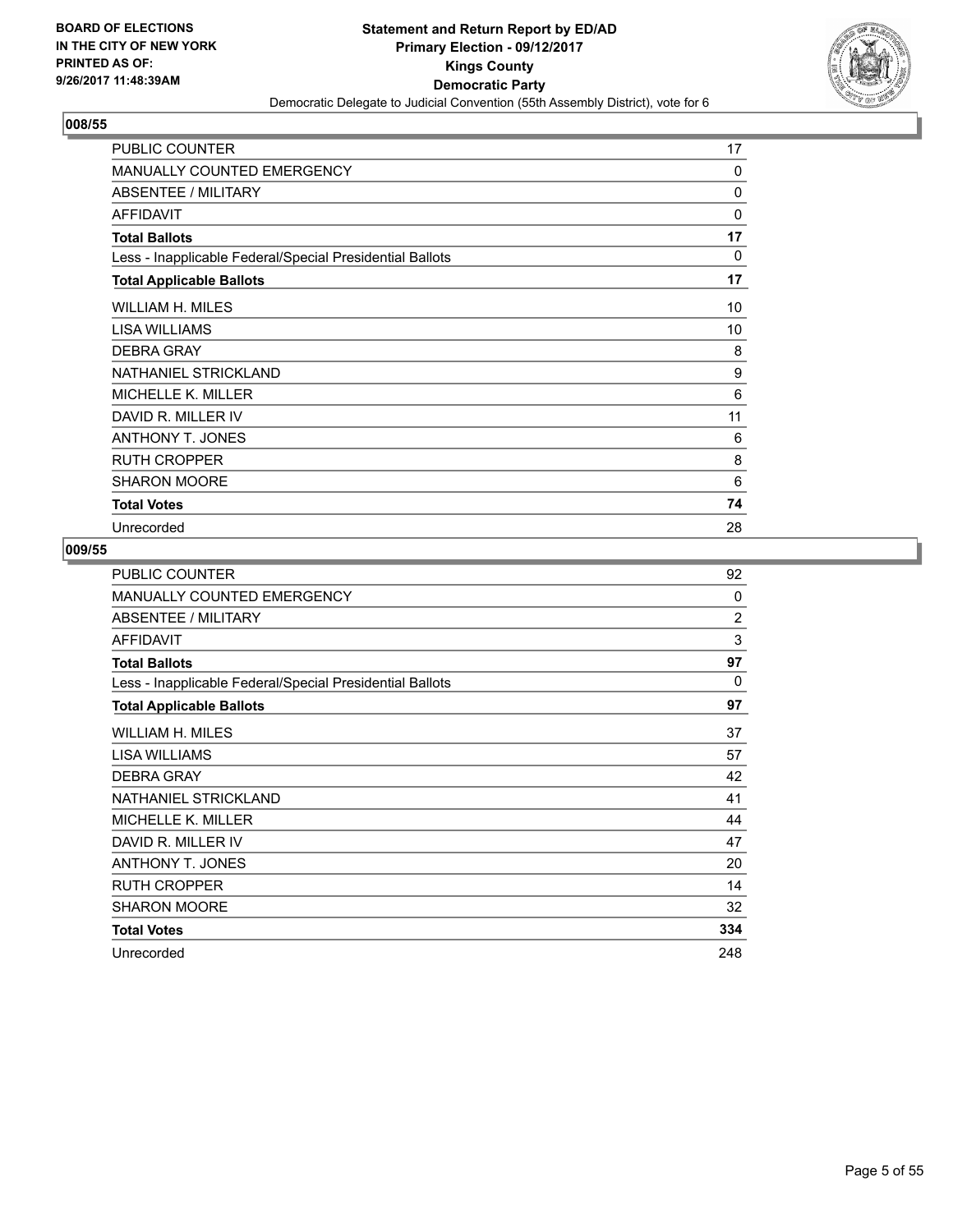

| PUBLIC COUNTER                                           | 138            |
|----------------------------------------------------------|----------------|
| <b>MANUALLY COUNTED EMERGENCY</b>                        | 0              |
| <b>ABSENTEE / MILITARY</b>                               | 1              |
| <b>AFFIDAVIT</b>                                         | $\overline{2}$ |
| <b>Total Ballots</b>                                     | 141            |
| Less - Inapplicable Federal/Special Presidential Ballots | 0              |
| <b>Total Applicable Ballots</b>                          | 141            |
| WILLIAM H. MILES                                         | 50             |
| LISA WILLIAMS                                            | 81             |
| <b>DEBRA GRAY</b>                                        | 66             |
| NATHANIEL STRICKLAND                                     | 57             |
| <b>MICHELLE K. MILLER</b>                                | 50             |
| DAVID R. MILLER IV                                       | 68             |
| <b>ANTHONY T. JONES</b>                                  | 42             |
| <b>RUTH CROPPER</b>                                      | 37             |
| <b>SHARON MOORE</b>                                      | 52             |
| <b>Total Votes</b>                                       | 503            |
| Unrecorded                                               | 343            |

| PUBLIC COUNTER                                           | 135 |
|----------------------------------------------------------|-----|
| MANUALLY COUNTED EMERGENCY                               | 0   |
| <b>ABSENTEE / MILITARY</b>                               | 3   |
| <b>AFFIDAVIT</b>                                         | 0   |
| <b>Total Ballots</b>                                     | 138 |
| Less - Inapplicable Federal/Special Presidential Ballots | 0   |
| <b>Total Applicable Ballots</b>                          | 138 |
| WILLIAM H. MILES                                         | 42  |
| LISA WILLIAMS                                            | 66  |
| <b>DEBRA GRAY</b>                                        | 62  |
| NATHANIEL STRICKLAND                                     | 42  |
| MICHELLE K. MILLER                                       | 40  |
| DAVID R. MILLER IV                                       | 51  |
| <b>ANTHONY T. JONES</b>                                  | 41  |
| <b>RUTH CROPPER</b>                                      | 31  |
| <b>SHARON MOORE</b>                                      | 50  |
| DAVID PALEN (WRITE-IN)                                   | 1   |
| UNATTRIBUTABLE WRITE-IN (WRITE-IN)                       | 4   |
| <b>Total Votes</b>                                       | 430 |
| Unrecorded                                               | 398 |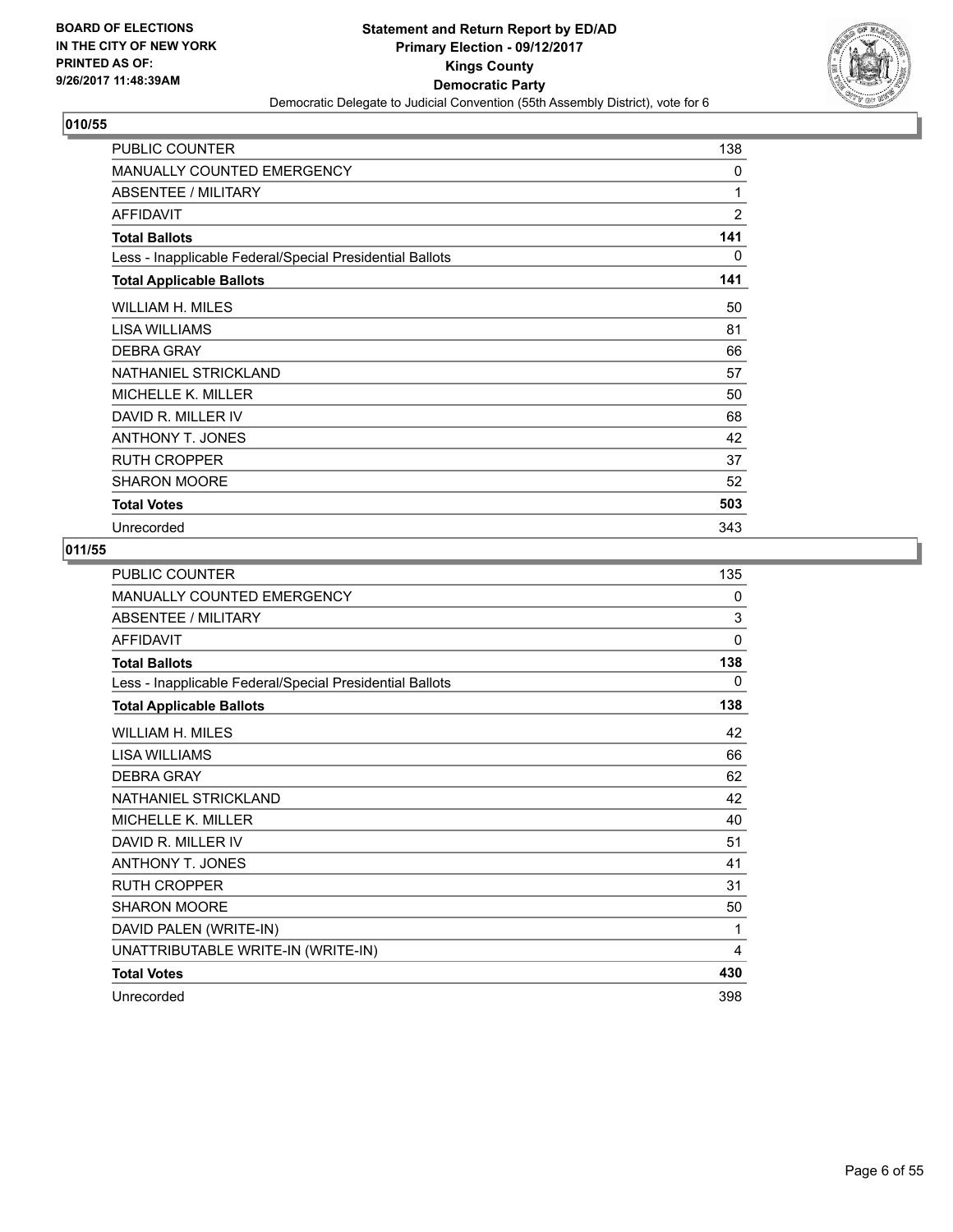

| <b>PUBLIC COUNTER</b>                                    | 98       |
|----------------------------------------------------------|----------|
| <b>MANUALLY COUNTED EMERGENCY</b>                        | $\Omega$ |
| <b>ABSENTEE / MILITARY</b>                               | 3        |
| <b>AFFIDAVIT</b>                                         | 2        |
| <b>Total Ballots</b>                                     | 103      |
| Less - Inapplicable Federal/Special Presidential Ballots | 0        |
| <b>Total Applicable Ballots</b>                          | 103      |
| <b>WILLIAM H. MILES</b>                                  | 31       |
| LISA WILLIAMS                                            | 53       |
| <b>DEBRA GRAY</b>                                        | 42       |
| NATHANIEL STRICKLAND                                     | 22       |
| MICHELLE K. MILLER                                       | 43       |
| DAVID R. MILLER IV                                       | 26       |
| <b>ANTHONY T. JONES</b>                                  | 30       |
| <b>RUTH CROPPER</b>                                      | 24       |
| <b>SHARON MOORE</b>                                      | 37       |
| <b>Total Votes</b>                                       | 308      |
| Unrecorded                                               | 310      |

| PUBLIC COUNTER                                           | 4                       |
|----------------------------------------------------------|-------------------------|
| MANUALLY COUNTED EMERGENCY                               | 0                       |
| ABSENTEE / MILITARY                                      | 0                       |
| <b>AFFIDAVIT</b>                                         | $\Omega$                |
| <b>Total Ballots</b>                                     | $\overline{\mathbf{4}}$ |
| Less - Inapplicable Federal/Special Presidential Ballots | 0                       |
| <b>Total Applicable Ballots</b>                          | 4                       |
| WILLIAM H. MILES                                         | 0                       |
| <b>LISA WILLIAMS</b>                                     | $\Omega$                |
| <b>DEBRA GRAY</b>                                        | $\overline{2}$          |
| NATHANIEL STRICKLAND                                     | 1                       |
| <b>MICHELLE K. MILLER</b>                                | $\Omega$                |
| DAVID R. MILLER IV                                       | 0                       |
| <b>ANTHONY T. JONES</b>                                  | 0                       |
| <b>RUTH CROPPER</b>                                      | 0                       |
| <b>SHARON MOORE</b>                                      | 0                       |
| <b>Total Votes</b>                                       | 3                       |
| Unrecorded                                               | 21                      |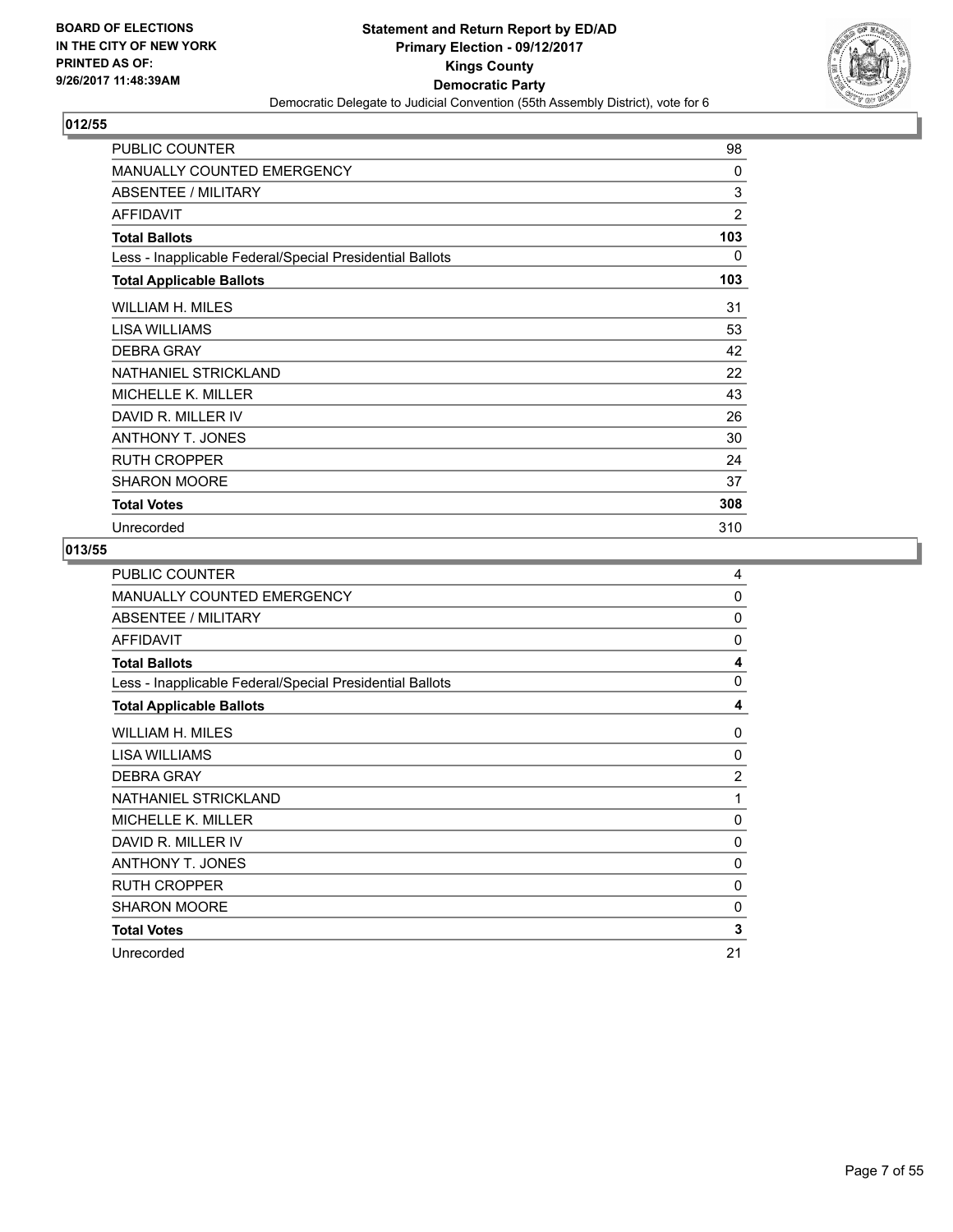

| PUBLIC COUNTER                                           | 88       |
|----------------------------------------------------------|----------|
| <b>MANUALLY COUNTED EMERGENCY</b>                        | 0        |
| ABSENTEE / MILITARY                                      | 1        |
| <b>AFFIDAVIT</b>                                         | 1        |
| <b>Total Ballots</b>                                     | 90       |
| Less - Inapplicable Federal/Special Presidential Ballots | $\Omega$ |
| <b>Total Applicable Ballots</b>                          | 90       |
| WILLIAM H. MILES                                         | 32       |
| <b>LISA WILLIAMS</b>                                     | 45       |
| <b>DEBRA GRAY</b>                                        | 51       |
| NATHANIEL STRICKLAND                                     | 29       |
| MICHELLE K. MILLER                                       | 38       |
| DAVID R. MILLER IV                                       | 28       |
| ANTHONY T. JONES                                         | 22       |
| <b>RUTH CROPPER</b>                                      | 19       |
| <b>SHARON MOORE</b>                                      | 31       |
| UNATTRIBUTABLE WRITE-IN (WRITE-IN)                       | 6        |
| <b>Total Votes</b>                                       | 301      |
| Unrecorded                                               | 239      |

| <b>PUBLIC COUNTER</b>                                    | 53       |
|----------------------------------------------------------|----------|
| <b>MANUALLY COUNTED EMERGENCY</b>                        | $\Omega$ |
| <b>ABSENTEE / MILITARY</b>                               | $\Omega$ |
| <b>AFFIDAVIT</b>                                         | $\Omega$ |
| <b>Total Ballots</b>                                     | 53       |
| Less - Inapplicable Federal/Special Presidential Ballots | $\Omega$ |
| <b>Total Applicable Ballots</b>                          | 53       |
| WILLIAM H. MILES                                         | 21       |
| LISA WILLIAMS                                            | 36       |
| <b>DEBRA GRAY</b>                                        | 34       |
| NATHANIEL STRICKLAND                                     | 19       |
| MICHELLE K. MILLER                                       | 19       |
| DAVID R. MILLER IV                                       | 14       |
| <b>ANTHONY T. JONES</b>                                  | 19       |
| <b>RUTH CROPPER</b>                                      | 19       |
| <b>SHARON MOORE</b>                                      | 25       |
| <b>Total Votes</b>                                       | 206      |
| Unrecorded                                               | 112      |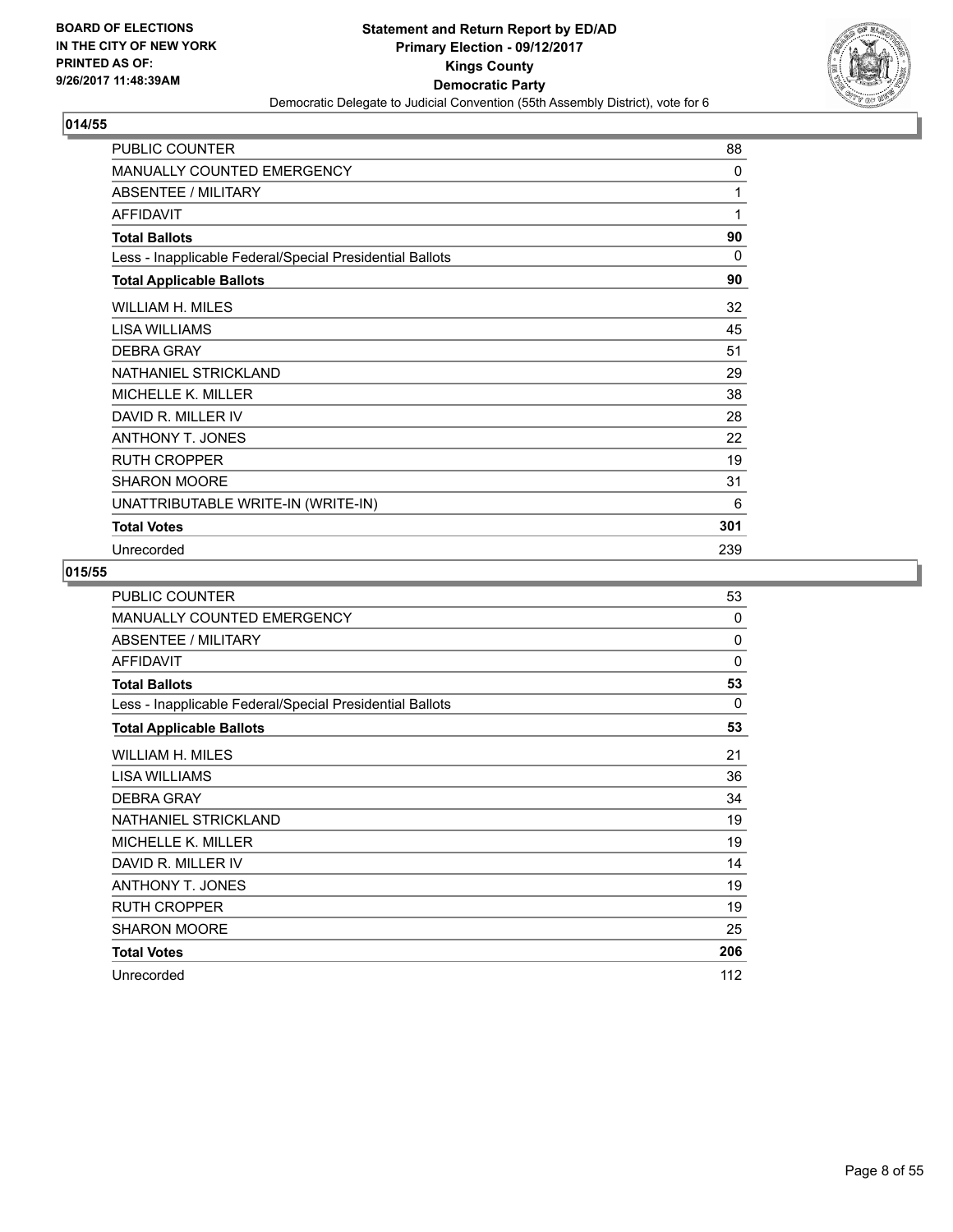

| PUBLIC COUNTER                                           | 115      |
|----------------------------------------------------------|----------|
| MANUALLY COUNTED EMERGENCY                               | 0        |
| <b>ABSENTEE / MILITARY</b>                               | $\Omega$ |
| <b>AFFIDAVIT</b>                                         | 2        |
| <b>Total Ballots</b>                                     | 117      |
| Less - Inapplicable Federal/Special Presidential Ballots | 0        |
| <b>Total Applicable Ballots</b>                          | 117      |
| WILLIAM H. MILES                                         | 43       |
| <b>LISA WILLIAMS</b>                                     | 69       |
| <b>DEBRA GRAY</b>                                        | 64       |
| NATHANIEL STRICKLAND                                     | 37       |
| <b>MICHELLE K. MILLER</b>                                | 54       |
| DAVID R. MILLER IV                                       | 30       |
| <b>ANTHONY T. JONES</b>                                  | 41       |
| <b>RUTH CROPPER</b>                                      | 21       |
| SHARON MOORE                                             | 44       |
| MICHAEL C. BECTON (WRITE-IN)                             | 1        |
| <b>Total Votes</b>                                       | 404      |
| Unrecorded                                               | 298      |

| <b>PUBLIC COUNTER</b>                                    | 38       |
|----------------------------------------------------------|----------|
| MANUALLY COUNTED EMERGENCY                               | $\Omega$ |
| <b>ABSENTEE / MILITARY</b>                               | 1        |
| <b>AFFIDAVIT</b>                                         | 1        |
| <b>Total Ballots</b>                                     | 40       |
| Less - Inapplicable Federal/Special Presidential Ballots | $\Omega$ |
| <b>Total Applicable Ballots</b>                          | 40       |
| WILLIAM H. MILES                                         | 14       |
| LISA WILLIAMS                                            | 25       |
| <b>DEBRA GRAY</b>                                        | 20       |
| NATHANIEL STRICKLAND                                     | 15       |
| MICHELLE K. MILLER                                       | 16       |
| DAVID R. MILLER IV                                       | 13       |
| ANTHONY T. JONES                                         | 17       |
| <b>RUTH CROPPER</b>                                      | 12       |
| SHARON MOORE                                             | 19       |
| <b>Total Votes</b>                                       | 151      |
| Unrecorded                                               | 89       |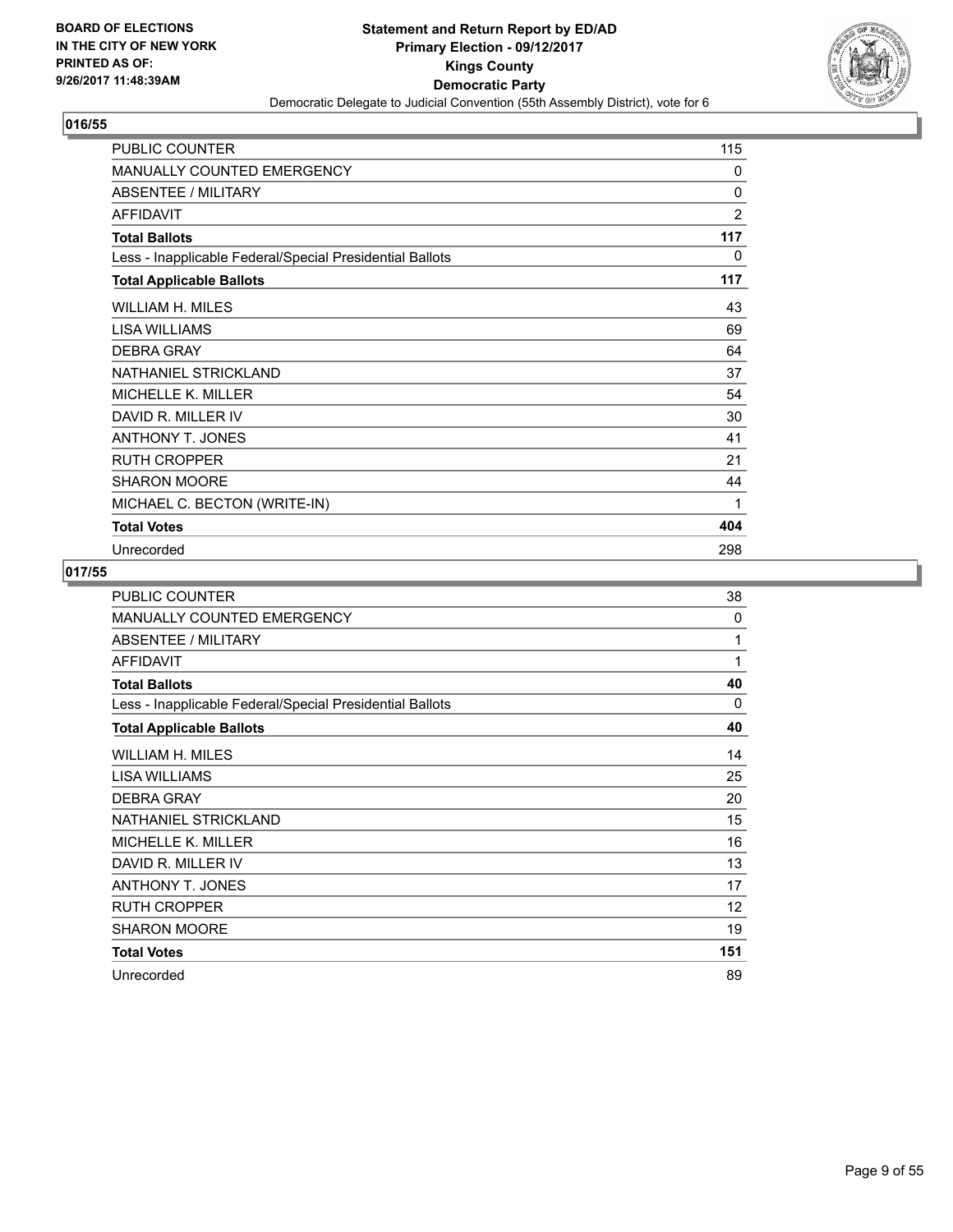

| <b>PUBLIC COUNTER</b>                                    | 154 |
|----------------------------------------------------------|-----|
| <b>MANUALLY COUNTED EMERGENCY</b>                        | 0   |
| ABSENTEE / MILITARY                                      | 2   |
| <b>AFFIDAVIT</b>                                         | 2   |
| <b>Total Ballots</b>                                     | 158 |
| Less - Inapplicable Federal/Special Presidential Ballots | 0   |
| <b>Total Applicable Ballots</b>                          | 158 |
| WILLIAM H. MILES                                         | 55  |
| LISA WILLIAMS                                            | 81  |
| <b>DEBRA GRAY</b>                                        | 67  |
| NATHANIEL STRICKLAND                                     | 46  |
| <b>MICHELLE K. MILLER</b>                                | 59  |
| DAVID R. MILLER IV                                       | 46  |
| <b>ANTHONY T. JONES</b>                                  | 61  |
| <b>RUTH CROPPER</b>                                      | 41  |
| <b>SHARON MOORE</b>                                      | 52  |
| <b>Total Votes</b>                                       | 508 |
| Unrecorded                                               | 440 |

| PUBLIC COUNTER                                           | 143          |
|----------------------------------------------------------|--------------|
| MANUALLY COUNTED EMERGENCY                               | $\mathbf{0}$ |
| <b>ABSENTEE / MILITARY</b>                               | 3            |
| <b>AFFIDAVIT</b>                                         | 1            |
| <b>Total Ballots</b>                                     | 147          |
| Less - Inapplicable Federal/Special Presidential Ballots | 0            |
| <b>Total Applicable Ballots</b>                          | 147          |
| WILLIAM H. MILES                                         | 47           |
| LISA WILLIAMS                                            | 80           |
| <b>DEBRA GRAY</b>                                        | 63           |
| NATHANIEL STRICKLAND                                     | 53           |
| MICHELLE K. MILLER                                       | 53           |
| DAVID R. MILLER IV                                       | 57           |
| ANTHONY T. JONES                                         | 55           |
| <b>RUTH CROPPER</b>                                      | 43           |
| <b>SHARON MOORE</b>                                      | 65           |
| <b>Total Votes</b>                                       | 516          |
| Unrecorded                                               | 366          |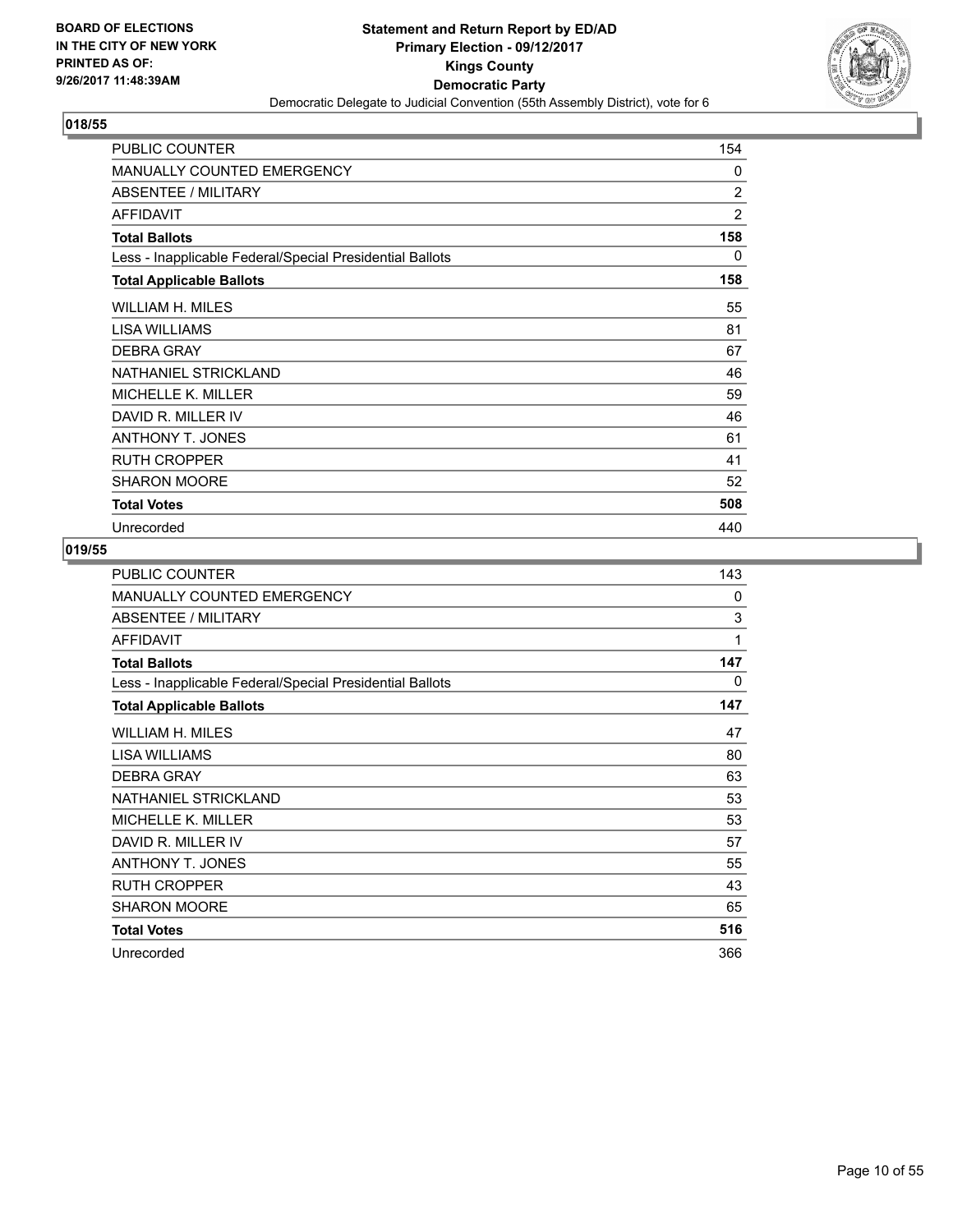

| <b>PUBLIC COUNTER</b>                                    | 147            |
|----------------------------------------------------------|----------------|
| <b>MANUALLY COUNTED EMERGENCY</b>                        | $\mathbf{0}$   |
| <b>ABSENTEE / MILITARY</b>                               | 3              |
| <b>AFFIDAVIT</b>                                         | $\overline{2}$ |
| <b>Total Ballots</b>                                     | 152            |
| Less - Inapplicable Federal/Special Presidential Ballots | 0              |
| <b>Total Applicable Ballots</b>                          | 152            |
| WILLIAM H. MILES                                         | 53             |
| <b>LISA WILLIAMS</b>                                     | 97             |
| <b>DEBRA GRAY</b>                                        | 75             |
| NATHANIEL STRICKLAND                                     | 57             |
| <b>MICHELLE K. MILLER</b>                                | 60             |
| DAVID R. MILLER IV                                       | 49             |
| <b>ANTHONY T. JONES</b>                                  | 52             |
| <b>RUTH CROPPER</b>                                      | 37             |
| <b>SHARON MOORE</b>                                      | 66             |
| BRIAN M. WILLIAMS (WRITE-IN)                             | 1              |
| <b>Total Votes</b>                                       | 547            |
| Unrecorded                                               | 365            |

| <b>PUBLIC COUNTER</b>                                    | 90       |
|----------------------------------------------------------|----------|
| <b>MANUALLY COUNTED EMERGENCY</b>                        | $\Omega$ |
| <b>ABSENTEE / MILITARY</b>                               | 3        |
| <b>AFFIDAVIT</b>                                         | $\Omega$ |
| <b>Total Ballots</b>                                     | 93       |
| Less - Inapplicable Federal/Special Presidential Ballots | $\Omega$ |
| <b>Total Applicable Ballots</b>                          | 93       |
| WILLIAM H. MILES                                         | 33       |
| LISA WILLIAMS                                            | 43       |
| <b>DEBRA GRAY</b>                                        | 40       |
| NATHANIEL STRICKLAND                                     | 26       |
| <b>MICHELLE K. MILLER</b>                                | 24       |
| DAVID R. MILLER IV                                       | 20       |
| <b>ANTHONY T. JONES</b>                                  | 26       |
| <b>RUTH CROPPER</b>                                      | 14       |
| <b>SHARON MOORE</b>                                      | 30       |
| <b>Total Votes</b>                                       | 256      |
| Unrecorded                                               | 302      |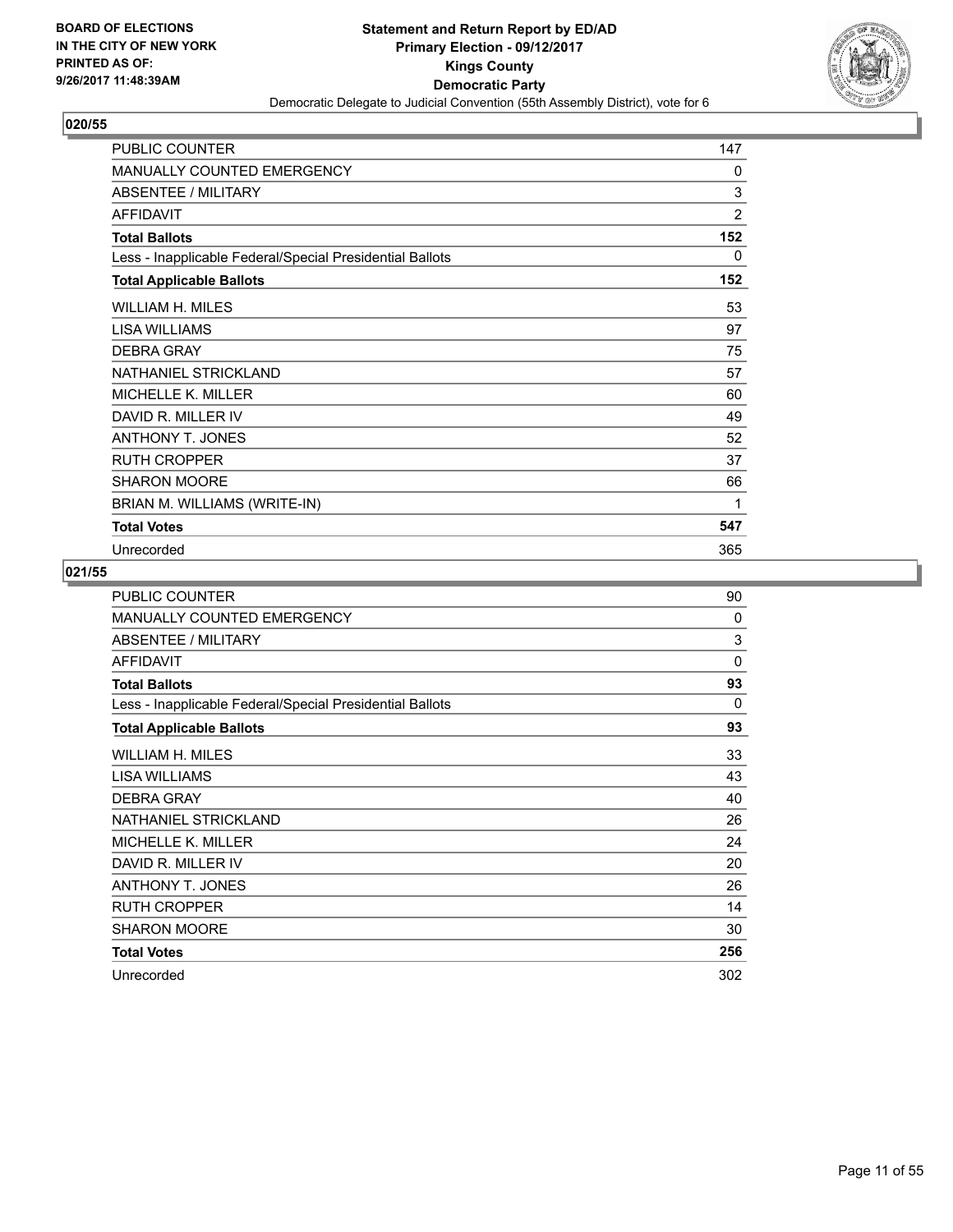

| PUBLIC COUNTER                                           | 73       |
|----------------------------------------------------------|----------|
| MANUALLY COUNTED EMERGENCY                               | 0        |
| ABSENTEE / MILITARY                                      | 3        |
| <b>AFFIDAVIT</b>                                         | 0        |
| <b>Total Ballots</b>                                     | 76       |
| Less - Inapplicable Federal/Special Presidential Ballots | $\Omega$ |
| <b>Total Applicable Ballots</b>                          | 76       |
| WILLIAM H. MILES                                         | 29       |
| <b>LISA WILLIAMS</b>                                     | 34       |
| <b>DEBRA GRAY</b>                                        | 32       |
| NATHANIEL STRICKLAND                                     | 26       |
| MICHELLE K. MILLER                                       | 28       |
| DAVID R. MILLER IV                                       | 26       |
| <b>ANTHONY T. JONES</b>                                  | 26       |
| <b>RUTH CROPPER</b>                                      | 9        |
| <b>SHARON MOORE</b>                                      | 23       |
| UNATTRIBUTABLE WRITE-IN (WRITE-IN)                       | 3        |
| <b>Total Votes</b>                                       | 236      |
| Unrecorded                                               | 220      |

| <b>PUBLIC COUNTER</b>                                    | 152      |
|----------------------------------------------------------|----------|
| MANUALLY COUNTED EMERGENCY                               | 0        |
| <b>ABSENTEE / MILITARY</b>                               | 0        |
| <b>AFFIDAVIT</b>                                         | $\Omega$ |
| <b>Total Ballots</b>                                     | 152      |
| Less - Inapplicable Federal/Special Presidential Ballots | 0        |
| <b>Total Applicable Ballots</b>                          | 152      |
| WILLIAM H. MILES                                         | 54       |
| LISA WILLIAMS                                            | 82       |
| <b>DEBRA GRAY</b>                                        | 74       |
| NATHANIEL STRICKLAND                                     | 52       |
| <b>MICHELLE K. MILLER</b>                                | 64       |
| DAVID R. MILLER IV                                       | 43       |
| <b>ANTHONY T. JONES</b>                                  | 53       |
| <b>RUTH CROPPER</b>                                      | 45       |
| <b>SHARON MOORE</b>                                      | 57       |
| ANTHONY TONY HERBERT (WRITE-IN)                          | 1        |
| <b>Total Votes</b>                                       | 525      |
| Unrecorded                                               | 387      |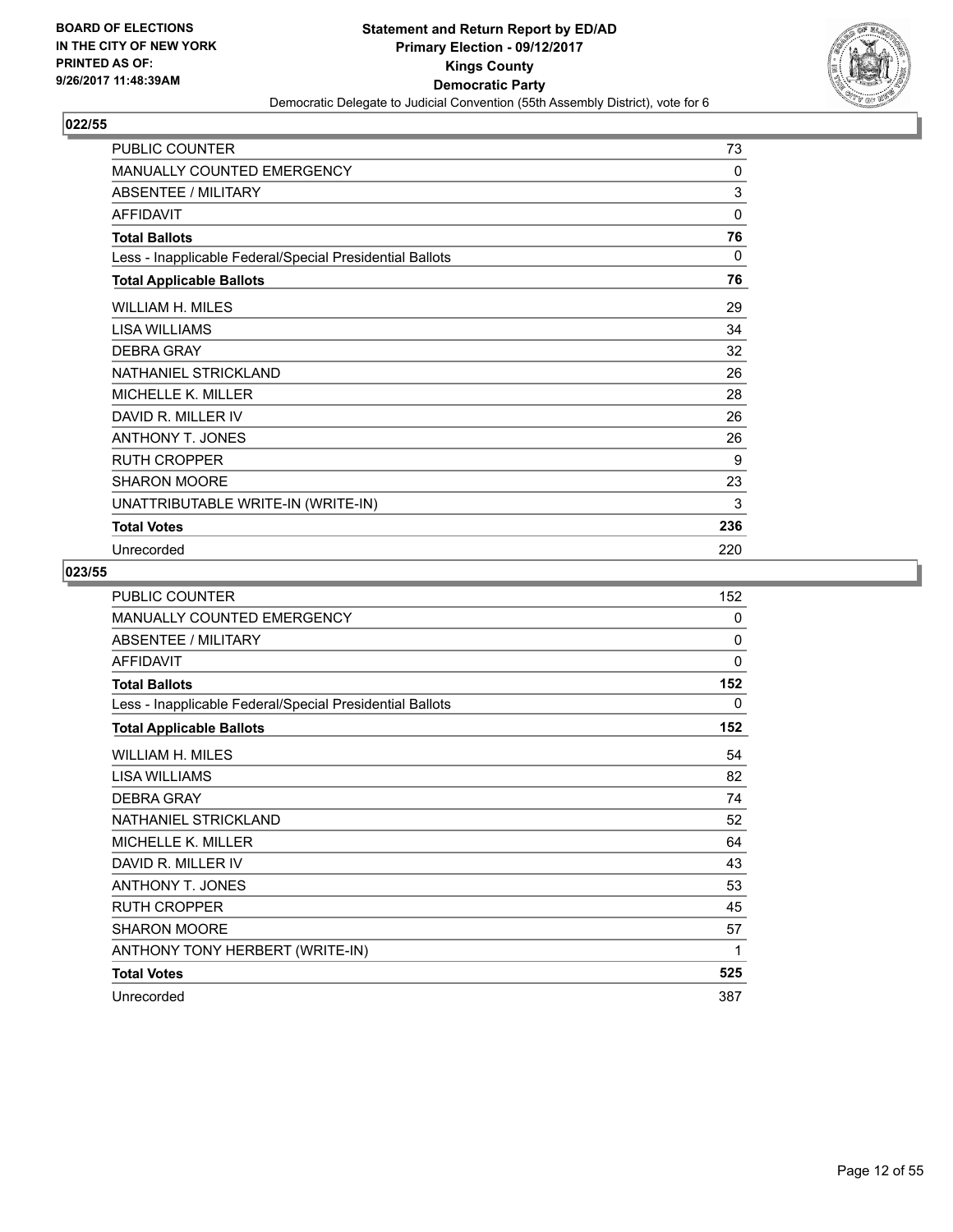

| <b>PUBLIC COUNTER</b>                                    | 113 |
|----------------------------------------------------------|-----|
| <b>MANUALLY COUNTED EMERGENCY</b>                        | 0   |
| <b>ABSENTEE / MILITARY</b>                               | 1   |
| <b>AFFIDAVIT</b>                                         | 0   |
| <b>Total Ballots</b>                                     | 114 |
| Less - Inapplicable Federal/Special Presidential Ballots | 0   |
| <b>Total Applicable Ballots</b>                          | 114 |
| WILLIAM H. MILES                                         | 34  |
| LISA WILLIAMS                                            | 54  |
| <b>DEBRA GRAY</b>                                        | 51  |
| NATHANIEL STRICKLAND                                     | 30  |
| MICHELLE K. MILLER                                       | 40  |
| DAVID R. MILLER IV                                       | 30  |
| <b>ANTHONY T. JONES</b>                                  | 36  |
| <b>RUTH CROPPER</b>                                      | 22  |
| <b>SHARON MOORE</b>                                      | 34  |
| <b>Total Votes</b>                                       | 331 |
| Unrecorded                                               | 353 |

| PUBLIC COUNTER                                           | 102          |
|----------------------------------------------------------|--------------|
| <b>MANUALLY COUNTED EMERGENCY</b>                        | $\mathbf{0}$ |
| ABSENTEE / MILITARY                                      | 1            |
| <b>AFFIDAVIT</b>                                         | $\Omega$     |
| <b>Total Ballots</b>                                     | 103          |
| Less - Inapplicable Federal/Special Presidential Ballots | 0            |
| <b>Total Applicable Ballots</b>                          | 103          |
| WILLIAM H. MILES                                         | 44           |
| <b>LISA WILLIAMS</b>                                     | 50           |
| <b>DEBRA GRAY</b>                                        | 49           |
| NATHANIEL STRICKLAND                                     | 38           |
| <b>MICHELLE K. MILLER</b>                                | 42           |
| DAVID R. MILLER IV                                       | 42           |
| ANTHONY T. JONES                                         | 35           |
| <b>RUTH CROPPER</b>                                      | 22           |
| <b>SHARON MOORE</b>                                      | 42           |
| <b>Total Votes</b>                                       | 364          |
| Unrecorded                                               | 254          |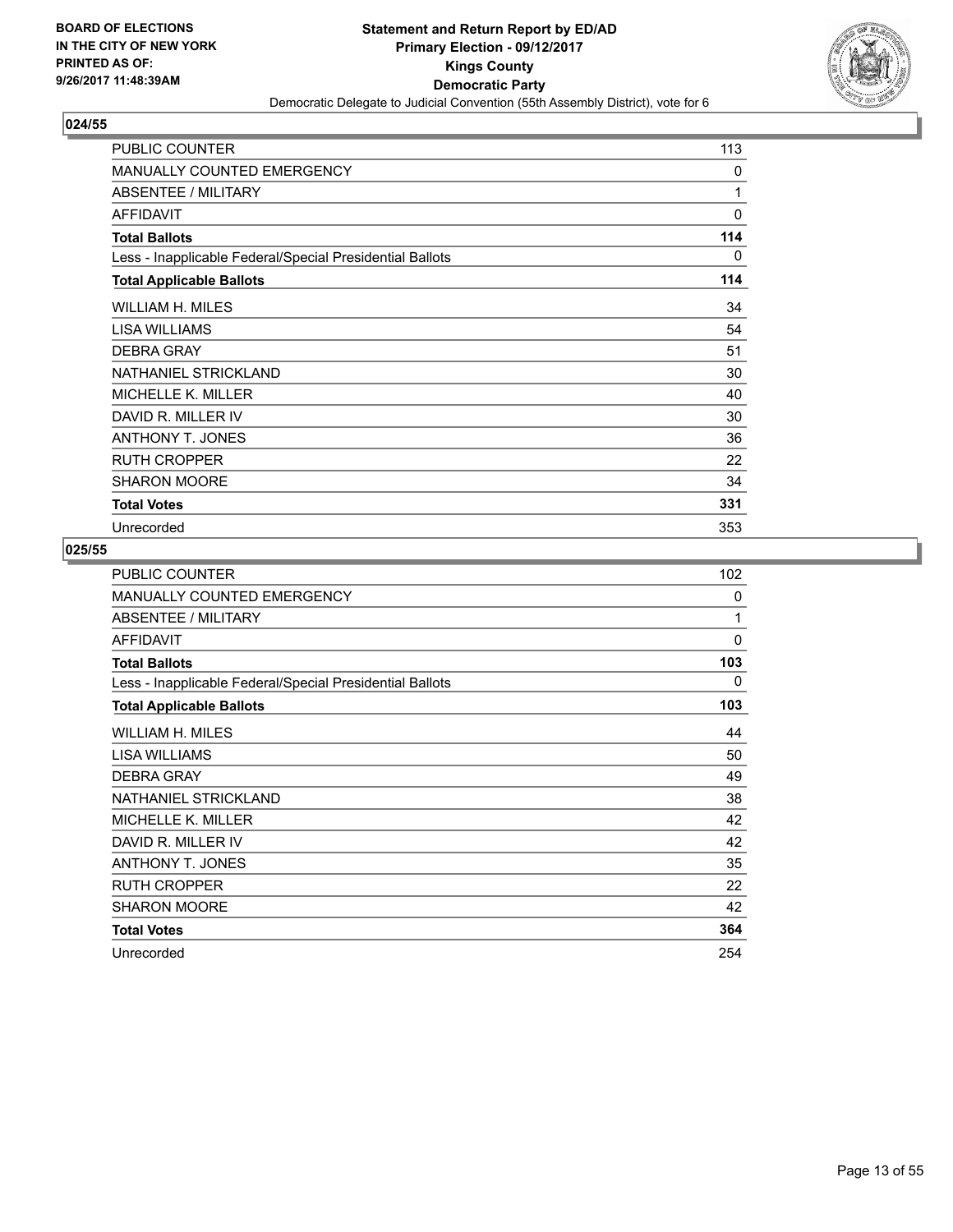

| PUBLIC COUNTER                                           | 25             |
|----------------------------------------------------------|----------------|
| MANUALLY COUNTED EMERGENCY                               | 0              |
| <b>ABSENTEE / MILITARY</b>                               | 1              |
| <b>AFFIDAVIT</b>                                         | 0              |
| <b>Total Ballots</b>                                     | 26             |
| Less - Inapplicable Federal/Special Presidential Ballots | $\Omega$       |
| <b>Total Applicable Ballots</b>                          | 26             |
| WILLIAM H. MILES                                         | 11             |
| <b>LISA WILLIAMS</b>                                     | 9              |
| <b>DEBRA GRAY</b>                                        | 11             |
| NATHANIEL STRICKLAND                                     | $\overline{7}$ |
| <b>MICHELLE K. MILLER</b>                                | 12             |
| DAVID R. MILLER IV                                       | 8              |
| <b>ANTHONY T. JONES</b>                                  | 10             |
| <b>RUTH CROPPER</b>                                      | 3              |
| SHARON MOORE                                             | 6              |
| DAVID O DANUENS (WRITE-IN)                               | 6              |
| <b>Total Votes</b>                                       | 83             |
| Unrecorded                                               | 73             |

| <b>PUBLIC COUNTER</b>                                    | 61       |
|----------------------------------------------------------|----------|
| <b>MANUALLY COUNTED EMERGENCY</b>                        | $\Omega$ |
| ABSENTEE / MILITARY                                      | 1        |
| <b>AFFIDAVIT</b>                                         | $\Omega$ |
| <b>Total Ballots</b>                                     | 62       |
| Less - Inapplicable Federal/Special Presidential Ballots | 0        |
| <b>Total Applicable Ballots</b>                          | 62       |
| WILLIAM H. MILES                                         | 14       |
| LISA WILLIAMS                                            | 28       |
| <b>DEBRA GRAY</b>                                        | 21       |
| NATHANIEL STRICKLAND                                     | 13       |
| <b>MICHELLE K. MILLER</b>                                | 13       |
| DAVID R. MILLER IV                                       | 10       |
| <b>ANTHONY T. JONES</b>                                  | 16       |
| <b>RUTH CROPPER</b>                                      | 13       |
| <b>SHARON MOORE</b>                                      | 18       |
| <b>Total Votes</b>                                       | 146      |
| Unrecorded                                               | 226      |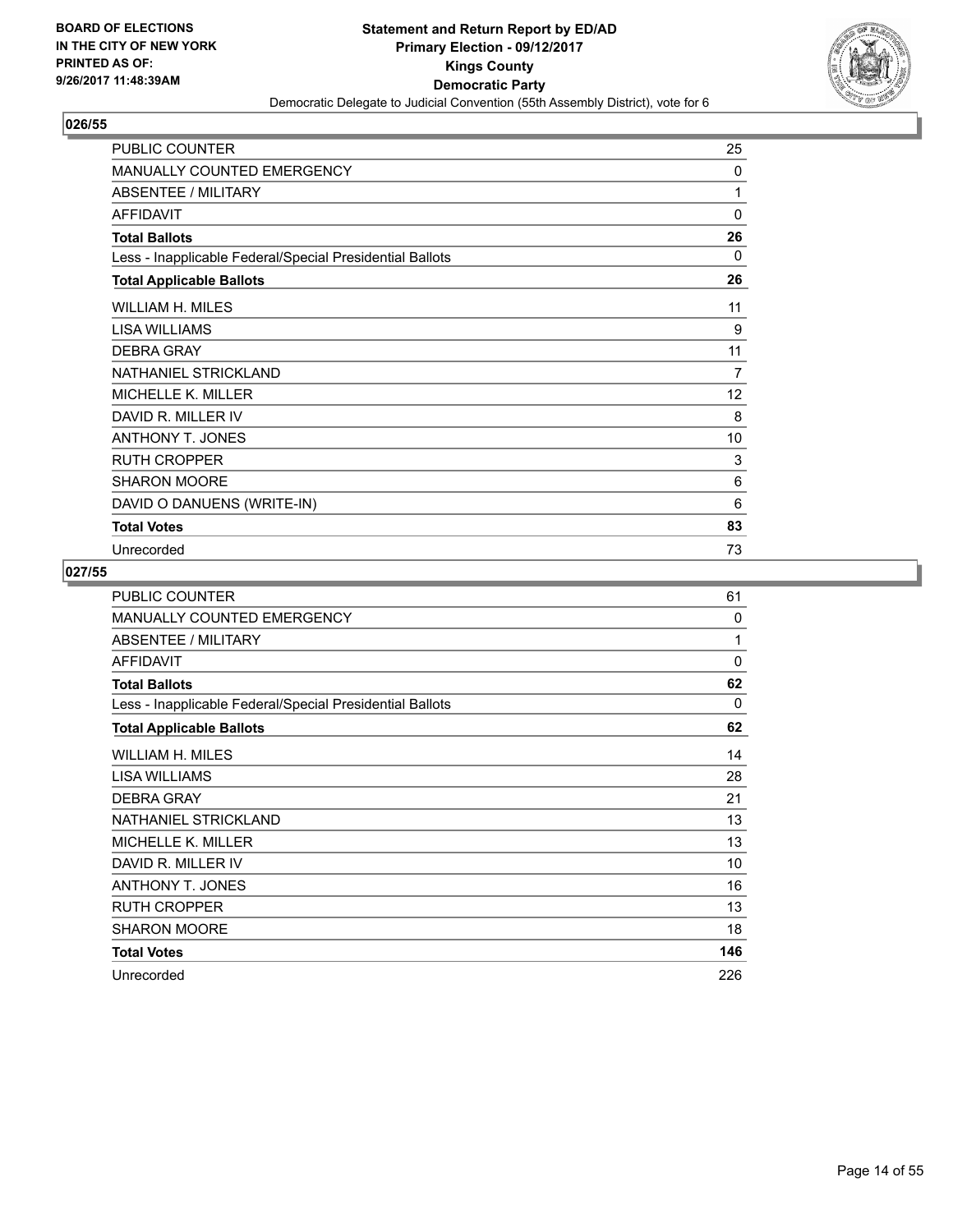

| PUBLIC COUNTER                                           | 49       |
|----------------------------------------------------------|----------|
| MANUALLY COUNTED EMERGENCY                               | 0        |
| <b>ABSENTEE / MILITARY</b>                               | 1        |
| <b>AFFIDAVIT</b>                                         | 1        |
| <b>Total Ballots</b>                                     | 51       |
| Less - Inapplicable Federal/Special Presidential Ballots | $\Omega$ |
| <b>Total Applicable Ballots</b>                          | 51       |
| WILLIAM H. MILES                                         | 14       |
| LISA WILLIAMS                                            | 26       |
| <b>DEBRA GRAY</b>                                        | 21       |
| NATHANIEL STRICKLAND                                     | 13       |
| <b>MICHELLE K. MILLER</b>                                | 19       |
| DAVID R. MILLER IV                                       | 11       |
| <b>ANTHONY T. JONES</b>                                  | 21       |
| <b>RUTH CROPPER</b>                                      | 15       |
| <b>SHARON MOORE</b>                                      | 20       |
| <b>Total Votes</b>                                       | 160      |
| Unrecorded                                               | 146      |

| <b>PUBLIC COUNTER</b>                                    | 30       |
|----------------------------------------------------------|----------|
| MANUALLY COUNTED EMERGENCY                               | $\Omega$ |
| ABSENTEE / MILITARY                                      | 1        |
| <b>AFFIDAVIT</b>                                         | $\Omega$ |
| <b>Total Ballots</b>                                     | 31       |
| Less - Inapplicable Federal/Special Presidential Ballots | 0        |
| <b>Total Applicable Ballots</b>                          | 31       |
| WILLIAM H. MILES                                         | 15       |
| <b>LISA WILLIAMS</b>                                     | 19       |
| <b>DEBRA GRAY</b>                                        | 14       |
| NATHANIEL STRICKLAND                                     | 12       |
| <b>MICHELLE K. MILLER</b>                                | 13       |
| DAVID R. MILLER IV                                       | 17       |
| ANTHONY T. JONES                                         | 7        |
| <b>RUTH CROPPER</b>                                      | 3        |
| <b>SHARON MOORE</b>                                      | 8        |
| <b>Total Votes</b>                                       | 108      |
| Unrecorded                                               | 78       |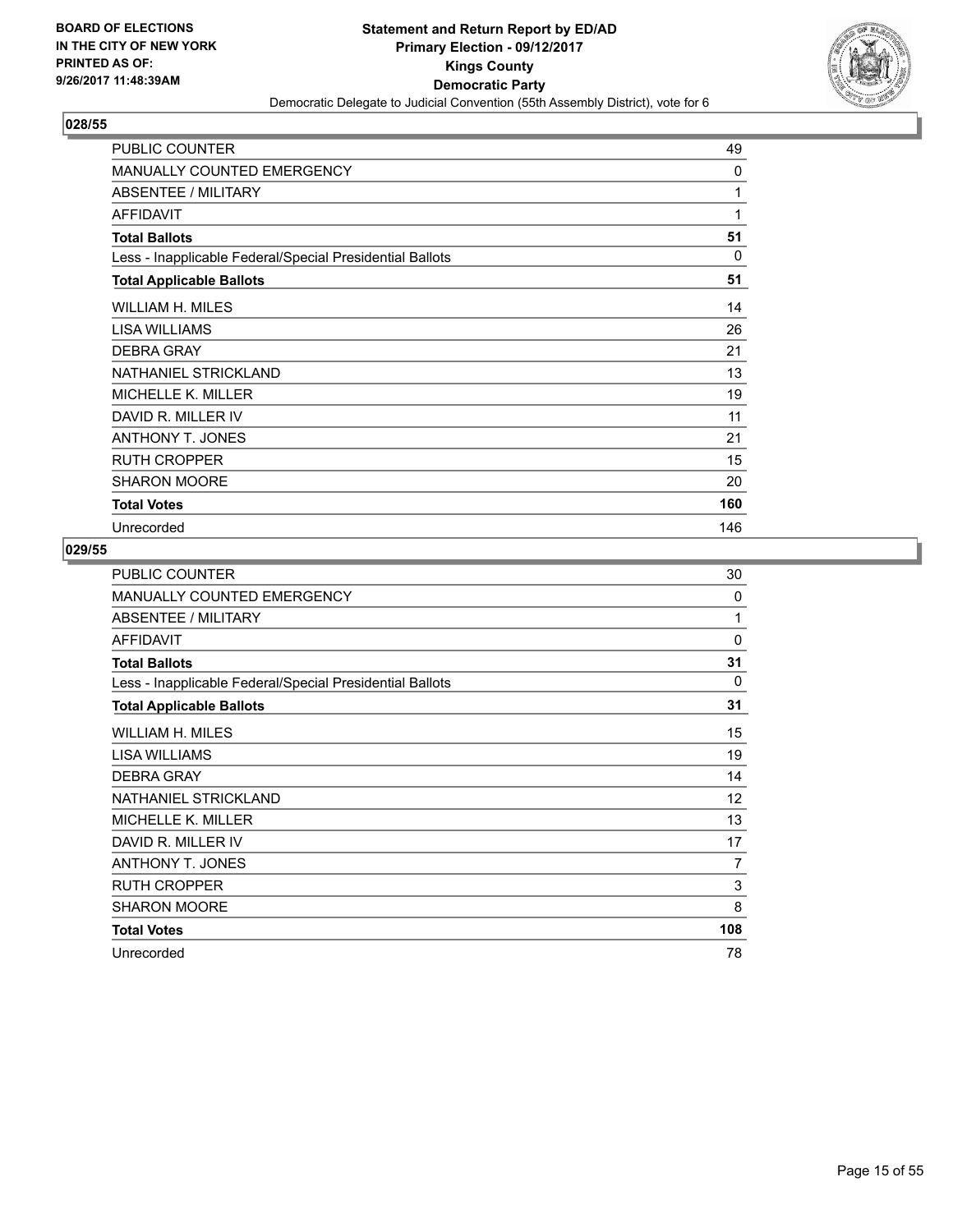

| <b>PUBLIC COUNTER</b>                                    | 74           |
|----------------------------------------------------------|--------------|
| <b>MANUALLY COUNTED EMERGENCY</b>                        | $\mathbf{0}$ |
| <b>ABSENTEE / MILITARY</b>                               | 2            |
| <b>AFFIDAVIT</b>                                         | 2            |
| <b>Total Ballots</b>                                     | 78           |
| Less - Inapplicable Federal/Special Presidential Ballots | 0            |
| <b>Total Applicable Ballots</b>                          | 78           |
| WILLIAM H. MILES                                         | 35           |
| LISA WILLIAMS                                            | 46           |
| <b>DEBRA GRAY</b>                                        | 42           |
| NATHANIEL STRICKLAND                                     | 30           |
| MICHELLE K. MILLER                                       | 31           |
| DAVID R. MILLER IV                                       | 31           |
| <b>ANTHONY T. JONES</b>                                  | 19           |
| <b>RUTH CROPPER</b>                                      | 22           |
| <b>SHARON MOORE</b>                                      | 35           |
| <b>Total Votes</b>                                       | 291          |
| Unrecorded                                               | 177          |

| PUBLIC COUNTER                                           | 181      |
|----------------------------------------------------------|----------|
| MANUALLY COUNTED EMERGENCY                               | $\Omega$ |
| ABSENTEE / MILITARY                                      | 4        |
| <b>AFFIDAVIT</b>                                         | $\Omega$ |
| <b>Total Ballots</b>                                     | 185      |
| Less - Inapplicable Federal/Special Presidential Ballots | 0        |
| <b>Total Applicable Ballots</b>                          | 185      |
| WILLIAM H. MILES                                         | 45       |
| LISA WILLIAMS                                            | 86       |
| <b>DEBRA GRAY</b>                                        | 58       |
| NATHANIEL STRICKLAND                                     | 46       |
| <b>MICHELLE K. MILLER</b>                                | 51       |
| DAVID R. MILLER IV                                       | 46       |
| ANTHONY T. JONES                                         | 68       |
| <b>RUTH CROPPER</b>                                      | 48       |
| <b>SHARON MOORE</b>                                      | 56       |
| <b>Total Votes</b>                                       | 504      |
| Unrecorded                                               | 606      |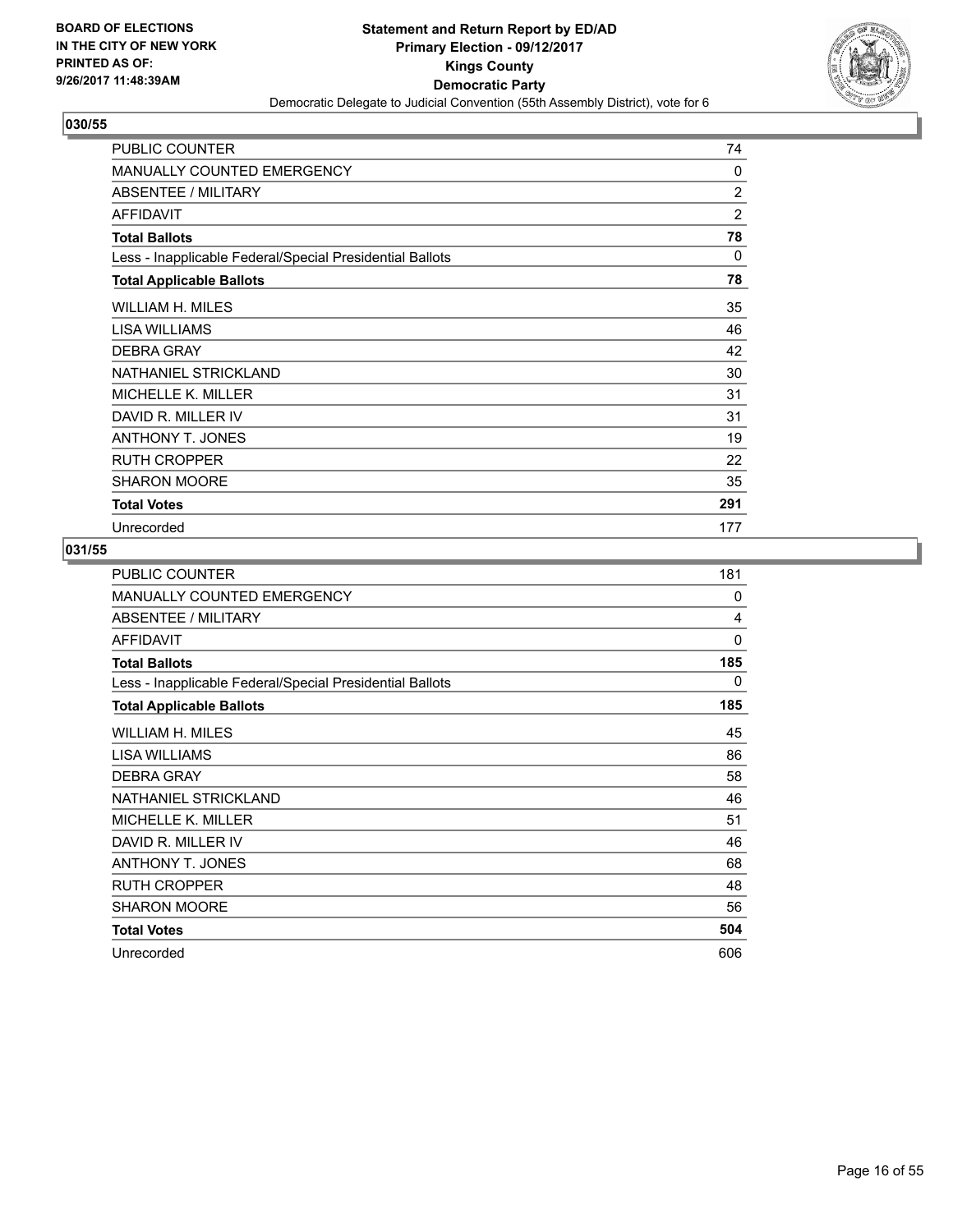

| <b>PUBLIC COUNTER</b>                                    | 110 |
|----------------------------------------------------------|-----|
| <b>MANUALLY COUNTED EMERGENCY</b>                        | 0   |
| <b>ABSENTEE / MILITARY</b>                               | 3   |
| AFFIDAVIT                                                | 1   |
| <b>Total Ballots</b>                                     | 114 |
| Less - Inapplicable Federal/Special Presidential Ballots | 0   |
| <b>Total Applicable Ballots</b>                          | 114 |
| WILLIAM H. MILES                                         | 32  |
| LISA WILLIAMS                                            | 62  |
| <b>DEBRA GRAY</b>                                        | 41  |
| NATHANIEL STRICKLAND                                     | 24  |
| <b>MICHELLE K. MILLER</b>                                | 36  |
| DAVID R. MILLER IV                                       | 23  |
| <b>ANTHONY T. JONES</b>                                  | 30  |
| <b>RUTH CROPPER</b>                                      | 26  |
| <b>SHARON MOORE</b>                                      | 37  |
| <b>Total Votes</b>                                       | 311 |
| Unrecorded                                               | 373 |

| PUBLIC COUNTER                                           | 104 |
|----------------------------------------------------------|-----|
| MANUALLY COUNTED EMERGENCY                               | 0   |
| <b>ABSENTEE / MILITARY</b>                               | 3   |
| <b>AFFIDAVIT</b>                                         | 1   |
| <b>Total Ballots</b>                                     | 108 |
| Less - Inapplicable Federal/Special Presidential Ballots | 0   |
| <b>Total Applicable Ballots</b>                          | 108 |
| WILLIAM H. MILES                                         | 32  |
| LISA WILLIAMS                                            | 54  |
| <b>DEBRA GRAY</b>                                        | 49  |
| NATHANIEL STRICKLAND                                     | 34  |
| MICHELLE K. MILLER                                       | 43  |
| DAVID R. MILLER IV                                       | 30  |
| <b>ANTHONY T. JONES</b>                                  | 30  |
| <b>RUTH CROPPER</b>                                      | 21  |
| <b>SHARON MOORE</b>                                      | 38  |
| ROGER CLARKE (WRITE-IN)                                  | 1   |
| TONY ROSE (WRITE-IN)                                     | 1   |
| <b>Total Votes</b>                                       | 333 |
| Unrecorded                                               | 315 |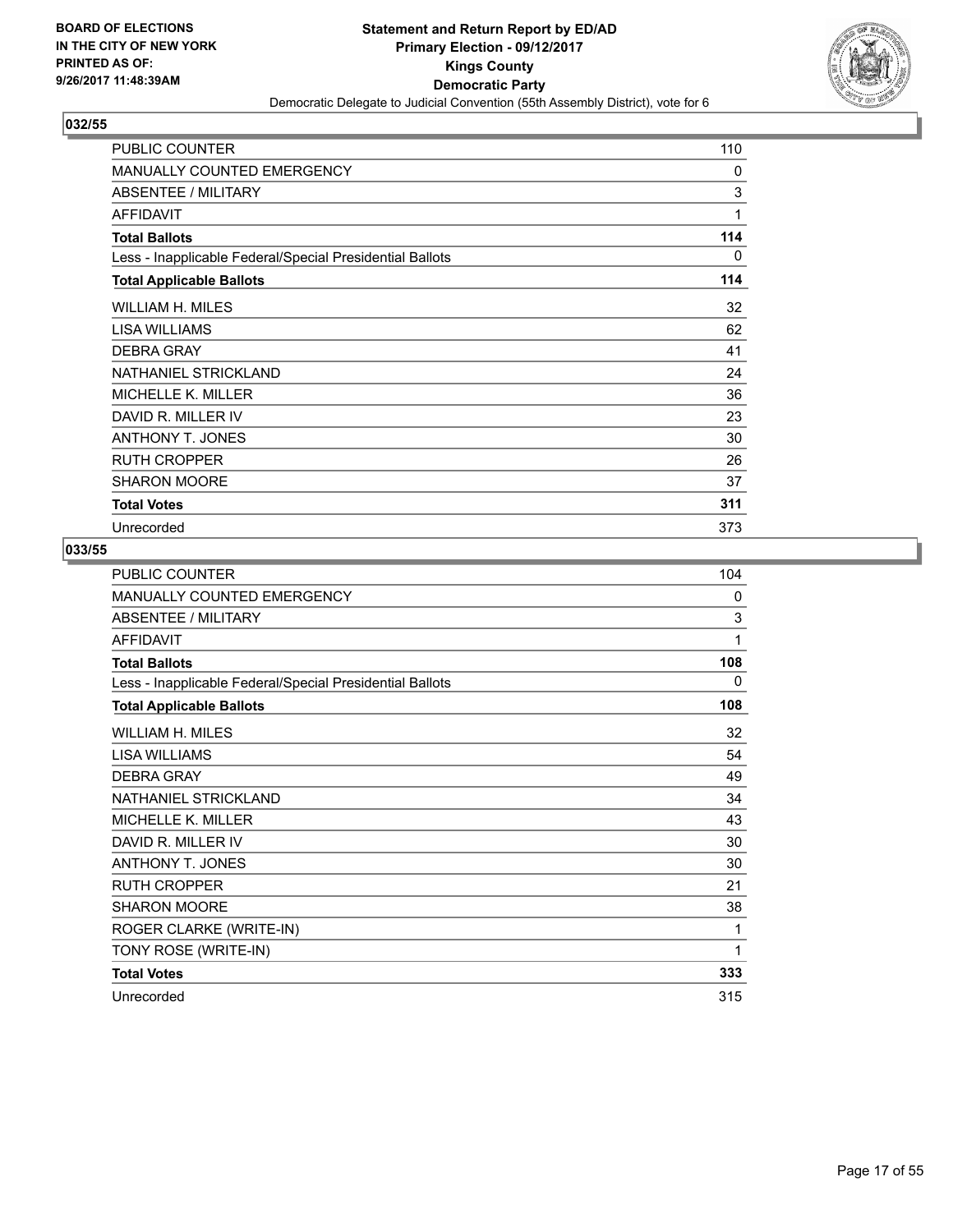

| PUBLIC COUNTER                                           | 107 |
|----------------------------------------------------------|-----|
| MANUALLY COUNTED EMERGENCY                               | 0   |
| <b>ABSENTEE / MILITARY</b>                               | 1   |
| <b>AFFIDAVIT</b>                                         | 0   |
| <b>Total Ballots</b>                                     | 108 |
| Less - Inapplicable Federal/Special Presidential Ballots | 0   |
| <b>Total Applicable Ballots</b>                          | 108 |
| WILLIAM H. MILES                                         | 36  |
| <b>LISA WILLIAMS</b>                                     | 57  |
| <b>DEBRA GRAY</b>                                        | 47  |
| NATHANIEL STRICKLAND                                     | 36  |
| MICHELLE K. MILLER                                       | 38  |
| DAVID R. MILLER IV                                       | 28  |
| <b>ANTHONY T. JONES</b>                                  | 32  |
| <b>RUTH CROPPER</b>                                      | 21  |
| <b>SHARON MOORE</b>                                      | 33  |
| <b>BORIS SANTOR (WRITE-IN)</b>                           | 1   |
| <b>Total Votes</b>                                       | 329 |
| Unrecorded                                               | 319 |

| PUBLIC COUNTER                                           | 118            |
|----------------------------------------------------------|----------------|
| <b>MANUALLY COUNTED EMERGENCY</b>                        | $\mathbf{0}$   |
| <b>ABSENTEE / MILITARY</b>                               | $\overline{2}$ |
| <b>AFFIDAVIT</b>                                         | 1              |
| <b>Total Ballots</b>                                     | 121            |
| Less - Inapplicable Federal/Special Presidential Ballots | 0              |
| <b>Total Applicable Ballots</b>                          | 121            |
| WILLIAM H. MILES                                         | 50             |
| LISA WILLIAMS                                            | 62             |
| <b>DEBRA GRAY</b>                                        | 44             |
| NATHANIEL STRICKLAND                                     | 36             |
| <b>MICHELLE K. MILLER</b>                                | 36             |
| DAVID R. MILLER IV                                       | 37             |
| ANTHONY T. JONES                                         | 45             |
| <b>RUTH CROPPER</b>                                      | 13             |
| <b>SHARON MOORE</b>                                      | 38             |
| <b>Total Votes</b>                                       | 361            |
| Unrecorded                                               | 365            |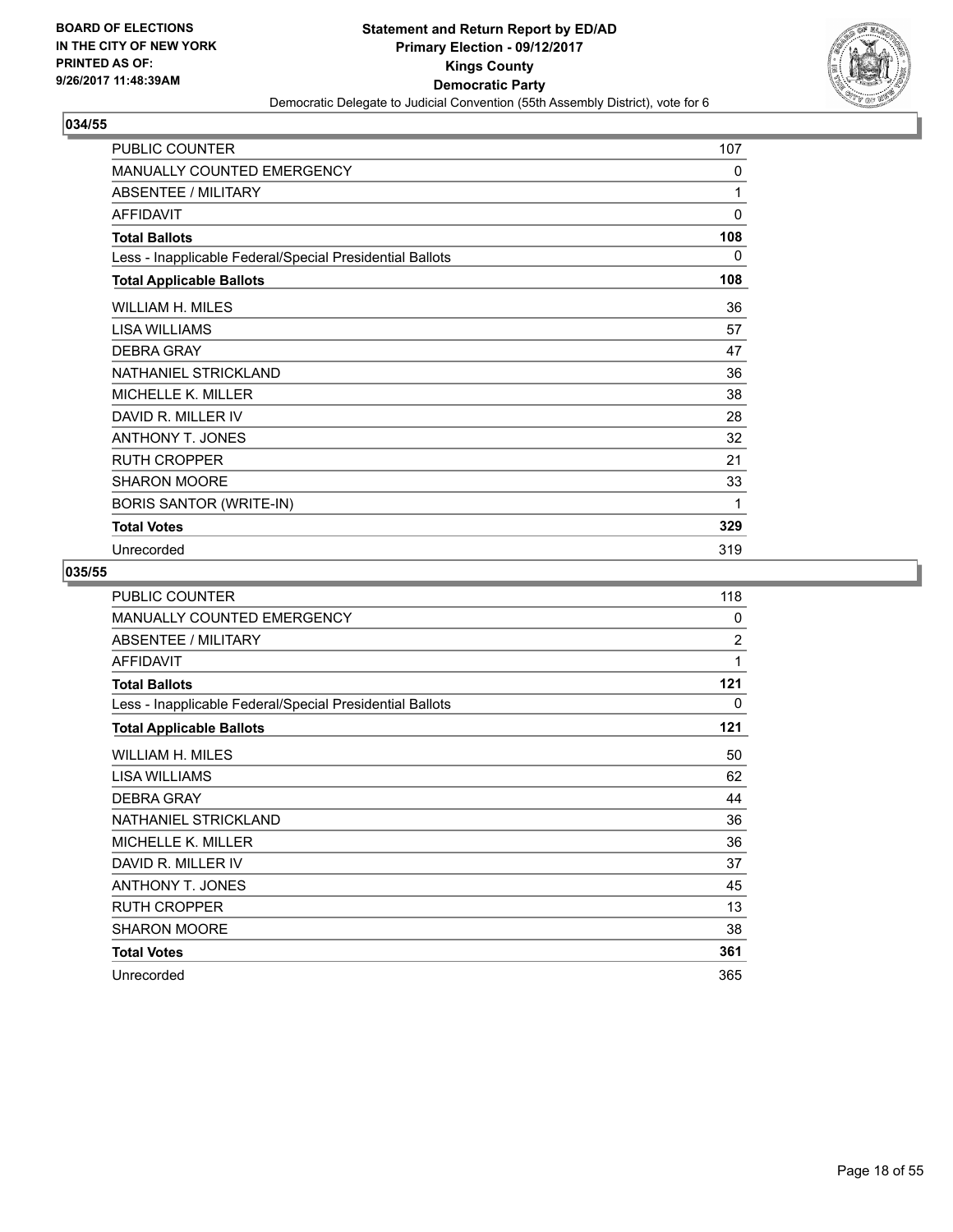

| <b>PUBLIC COUNTER</b>                                    | 16       |
|----------------------------------------------------------|----------|
| <b>MANUALLY COUNTED EMERGENCY</b>                        | $\Omega$ |
| <b>ABSENTEE / MILITARY</b>                               | 0        |
| <b>AFFIDAVIT</b>                                         | 0        |
| <b>Total Ballots</b>                                     | 16       |
| Less - Inapplicable Federal/Special Presidential Ballots | 0        |
| <b>Total Applicable Ballots</b>                          | 16       |
| WILLIAM H. MILES                                         | 8        |
| LISA WILLIAMS                                            | 10       |
| <b>DEBRA GRAY</b>                                        | 6        |
| NATHANIEL STRICKLAND                                     | 4        |
| MICHELLE K. MILLER                                       | 6        |
| DAVID R. MILLER IV                                       | 4        |
| <b>ANTHONY T. JONES</b>                                  | 4        |
| <b>RUTH CROPPER</b>                                      | 2        |
| <b>SHARON MOORE</b>                                      | 3        |
| <b>Total Votes</b>                                       | 47       |
| Unrecorded                                               | 49       |

| PUBLIC COUNTER                                           | 24             |
|----------------------------------------------------------|----------------|
| MANUALLY COUNTED EMERGENCY                               | 0              |
| ABSENTEE / MILITARY                                      | 0              |
| <b>AFFIDAVIT</b>                                         | $\Omega$       |
| <b>Total Ballots</b>                                     | 24             |
| Less - Inapplicable Federal/Special Presidential Ballots | $\Omega$       |
| <b>Total Applicable Ballots</b>                          | 24             |
| <b>WILLIAM H. MILES</b>                                  | 8              |
| LISA WILLIAMS                                            | 15             |
| <b>DEBRA GRAY</b>                                        | 10             |
| NATHANIEL STRICKLAND                                     | 6              |
| <b>MICHELLE K. MILLER</b>                                | 10             |
| DAVID R. MILLER IV                                       | 5              |
| ANTHONY T. JONES                                         | 8              |
| <b>RUTH CROPPER</b>                                      | $\overline{7}$ |
| SHARON MOORE                                             | 8              |
| <b>Total Votes</b>                                       | 77             |
| Unrecorded                                               | 67             |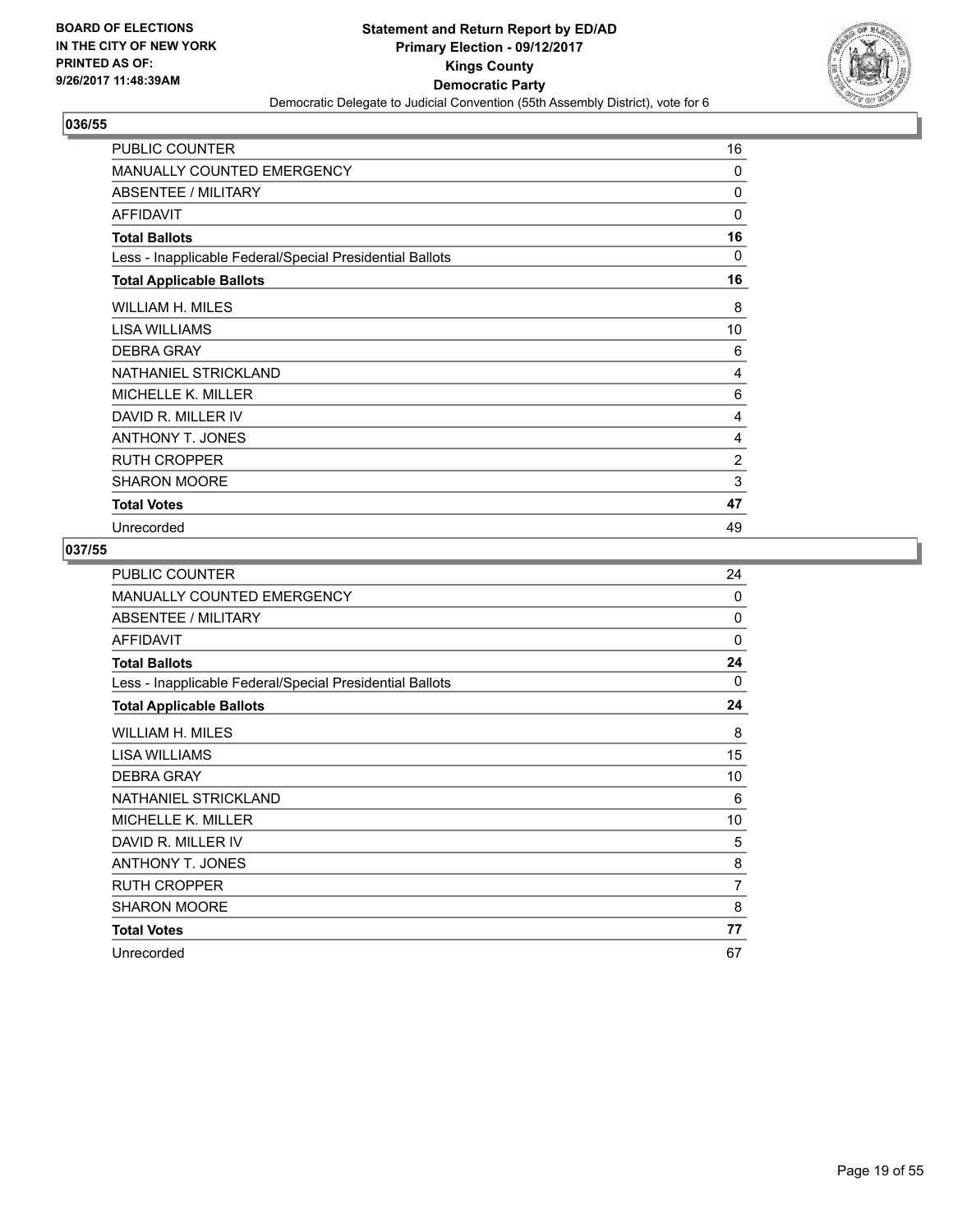

| <b>PUBLIC COUNTER</b>                                    | 34             |
|----------------------------------------------------------|----------------|
| MANUALLY COUNTED EMERGENCY                               | $\Omega$       |
| ABSENTEE / MILITARY                                      | $\overline{2}$ |
| <b>AFFIDAVIT</b>                                         | 1              |
| <b>Total Ballots</b>                                     | 37             |
| Less - Inapplicable Federal/Special Presidential Ballots | $\mathbf 0$    |
| <b>Total Applicable Ballots</b>                          | 37             |
| <b>WILLIAM H. MILES</b>                                  | 6              |
| LISA WILLIAMS                                            | 12             |
| <b>DEBRA GRAY</b>                                        | 15             |
| NATHANIEL STRICKLAND                                     | 8              |
| <b>MICHELLE K. MILLER</b>                                | 5              |
| DAVID R. MILLER IV                                       | 9              |
| <b>ANTHONY T. JONES</b>                                  | 14             |
| <b>RUTH CROPPER</b>                                      | 5              |
| <b>SHARON MOORE</b>                                      | 10             |
| <b>Total Votes</b>                                       | 84             |
| Unrecorded                                               | 138            |

# **039/55 COMBINED into: 040/55**

| <b>PUBLIC COUNTER</b>                                    | 9            |
|----------------------------------------------------------|--------------|
| <b>MANUALLY COUNTED EMERGENCY</b>                        | $\mathbf{0}$ |
| ABSENTEE / MILITARY                                      | 11           |
| <b>AFFIDAVIT</b>                                         | 2            |
| <b>Total Ballots</b>                                     | 22           |
| Less - Inapplicable Federal/Special Presidential Ballots | 0            |
| <b>Total Applicable Ballots</b>                          | 22           |
| WILLIAM H. MILES                                         | 13           |
| LISA WILLIAMS                                            | 12           |
| <b>DEBRA GRAY</b>                                        | 15           |
| NATHANIEL STRICKLAND                                     | 5            |
| MICHELLE K. MILLER                                       | 10           |
| DAVID R. MILLER IV                                       | 11           |
| <b>ANTHONY T. JONES</b>                                  | 11           |
| <b>RUTH CROPPER</b>                                      | 6            |
| <b>SHARON MOORE</b>                                      | 13           |
| <b>Total Votes</b>                                       | 96           |
| Unrecorded                                               | 36           |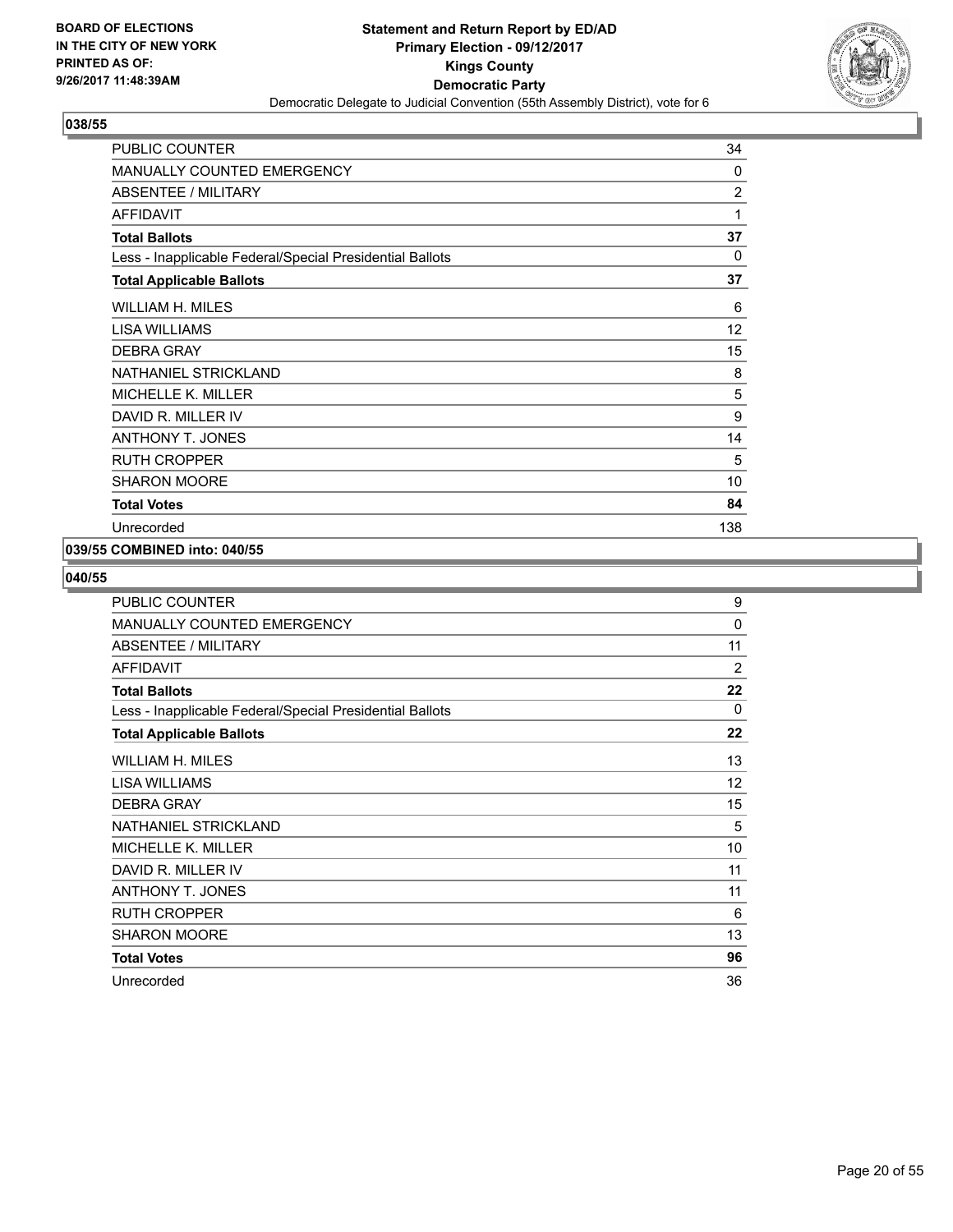

| <b>PUBLIC COUNTER</b>                                    | 26          |
|----------------------------------------------------------|-------------|
| MANUALLY COUNTED EMERGENCY                               | $\Omega$    |
| <b>ABSENTEE / MILITARY</b>                               | $\mathbf 0$ |
| <b>AFFIDAVIT</b>                                         | 0           |
| <b>Total Ballots</b>                                     | 26          |
| Less - Inapplicable Federal/Special Presidential Ballots | $\Omega$    |
| <b>Total Applicable Ballots</b>                          | 26          |
| WILLIAM H. MILES                                         | 7           |
| LISA WILLIAMS                                            | 12          |
| <b>DEBRA GRAY</b>                                        | 8           |
| NATHANIEL STRICKLAND                                     | 9           |
| <b>MICHELLE K. MILLER</b>                                | 8           |
| DAVID R. MILLER IV                                       | 6           |
| <b>ANTHONY T. JONES</b>                                  | 6           |
| <b>RUTH CROPPER</b>                                      | 5           |
| <b>SHARON MOORE</b>                                      | 6           |
| UNATTRIBUTABLE WRITE-IN (WRITE-IN)                       | 1           |
| <b>Total Votes</b>                                       | 68          |
| Unrecorded                                               | 88          |

#### **042/55 COMBINED into: 041/55**

#### **043/55 COMBINED into: 040/55**

#### **044/55 COMBINED into: 050/55**

| PUBLIC COUNTER                                           | 46  |
|----------------------------------------------------------|-----|
| MANUALLY COUNTED EMERGENCY                               | 0   |
| <b>ABSENTEE / MILITARY</b>                               | 1   |
| <b>AFFIDAVIT</b>                                         | 0   |
| <b>Total Ballots</b>                                     | 47  |
| Less - Inapplicable Federal/Special Presidential Ballots | 0   |
| <b>Total Applicable Ballots</b>                          | 47  |
| WILLIAM H. MILES                                         | 22  |
| LISA WILLIAMS                                            | 30  |
| <b>DEBRA GRAY</b>                                        | 29  |
| NATHANIEL STRICKLAND                                     | 14  |
| <b>MICHELLE K. MILLER</b>                                | 23  |
| DAVID R. MILLER IV                                       | 15  |
| <b>ANTHONY T. JONES</b>                                  | 22  |
| <b>RUTH CROPPER</b>                                      | 16  |
| <b>SHARON MOORE</b>                                      | 24  |
| <b>Total Votes</b>                                       | 195 |
| Unrecorded                                               | 87  |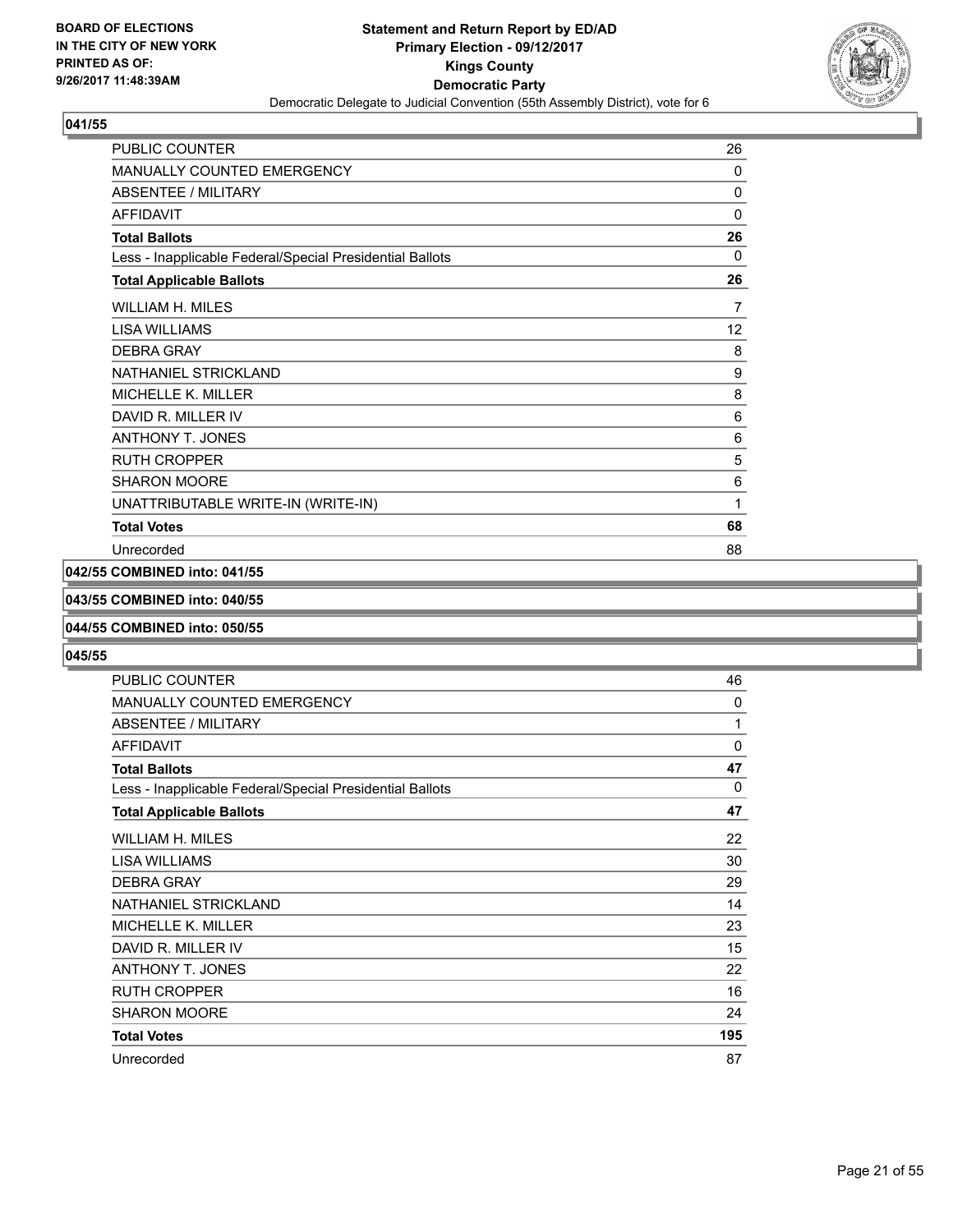

| <b>PUBLIC COUNTER</b>                                    | 101 |
|----------------------------------------------------------|-----|
| <b>MANUALLY COUNTED EMERGENCY</b>                        | 0   |
| <b>ABSENTEE / MILITARY</b>                               | 0   |
| <b>AFFIDAVIT</b>                                         | 1   |
| <b>Total Ballots</b>                                     | 102 |
| Less - Inapplicable Federal/Special Presidential Ballots | 0   |
| <b>Total Applicable Ballots</b>                          | 102 |
| WILLIAM H. MILES                                         | 25  |
| LISA WILLIAMS                                            | 47  |
| <b>DEBRA GRAY</b>                                        | 29  |
| NATHANIEL STRICKLAND                                     | 21  |
| MICHELLE K. MILLER                                       | 21  |
| DAVID R. MILLER IV                                       | 27  |
| <b>ANTHONY T. JONES</b>                                  | 41  |
| <b>RUTH CROPPER</b>                                      | 13  |
| <b>SHARON MOORE</b>                                      | 36  |
| <b>Total Votes</b>                                       | 260 |
| Unrecorded                                               | 352 |

| PUBLIC COUNTER                                           | 37  |
|----------------------------------------------------------|-----|
| <b>MANUALLY COUNTED EMERGENCY</b>                        | 0   |
| ABSENTEE / MILITARY                                      | 1   |
| <b>AFFIDAVIT</b>                                         | 0   |
| <b>Total Ballots</b>                                     | 38  |
| Less - Inapplicable Federal/Special Presidential Ballots | 0   |
| <b>Total Applicable Ballots</b>                          | 38  |
| WILLIAM H. MILES                                         | 12  |
| <b>LISA WILLIAMS</b>                                     | 18  |
| <b>DEBRA GRAY</b>                                        | 21  |
| NATHANIEL STRICKLAND                                     | 12  |
| MICHELLE K. MILLER                                       | 15  |
| DAVID R. MILLER IV                                       | 17  |
| ANTHONY T. JONES                                         | 12  |
| <b>RUTH CROPPER</b>                                      | 9   |
| <b>SHARON MOORE</b>                                      | 14  |
| <b>Total Votes</b>                                       | 130 |
| Unrecorded                                               | 98  |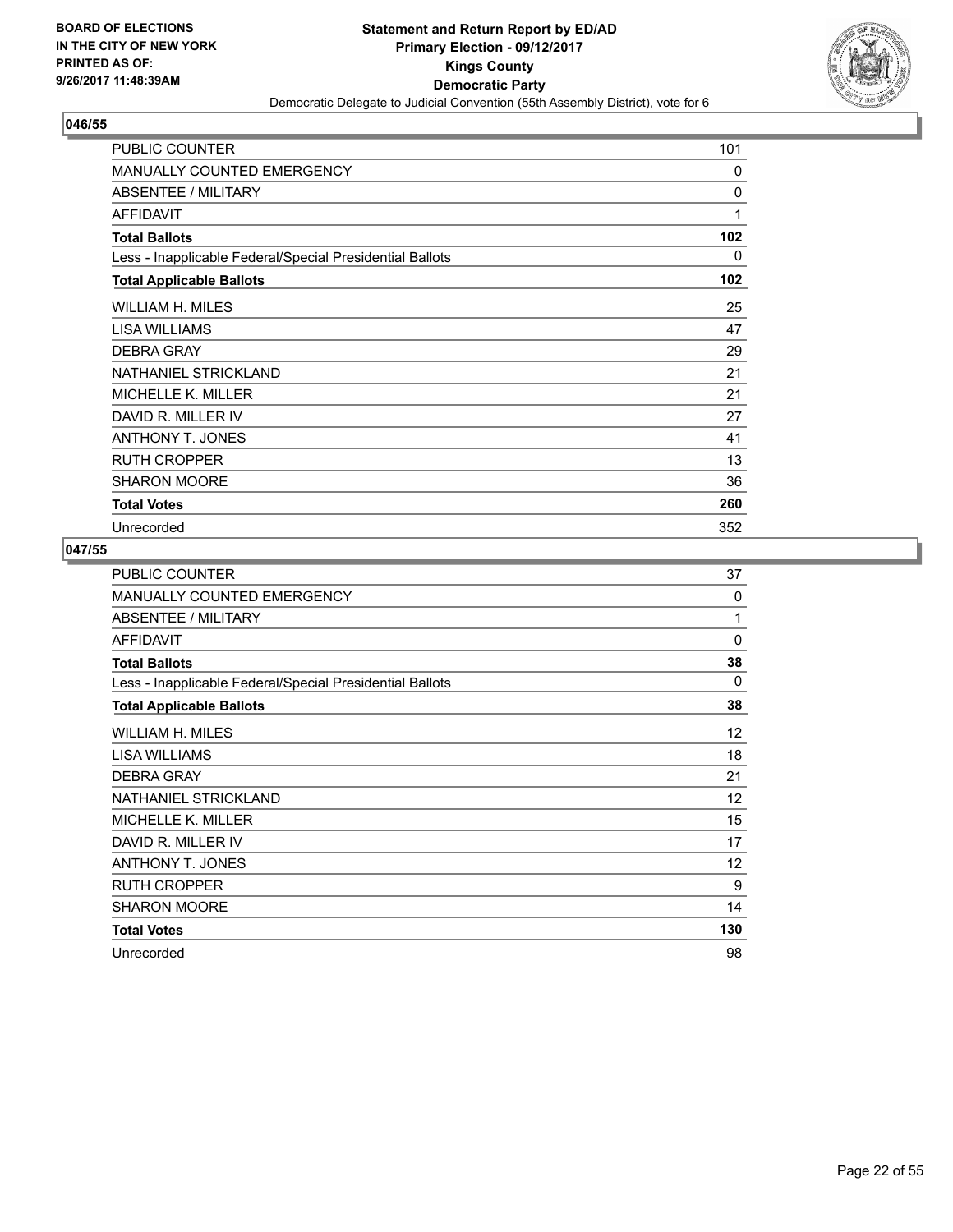

| PUBLIC COUNTER                                           | 94       |
|----------------------------------------------------------|----------|
| MANUALLY COUNTED EMERGENCY                               | 0        |
| ABSENTEE / MILITARY                                      | 1        |
| <b>AFFIDAVIT</b>                                         | 1        |
| <b>Total Ballots</b>                                     | 96       |
| Less - Inapplicable Federal/Special Presidential Ballots | $\Omega$ |
| <b>Total Applicable Ballots</b>                          | 96       |
| WILLIAM H. MILES                                         | 40       |
| <b>LISA WILLIAMS</b>                                     | 53       |
| <b>DEBRA GRAY</b>                                        | 52       |
| NATHANIEL STRICKLAND                                     | 30       |
| MICHELLE K. MILLER                                       | 40       |
| DAVID R. MILLER IV                                       | 30       |
| <b>ANTHONY T. JONES</b>                                  | 37       |
| <b>RUTH CROPPER</b>                                      | 14       |
| <b>SHARON MOORE</b>                                      | 35       |
| UNATTRIBUTABLE WRITE-IN (WRITE-IN)                       | 1        |
| <b>Total Votes</b>                                       | 332      |
| Unrecorded                                               | 244      |

| <b>PUBLIC COUNTER</b>                                    | 71       |
|----------------------------------------------------------|----------|
| <b>MANUALLY COUNTED EMERGENCY</b>                        | 0        |
| ABSENTEE / MILITARY                                      | $\Omega$ |
| <b>AFFIDAVIT</b>                                         | 1        |
| <b>Total Ballots</b>                                     | 72       |
| Less - Inapplicable Federal/Special Presidential Ballots | 0        |
| <b>Total Applicable Ballots</b>                          | 72       |
| WILLIAM H. MILES                                         | 20       |
| <b>LISA WILLIAMS</b>                                     | 35       |
| <b>DEBRA GRAY</b>                                        | 27       |
| NATHANIEL STRICKLAND                                     | 16       |
| MICHELLE K. MILLER                                       | 24       |
| DAVID R. MILLER IV                                       | 19       |
| <b>ANTHONY T. JONES</b>                                  | 14       |
| <b>RUTH CROPPER</b>                                      | 12       |
| <b>SHARON MOORE</b>                                      | 26       |
| DAVID RIVERIA (WRITE-IN)                                 | 1        |
| <b>Total Votes</b>                                       | 194      |
| Unrecorded                                               | 238      |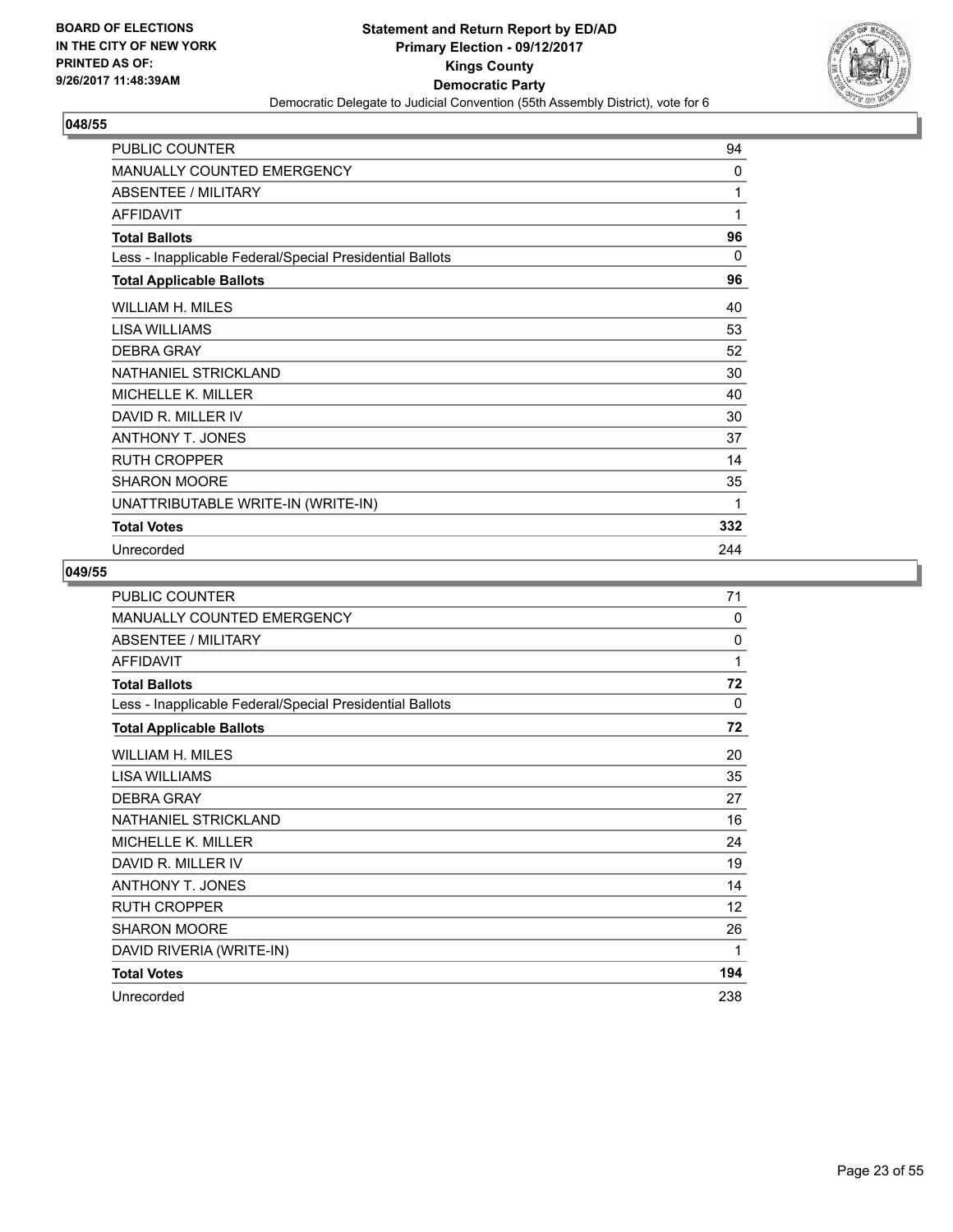

| <b>PUBLIC COUNTER</b>                                    | 12             |
|----------------------------------------------------------|----------------|
| <b>MANUALLY COUNTED EMERGENCY</b>                        | $\Omega$       |
| <b>ABSENTEE / MILITARY</b>                               | $\Omega$       |
| <b>AFFIDAVIT</b>                                         | $\Omega$       |
| <b>Total Ballots</b>                                     | $12 \,$        |
| Less - Inapplicable Federal/Special Presidential Ballots | 0              |
| <b>Total Applicable Ballots</b>                          | 12             |
| WILLIAM H. MILES                                         | 5              |
| LISA WILLIAMS                                            | 6              |
| <b>DEBRA GRAY</b>                                        | $\overline{7}$ |
| NATHANIEL STRICKLAND                                     | 4              |
| <b>MICHELLE K. MILLER</b>                                | 5              |
| DAVID R. MILLER IV                                       | 2              |
| <b>ANTHONY T. JONES</b>                                  | 3              |
| <b>RUTH CROPPER</b>                                      | 1              |
| <b>SHARON MOORE</b>                                      | 2              |
| <b>Total Votes</b>                                       | 35             |
| Unrecorded                                               | 37             |

| PUBLIC COUNTER                                           | 6              |
|----------------------------------------------------------|----------------|
| <b>MANUALLY COUNTED EMERGENCY</b>                        | $\mathbf 0$    |
| <b>ABSENTEE / MILITARY</b>                               | $\Omega$       |
| <b>AFFIDAVIT</b>                                         | $\Omega$       |
| <b>Total Ballots</b>                                     | 6              |
| Less - Inapplicable Federal/Special Presidential Ballots | 0              |
| <b>Total Applicable Ballots</b>                          | 6              |
| WILLIAM H. MILES                                         | 0              |
| <b>LISA WILLIAMS</b>                                     | 3              |
| <b>DEBRA GRAY</b>                                        | $\overline{2}$ |
| NATHANIEL STRICKLAND                                     | 1              |
| <b>MICHELLE K. MILLER</b>                                | 1              |
| DAVID R. MILLER IV                                       | 1              |
| ANTHONY T. JONES                                         | 1              |
| <b>RUTH CROPPER</b>                                      | 1              |
| <b>SHARON MOORE</b>                                      | 1              |
| <b>Total Votes</b>                                       | 11             |
| Unrecorded                                               | 25             |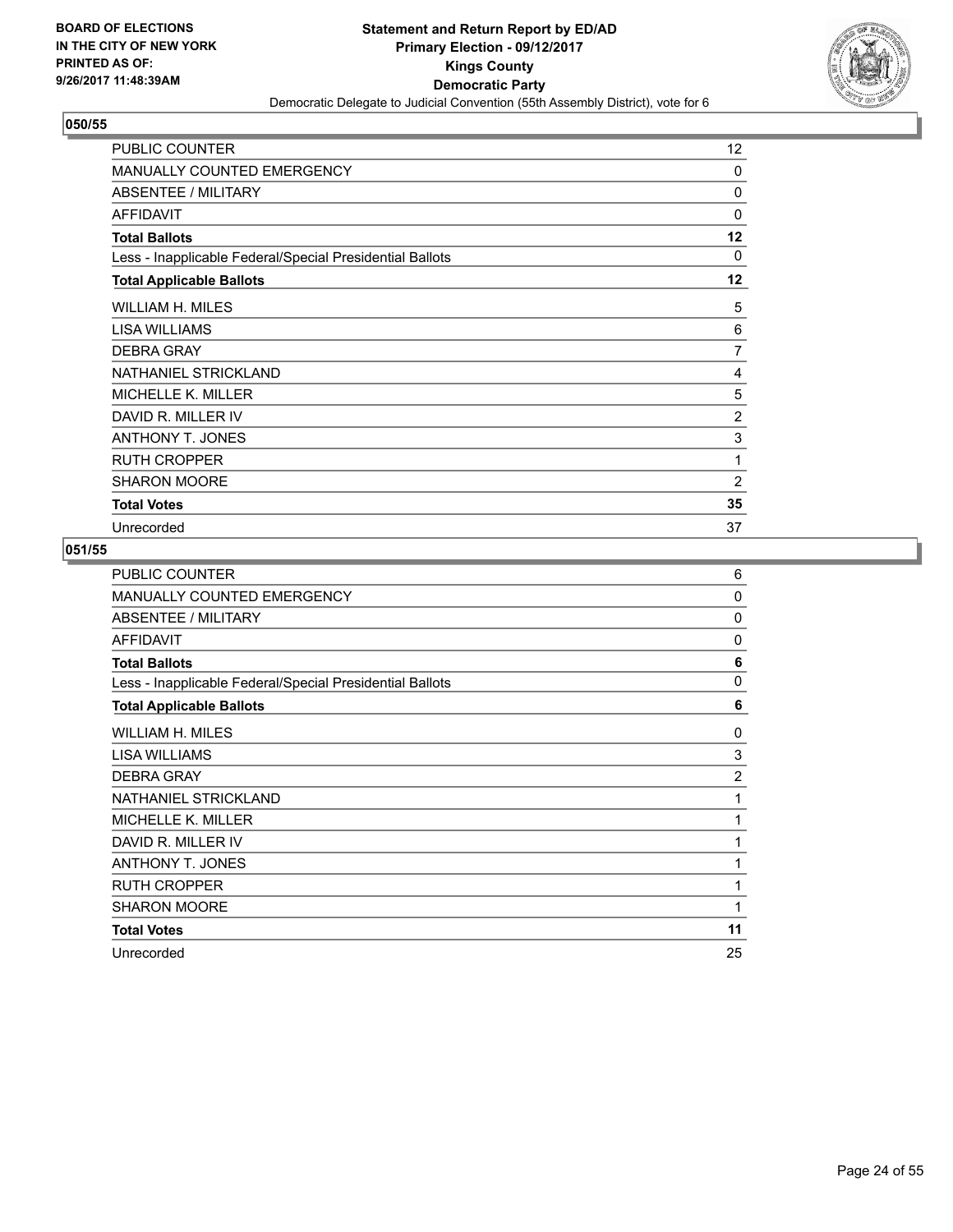

| <b>PUBLIC COUNTER</b>                                    | 43  |
|----------------------------------------------------------|-----|
| MANUALLY COUNTED EMERGENCY                               | 0   |
| <b>ABSENTEE / MILITARY</b>                               | 0   |
| AFFIDAVIT                                                | 1   |
| <b>Total Ballots</b>                                     | 44  |
| Less - Inapplicable Federal/Special Presidential Ballots | 0   |
| <b>Total Applicable Ballots</b>                          | 44  |
| WILLIAM H. MILES                                         | 11  |
| LISA WILLIAMS                                            | 18  |
| <b>DEBRA GRAY</b>                                        | 19  |
| NATHANIEL STRICKLAND                                     | 11  |
| <b>MICHELLE K. MILLER</b>                                | 15  |
| DAVID R. MILLER IV                                       | 9   |
| <b>ANTHONY T. JONES</b>                                  | 12  |
| <b>RUTH CROPPER</b>                                      | 9   |
| <b>SHARON MOORE</b>                                      | 13  |
| <b>Total Votes</b>                                       | 117 |
| Unrecorded                                               | 147 |

| PUBLIC COUNTER                                           | 16       |
|----------------------------------------------------------|----------|
| MANUALLY COUNTED EMERGENCY                               | $\Omega$ |
| ABSENTEE / MILITARY                                      | 0        |
| <b>AFFIDAVIT</b>                                         | $\Omega$ |
| <b>Total Ballots</b>                                     | 16       |
| Less - Inapplicable Federal/Special Presidential Ballots | 0        |
| <b>Total Applicable Ballots</b>                          | 16       |
| <b>WILLIAM H. MILES</b>                                  | 9        |
| LISA WILLIAMS                                            | 9        |
| <b>DEBRA GRAY</b>                                        | 9        |
| NATHANIEL STRICKLAND                                     | 4        |
| <b>MICHELLE K. MILLER</b>                                | 9        |
| DAVID R. MILLER IV                                       | 9        |
| ANTHONY T. JONES                                         | 7        |
| <b>RUTH CROPPER</b>                                      | 6        |
| <b>SHARON MOORE</b>                                      | 11       |
| <b>Total Votes</b>                                       | 73       |
| Unrecorded                                               | 23       |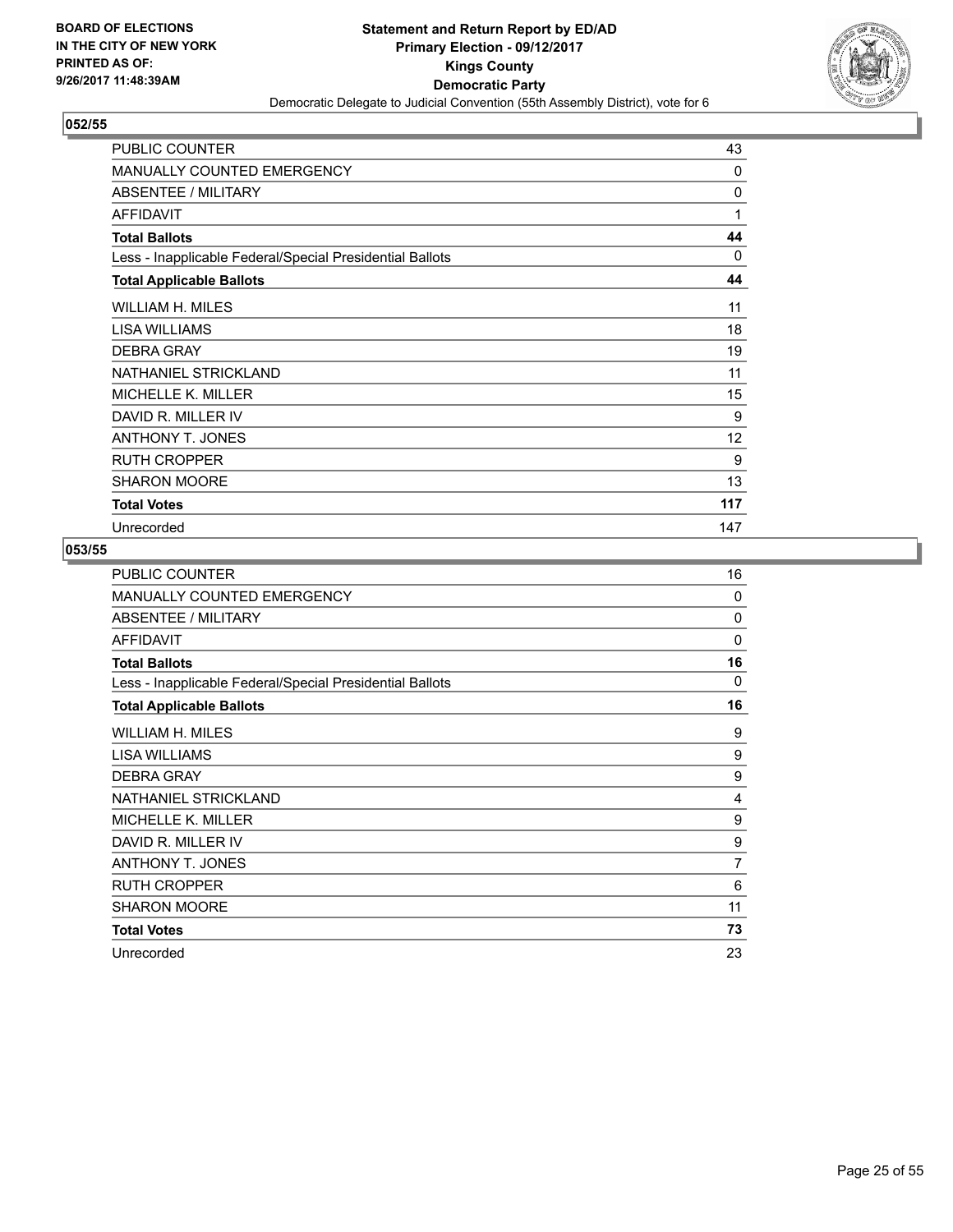

| PUBLIC COUNTER                                           | 5        |
|----------------------------------------------------------|----------|
| <b>MANUALLY COUNTED EMERGENCY</b>                        | 0        |
| <b>ABSENTEE / MILITARY</b>                               | $\Omega$ |
| <b>AFFIDAVIT</b>                                         | 0        |
| <b>Total Ballots</b>                                     | 5        |
| Less - Inapplicable Federal/Special Presidential Ballots | 0        |
| <b>Total Applicable Ballots</b>                          | 5        |
| WILLIAM H. MILES                                         | 1        |
| LISA WILLIAMS                                            | 0        |
| <b>DEBRA GRAY</b>                                        | 1        |
| NATHANIEL STRICKLAND                                     | 0        |
| <b>MICHELLE K. MILLER</b>                                | 1        |
| DAVID R. MILLER IV                                       | 0        |
| <b>ANTHONY T. JONES</b>                                  | 0        |
| <b>RUTH CROPPER</b>                                      | 0        |
| <b>SHARON MOORE</b>                                      | 1        |
| <b>Total Votes</b>                                       | 4        |
| Unrecorded                                               | 26       |

| <b>PUBLIC COUNTER</b>                                    | 93             |
|----------------------------------------------------------|----------------|
| <b>MANUALLY COUNTED EMERGENCY</b>                        | $\Omega$       |
| ABSENTEE / MILITARY                                      | $\overline{2}$ |
| <b>AFFIDAVIT</b>                                         | $\Omega$       |
| <b>Total Ballots</b>                                     | 95             |
| Less - Inapplicable Federal/Special Presidential Ballots | $\Omega$       |
| <b>Total Applicable Ballots</b>                          | 95             |
| <b>WILLIAM H. MILES</b>                                  | 27             |
| <b>LISA WILLIAMS</b>                                     | 47             |
| <b>DEBRA GRAY</b>                                        | 31             |
| NATHANIEL STRICKLAND                                     | 18             |
| <b>MICHELLE K. MILLER</b>                                | 19             |
| DAVID R. MILLER IV                                       | 16             |
| <b>ANTHONY T. JONES</b>                                  | 45             |
| <b>RUTH CROPPER</b>                                      | 17             |
| <b>SHARON MOORE</b>                                      | 29             |
| <b>Total Votes</b>                                       | 249            |
| Unrecorded                                               | 321            |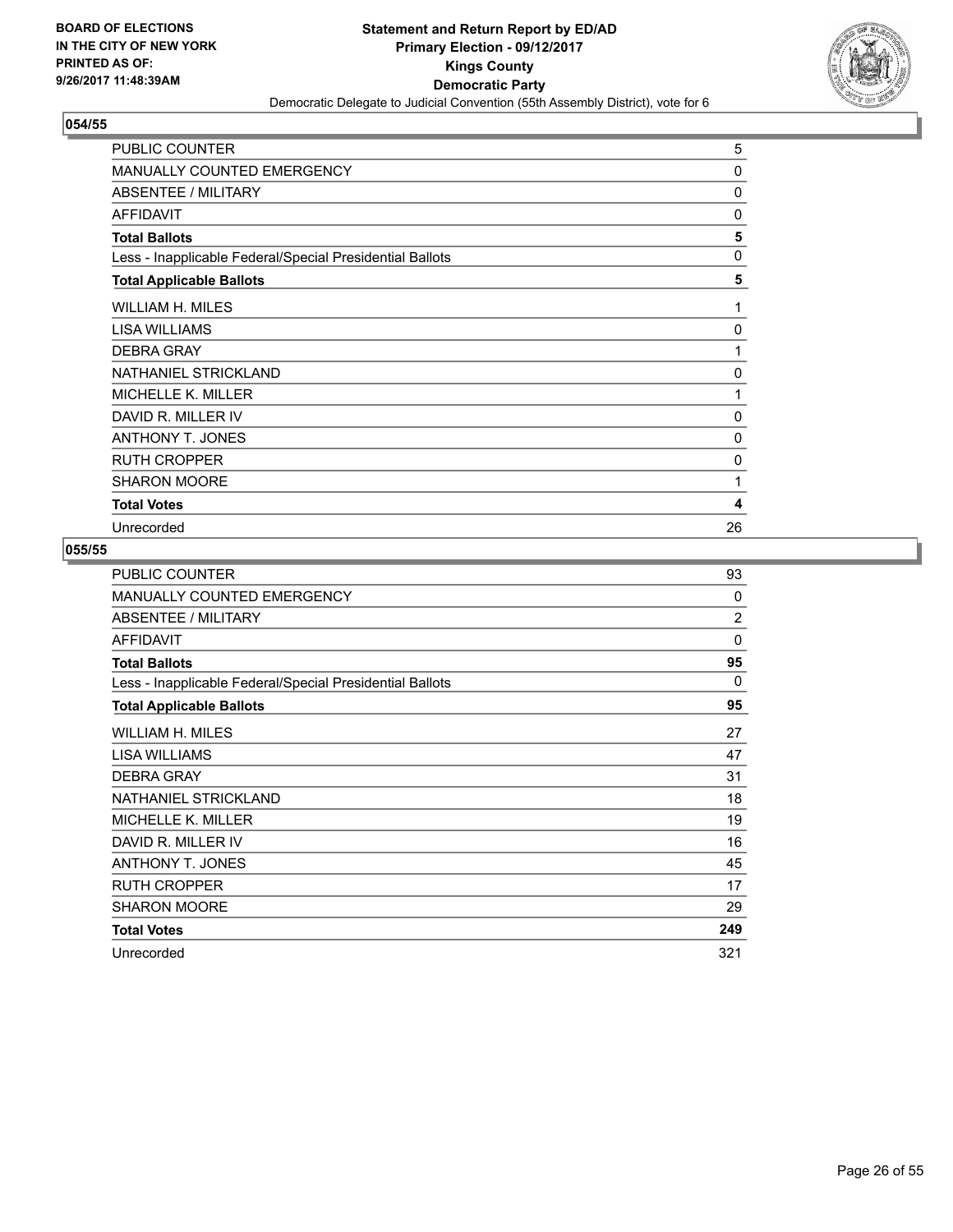

| <b>PUBLIC COUNTER</b>                                    | 16 |
|----------------------------------------------------------|----|
| MANUALLY COUNTED EMERGENCY                               | 0  |
| <b>ABSENTEE / MILITARY</b>                               | 0  |
| AFFIDAVIT                                                | 0  |
| <b>Total Ballots</b>                                     | 16 |
| Less - Inapplicable Federal/Special Presidential Ballots | 0  |
| <b>Total Applicable Ballots</b>                          | 16 |
| WILLIAM H. MILES                                         | 4  |
| LISA WILLIAMS                                            | 9  |
| <b>DEBRA GRAY</b>                                        | 8  |
| NATHANIEL STRICKLAND                                     | 5  |
| <b>MICHELLE K. MILLER</b>                                | 7  |
| DAVID R. MILLER IV                                       | 2  |
| <b>ANTHONY T. JONES</b>                                  | 6  |
| <b>RUTH CROPPER</b>                                      | 5  |
| <b>SHARON MOORE</b>                                      | 4  |
| <b>Total Votes</b>                                       | 50 |
| Unrecorded                                               | 46 |

| PUBLIC COUNTER                                           | 87       |
|----------------------------------------------------------|----------|
| <b>MANUALLY COUNTED EMERGENCY</b>                        | $\Omega$ |
| ABSENTEE / MILITARY                                      | 4        |
| <b>AFFIDAVIT</b>                                         | $\Omega$ |
| <b>Total Ballots</b>                                     | 91       |
| Less - Inapplicable Federal/Special Presidential Ballots | 0        |
| <b>Total Applicable Ballots</b>                          | 91       |
| WILLIAM H. MILES                                         | 19       |
| <b>LISA WILLIAMS</b>                                     | 35       |
| <b>DEBRA GRAY</b>                                        | 20       |
| NATHANIEL STRICKLAND                                     | 19       |
| MICHELLE K. MILLER                                       | 21       |
| DAVID R. MILLER IV                                       | 14       |
| ANTHONY T. JONES                                         | 26       |
| <b>RUTH CROPPER</b>                                      | 12       |
| <b>SHARON MOORE</b>                                      | 24       |
| <b>Total Votes</b>                                       | 190      |
| Unrecorded                                               | 356      |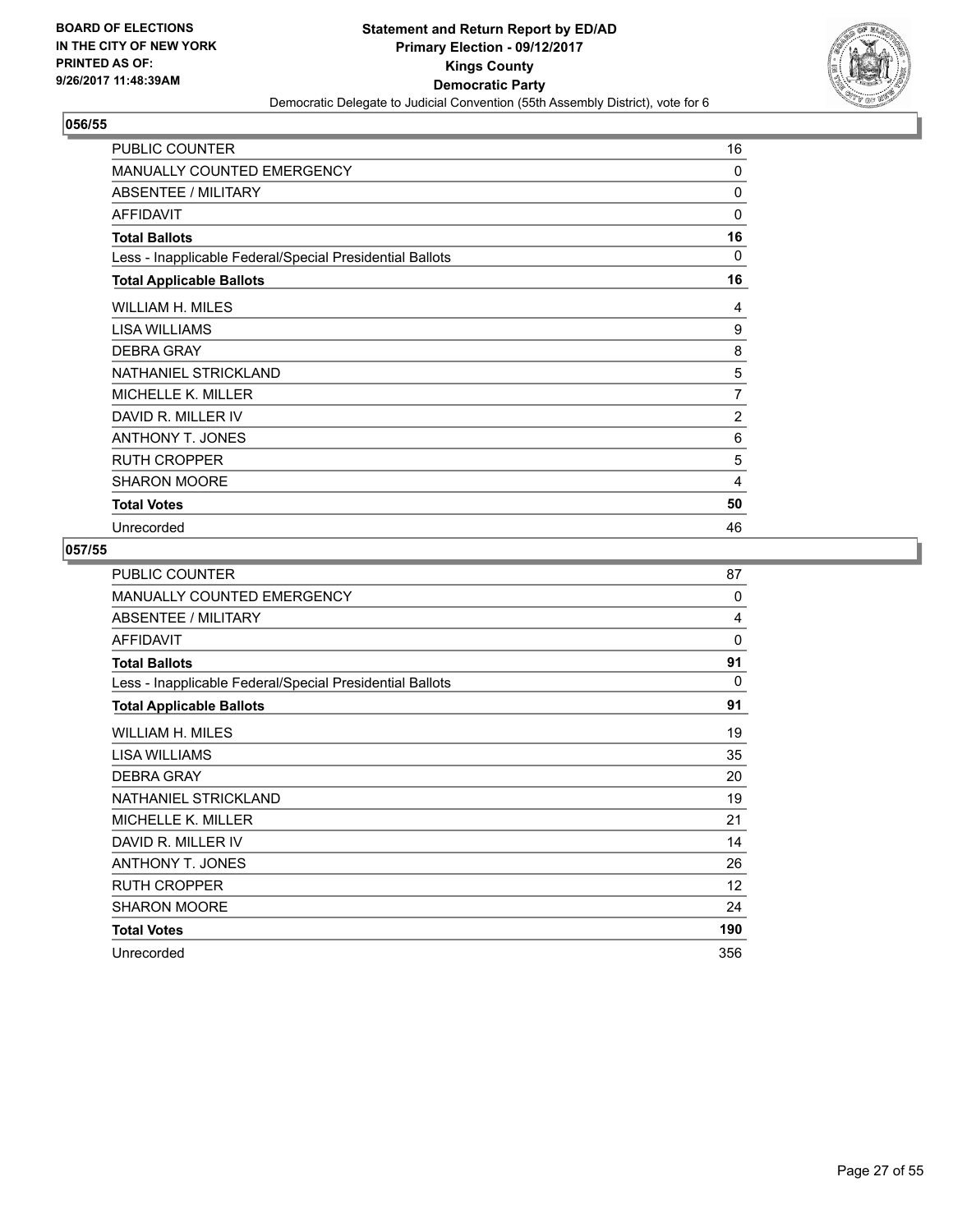

| <b>PUBLIC COUNTER</b>                                    | 71           |
|----------------------------------------------------------|--------------|
| <b>MANUALLY COUNTED EMERGENCY</b>                        | $\mathbf{0}$ |
| <b>ABSENTEE / MILITARY</b>                               | 4            |
| <b>AFFIDAVIT</b>                                         | 2            |
| <b>Total Ballots</b>                                     | 77           |
| Less - Inapplicable Federal/Special Presidential Ballots | 0            |
| <b>Total Applicable Ballots</b>                          | 77           |
| WILLIAM H. MILES                                         | 24           |
| LISA WILLIAMS                                            | 47           |
| <b>DEBRA GRAY</b>                                        | 33           |
| NATHANIEL STRICKLAND                                     | 22           |
| MICHELLE K. MILLER                                       | 24           |
| DAVID R. MILLER IV                                       | 18           |
| <b>ANTHONY T. JONES</b>                                  | 26           |
| <b>RUTH CROPPER</b>                                      | 19           |
| <b>SHARON MOORE</b>                                      | 23           |
| <b>Total Votes</b>                                       | 236          |
| Unrecorded                                               | 226          |

| PUBLIC COUNTER                                           | 113          |
|----------------------------------------------------------|--------------|
| MANUALLY COUNTED EMERGENCY                               | 0            |
| <b>ABSENTEE / MILITARY</b>                               | $\mathbf{0}$ |
| <b>AFFIDAVIT</b>                                         | 1            |
| <b>Total Ballots</b>                                     | 114          |
| Less - Inapplicable Federal/Special Presidential Ballots | 0            |
| <b>Total Applicable Ballots</b>                          | 114          |
| WILLIAM H. MILES                                         | 33           |
| <b>LISA WILLIAMS</b>                                     | 58           |
| <b>DEBRA GRAY</b>                                        | 46           |
| NATHANIEL STRICKLAND                                     | 27           |
| MICHELLE K. MILLER                                       | 30           |
| DAVID R. MILLER IV                                       | 33           |
| <b>ANTHONY T. JONES</b>                                  | 48           |
| RUTH CROPPER                                             | 24           |
| <b>SHARON MOORE</b>                                      | 35           |
| TANNISHA GALLAWAY (WRITE-IN)                             | 1            |
| UNATTRIBUTABLE WRITE-IN (WRITE-IN)                       | 1            |
| <b>Total Votes</b>                                       | 336          |
| Unrecorded                                               | 348          |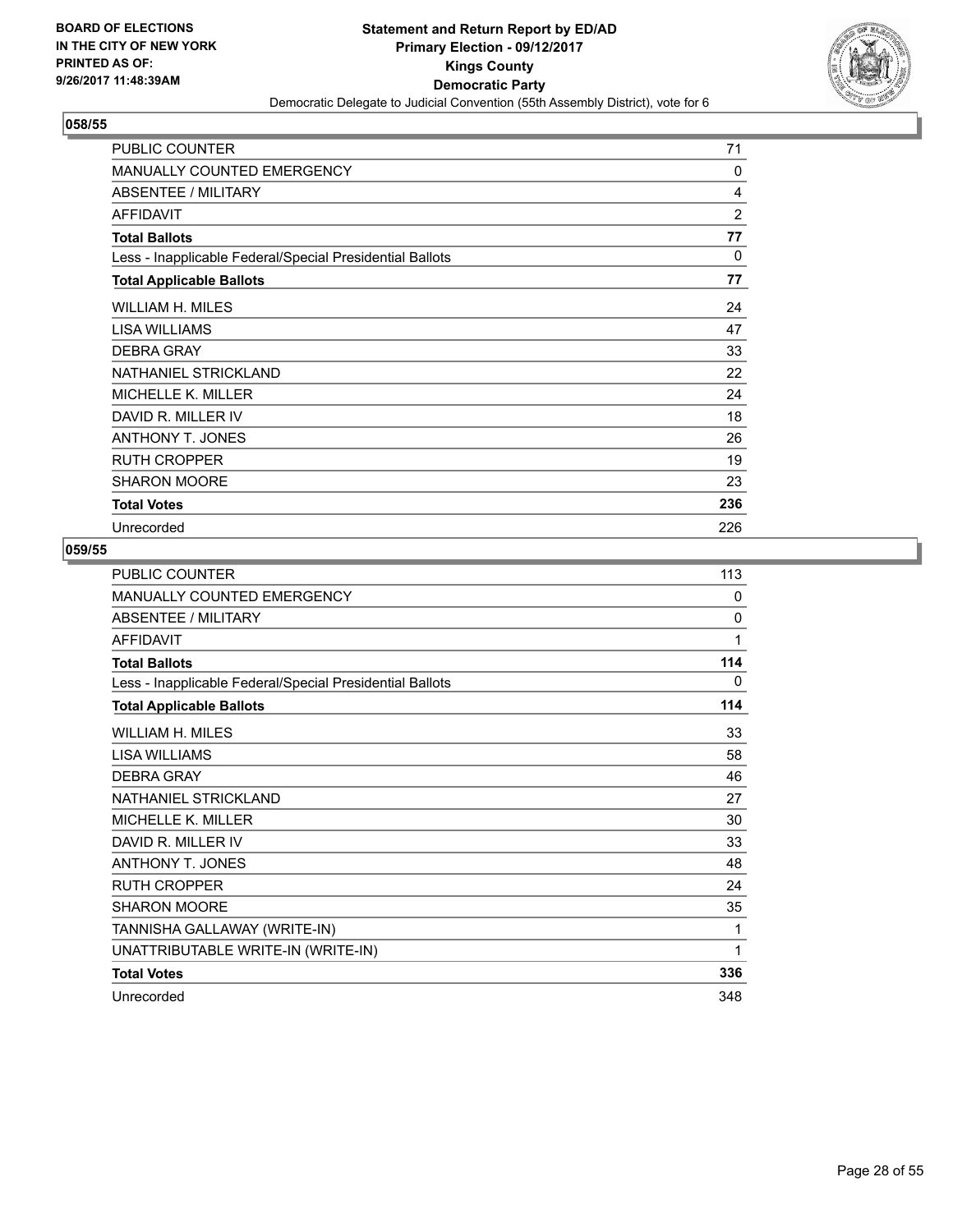

| PUBLIC COUNTER                                           | 34             |
|----------------------------------------------------------|----------------|
| MANUALLY COUNTED EMERGENCY                               | $\Omega$       |
| <b>ABSENTEE / MILITARY</b>                               | $\overline{2}$ |
| <b>AFFIDAVIT</b>                                         | 0              |
| <b>Total Ballots</b>                                     | 36             |
| Less - Inapplicable Federal/Special Presidential Ballots | 0              |
| <b>Total Applicable Ballots</b>                          | 36             |
| WILLIAM H. MILES                                         | 15             |
| LISA WILLIAMS                                            | 23             |
| <b>DEBRA GRAY</b>                                        | 15             |
| NATHANIEL STRICKLAND                                     | 16             |
| <b>MICHELLE K. MILLER</b>                                | 19             |
| DAVID R. MILLER IV                                       | 6              |
| <b>ANTHONY T. JONES</b>                                  | 18             |
| <b>RUTH CROPPER</b>                                      | 11             |
| <b>SHARON MOORE</b>                                      | 16             |
| <b>Total Votes</b>                                       | 139            |
| Unrecorded                                               | 77             |

| <b>PUBLIC COUNTER</b>                                    | 0            |
|----------------------------------------------------------|--------------|
| <b>MANUALLY COUNTED EMERGENCY</b>                        | 0            |
| ABSENTEE / MILITARY                                      | 0            |
| <b>AFFIDAVIT</b>                                         | 0            |
| <b>Total Ballots</b>                                     | 0            |
| Less - Inapplicable Federal/Special Presidential Ballots | 0            |
| <b>Total Applicable Ballots</b>                          | 0            |
| WILLIAM H. MILES                                         | 0            |
| LISA WILLIAMS                                            | 0            |
| <b>DEBRA GRAY</b>                                        | 0            |
| NATHANIEL STRICKLAND                                     | 0            |
| MICHELLE K. MILLER                                       | $\Omega$     |
| DAVID R. MILLER IV                                       | 0            |
| ANTHONY T. JONES                                         | 0            |
| <b>RUTH CROPPER</b>                                      | $\Omega$     |
| <b>SHARON MOORE</b>                                      | 0            |
| <b>Total Votes</b>                                       | $\mathbf{0}$ |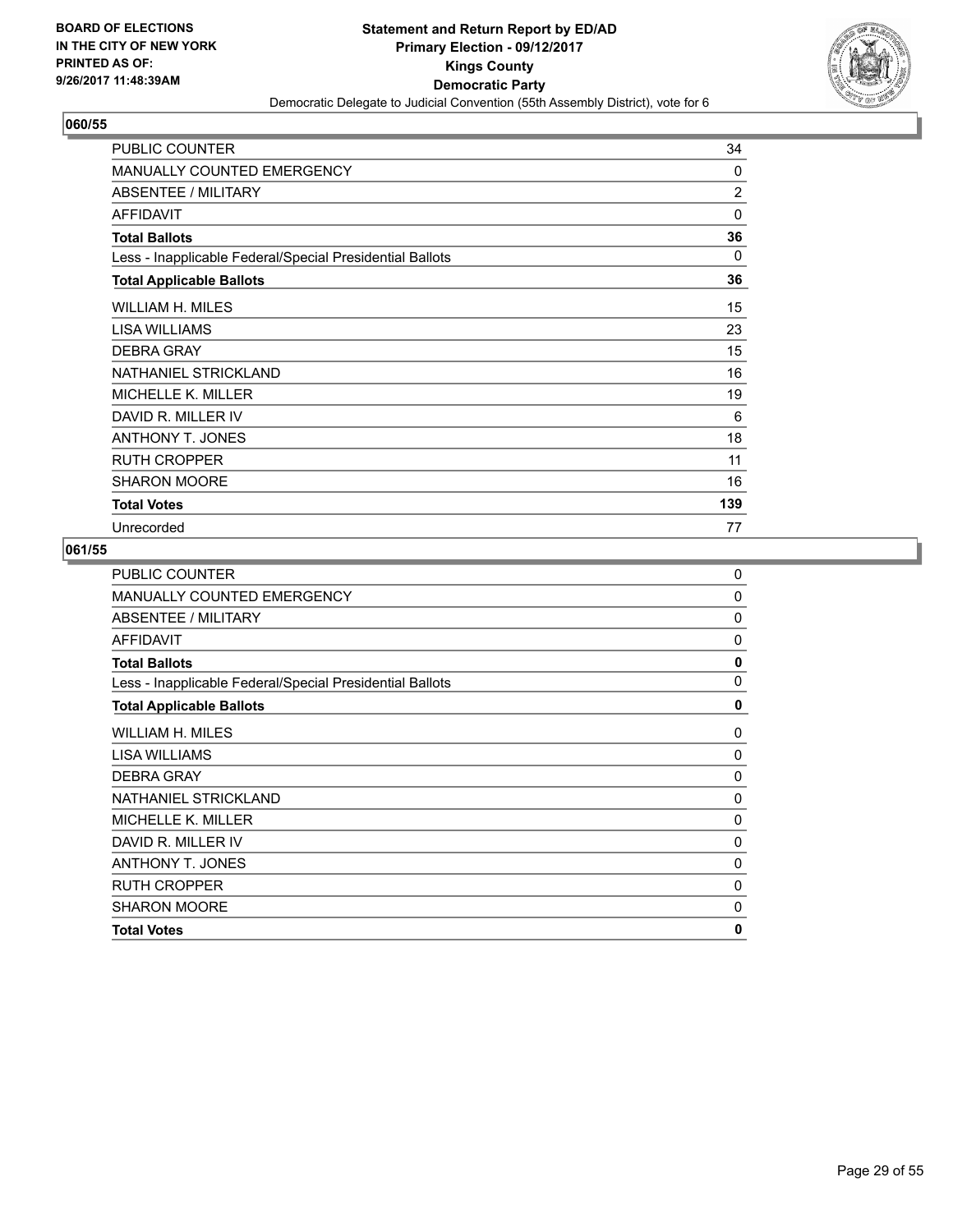

| <b>PUBLIC COUNTER</b>                                    | 107 |
|----------------------------------------------------------|-----|
| <b>MANUALLY COUNTED EMERGENCY</b>                        | 0   |
| <b>ABSENTEE / MILITARY</b>                               | 5   |
| <b>AFFIDAVIT</b>                                         | 1   |
| <b>Total Ballots</b>                                     | 113 |
| Less - Inapplicable Federal/Special Presidential Ballots | 0   |
| <b>Total Applicable Ballots</b>                          | 113 |
| WILLIAM H. MILES                                         | 44  |
| <b>LISA WILLIAMS</b>                                     | 53  |
| <b>DEBRA GRAY</b>                                        | 42  |
| NATHANIEL STRICKLAND                                     | 29  |
| MICHELLE K. MILLER                                       | 29  |
| DAVID R. MILLER IV                                       | 35  |
| <b>ANTHONY T. JONES</b>                                  | 39  |
| <b>RUTH CROPPER</b>                                      | 25  |
| <b>SHARON MOORE</b>                                      | 46  |
| UNATTRIBUTABLE WRITE-IN (WRITE-IN)                       | 2   |
| <b>Total Votes</b>                                       | 344 |
| Unrecorded                                               | 334 |

| <b>PUBLIC COUNTER</b>                                    | 62       |
|----------------------------------------------------------|----------|
| <b>MANUALLY COUNTED EMERGENCY</b>                        | 0        |
| ABSENTEE / MILITARY                                      | 1        |
| <b>AFFIDAVIT</b>                                         | $\Omega$ |
| <b>Total Ballots</b>                                     | 63       |
| Less - Inapplicable Federal/Special Presidential Ballots | 0        |
| <b>Total Applicable Ballots</b>                          | 63       |
| <b>WILLIAM H. MILES</b>                                  | 20       |
| LISA WILLIAMS                                            | 30       |
| <b>DEBRA GRAY</b>                                        | 23       |
| NATHANIEL STRICKLAND                                     | 18       |
| <b>MICHELLE K. MILLER</b>                                | 21       |
| DAVID R. MILLER IV                                       | 15       |
| <b>ANTHONY T. JONES</b>                                  | 19       |
| <b>RUTH CROPPER</b>                                      | 16       |
| <b>SHARON MOORE</b>                                      | 28       |
| <b>Total Votes</b>                                       | 190      |
| Unrecorded                                               | 188      |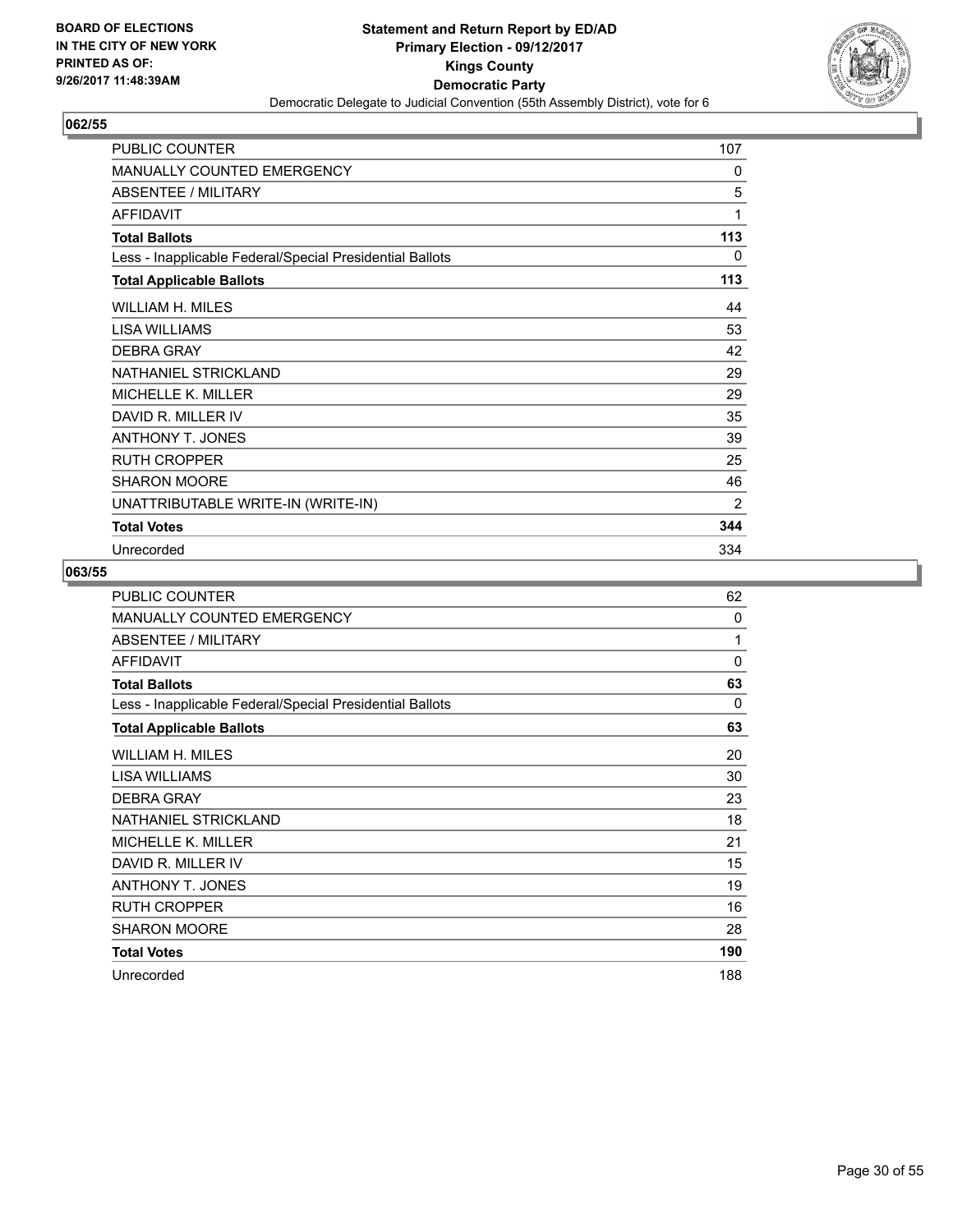

| PUBLIC COUNTER                                           | 130 |
|----------------------------------------------------------|-----|
| <b>MANUALLY COUNTED EMERGENCY</b>                        | 0   |
| <b>ABSENTEE / MILITARY</b>                               | 4   |
| <b>AFFIDAVIT</b>                                         | 1   |
| <b>Total Ballots</b>                                     | 135 |
| Less - Inapplicable Federal/Special Presidential Ballots | 0   |
| <b>Total Applicable Ballots</b>                          | 135 |
| WILLIAM H. MILES                                         | 51  |
| <b>LISA WILLIAMS</b>                                     | 70  |
| <b>DEBRA GRAY</b>                                        | 60  |
| NATHANIEL STRICKLAND                                     | 34  |
| MICHELLE K. MILLER                                       | 44  |
| DAVID R. MILLER IV                                       | 48  |
| <b>ANTHONY T. JONES</b>                                  | 46  |
| <b>RUTH CROPPER</b>                                      | 26  |
| <b>SHARON MOORE</b>                                      | 47  |
| UNATTRIBUTABLE WRITE-IN (WRITE-IN)                       | 6   |
| <b>Total Votes</b>                                       | 432 |
| Unrecorded                                               | 378 |

| PUBLIC COUNTER                                           | 101            |
|----------------------------------------------------------|----------------|
| <b>MANUALLY COUNTED EMERGENCY</b>                        | 0              |
| <b>ABSENTEE / MILITARY</b>                               | $\overline{2}$ |
| <b>AFFIDAVIT</b>                                         | 3              |
| <b>Total Ballots</b>                                     | 106            |
| Less - Inapplicable Federal/Special Presidential Ballots | 0              |
| <b>Total Applicable Ballots</b>                          | 106            |
| WILLIAM H. MILES                                         | 32             |
| LISA WILLIAMS                                            | 54             |
| <b>DEBRA GRAY</b>                                        | 52             |
| NATHANIEL STRICKLAND                                     | 24             |
| <b>MICHELLE K. MILLER</b>                                | 35             |
| DAVID R. MILLER IV                                       | 25             |
| <b>ANTHONY T. JONES</b>                                  | 36             |
| <b>RUTH CROPPER</b>                                      | 18             |
| <b>SHARON MOORE</b>                                      | 38             |
| UNATTRIBUTABLE WRITE-IN (WRITE-IN)                       | 1              |
| <b>Total Votes</b>                                       | 315            |
| Unrecorded                                               | 321            |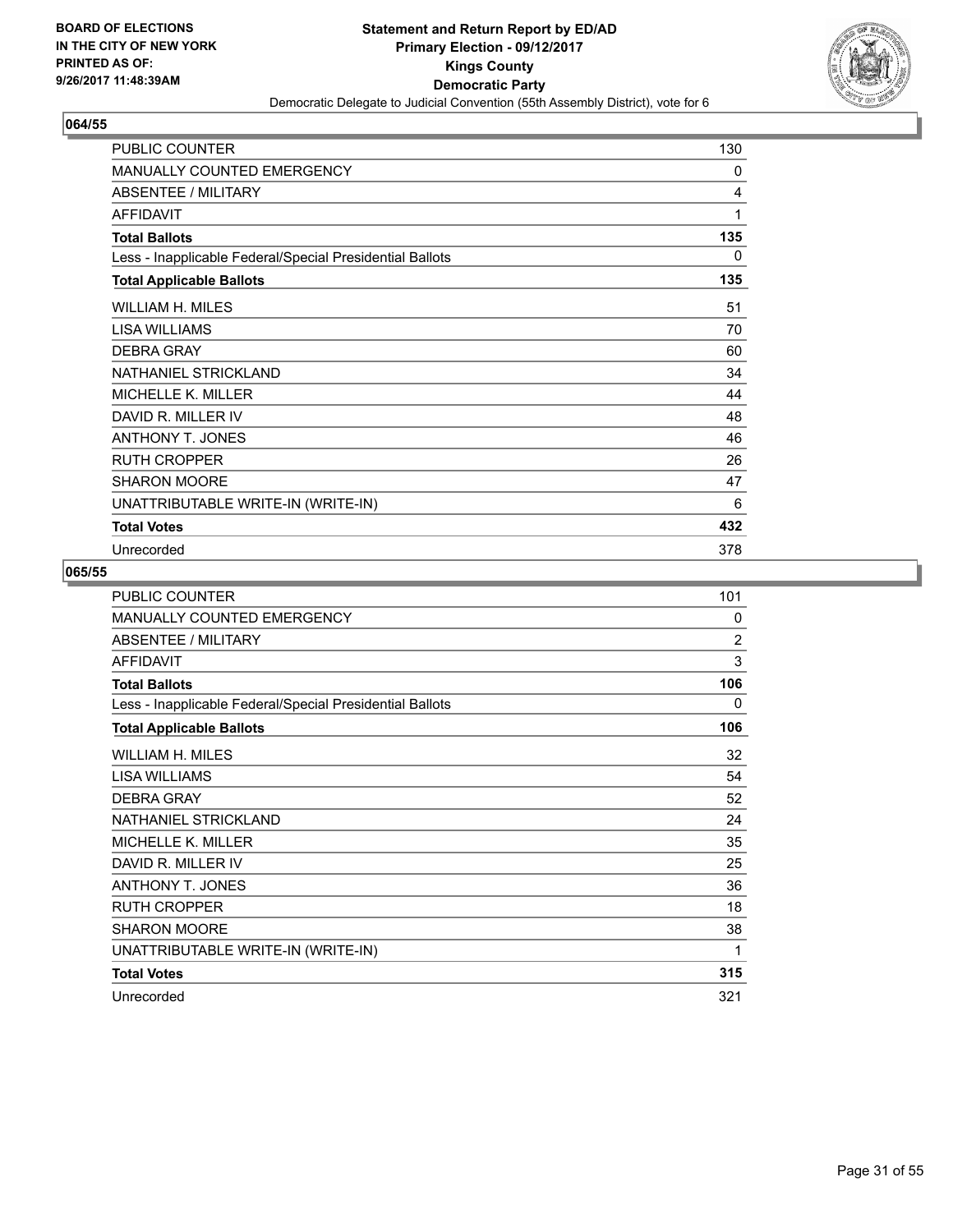

| PUBLIC COUNTER                                           | 56  |
|----------------------------------------------------------|-----|
| <b>MANUALLY COUNTED EMERGENCY</b>                        | 0   |
| <b>ABSENTEE / MILITARY</b>                               | 0   |
| <b>AFFIDAVIT</b>                                         | 0   |
| <b>Total Ballots</b>                                     | 56  |
| Less - Inapplicable Federal/Special Presidential Ballots | 0   |
| <b>Total Applicable Ballots</b>                          | 56  |
| WILLIAM H. MILES                                         | 16  |
| <b>LISA WILLIAMS</b>                                     | 28  |
| <b>DEBRA GRAY</b>                                        | 18  |
| NATHANIEL STRICKLAND                                     | 12  |
| MICHELLE K. MILLER                                       | 14  |
| DAVID R. MILLER IV                                       | 18  |
| <b>ANTHONY T. JONES</b>                                  | 25  |
| <b>RUTH CROPPER</b>                                      | 13  |
| <b>SHARON MOORE</b>                                      | 16  |
| UNATTRIBUTABLE WRITE-IN (WRITE-IN)                       | 1   |
| <b>Total Votes</b>                                       | 161 |
| Unrecorded                                               | 175 |

| <b>PUBLIC COUNTER</b>                                    | 47  |
|----------------------------------------------------------|-----|
| <b>MANUALLY COUNTED EMERGENCY</b>                        | 0   |
| ABSENTEE / MILITARY                                      | 0   |
| <b>AFFIDAVIT</b>                                         | 1   |
| <b>Total Ballots</b>                                     | 48  |
| Less - Inapplicable Federal/Special Presidential Ballots | 0   |
| <b>Total Applicable Ballots</b>                          | 48  |
| WILLIAM H. MILES                                         | 10  |
| LISA WILLIAMS                                            | 15  |
| <b>DEBRA GRAY</b>                                        | 14  |
| NATHANIEL STRICKLAND                                     | 5   |
| <b>MICHELLE K. MILLER</b>                                | 9   |
| DAVID R. MILLER IV                                       | 13  |
| <b>ANTHONY T. JONES</b>                                  | 19  |
| <b>RUTH CROPPER</b>                                      | 8   |
| <b>SHARON MOORE</b>                                      | 16  |
| <b>Total Votes</b>                                       | 109 |
| Unrecorded                                               | 179 |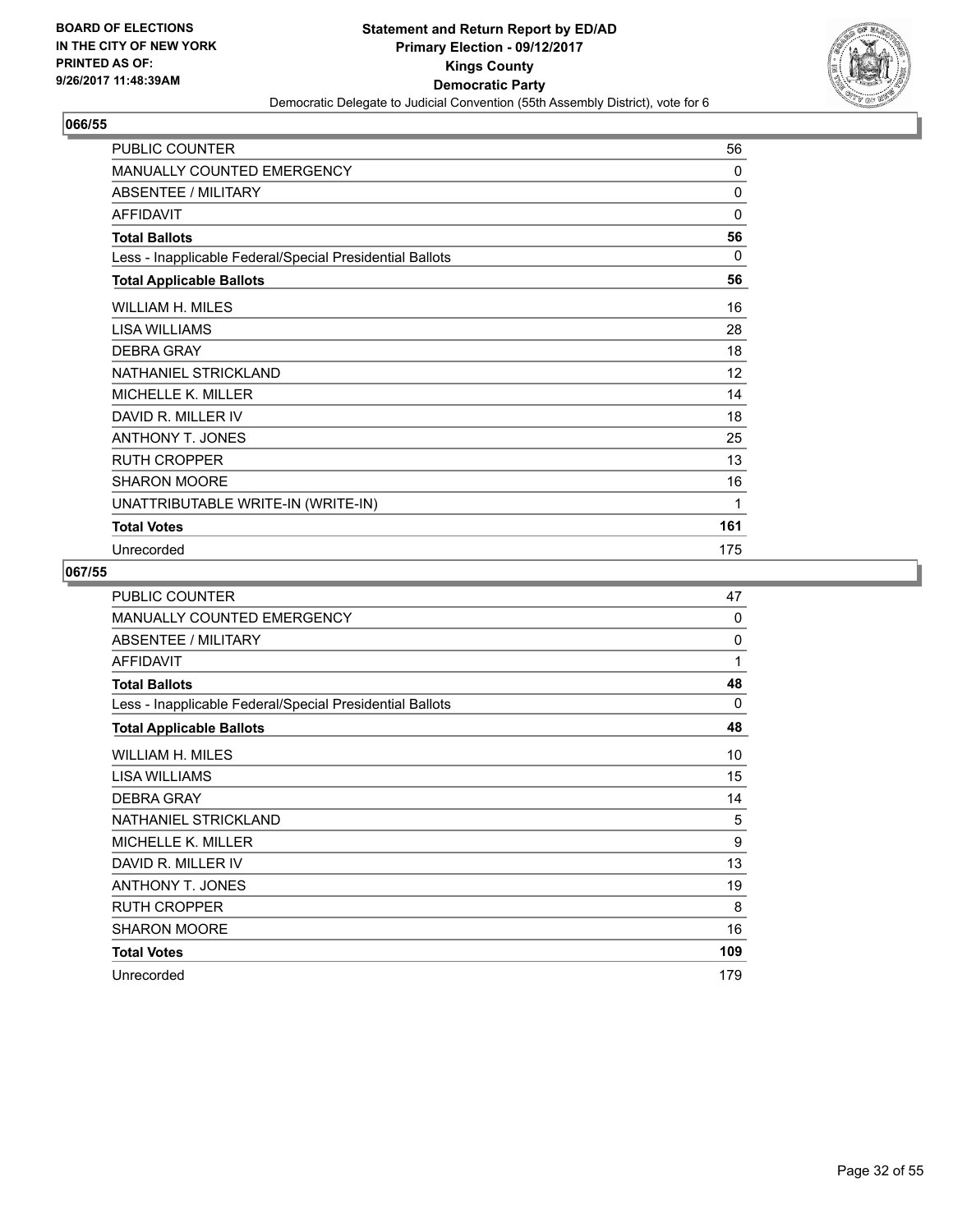

| PUBLIC COUNTER                                           | 64           |
|----------------------------------------------------------|--------------|
| <b>MANUALLY COUNTED EMERGENCY</b>                        | $\mathbf{0}$ |
| <b>ABSENTEE / MILITARY</b>                               | 1            |
| <b>AFFIDAVIT</b>                                         | 1            |
| <b>Total Ballots</b>                                     | 66           |
| Less - Inapplicable Federal/Special Presidential Ballots | 0            |
| <b>Total Applicable Ballots</b>                          | 66           |
| <b>WILLIAM H. MILES</b>                                  | 25           |
| LISA WILLIAMS                                            | 34           |
| <b>DEBRA GRAY</b>                                        | 26           |
| NATHANIEL STRICKLAND                                     | 18           |
| MICHELLE K. MILLER                                       | 26           |
| DAVID R. MILLER IV                                       | 20           |
| <b>ANTHONY T. JONES</b>                                  | 31           |
| <b>RUTH CROPPER</b>                                      | 17           |
| <b>SHARON MOORE</b>                                      | 31           |
| <b>Total Votes</b>                                       | 228          |
| Unrecorded                                               | 168          |

| PUBLIC COUNTER                                           | 102            |
|----------------------------------------------------------|----------------|
| MANUALLY COUNTED EMERGENCY                               | $\Omega$       |
| <b>ABSENTEE / MILITARY</b>                               | $\overline{2}$ |
| <b>AFFIDAVIT</b>                                         | 0              |
| <b>Total Ballots</b>                                     | 104            |
| Less - Inapplicable Federal/Special Presidential Ballots | 0              |
| <b>Total Applicable Ballots</b>                          | 104            |
| WILLIAM H. MILES                                         | 24             |
| LISA WILLIAMS                                            | 45             |
| <b>DEBRA GRAY</b>                                        | 32             |
| NATHANIEL STRICKLAND                                     | 20             |
| MICHELLE K. MILLER                                       | 27             |
| DAVID R. MILLER IV                                       | 26             |
| <b>ANTHONY T. JONES</b>                                  | 33             |
| <b>RUTH CROPPER</b>                                      | 21             |
| <b>SHARON MOORE</b>                                      | 27             |
| <b>Total Votes</b>                                       | 255            |
| Unrecorded                                               | 369            |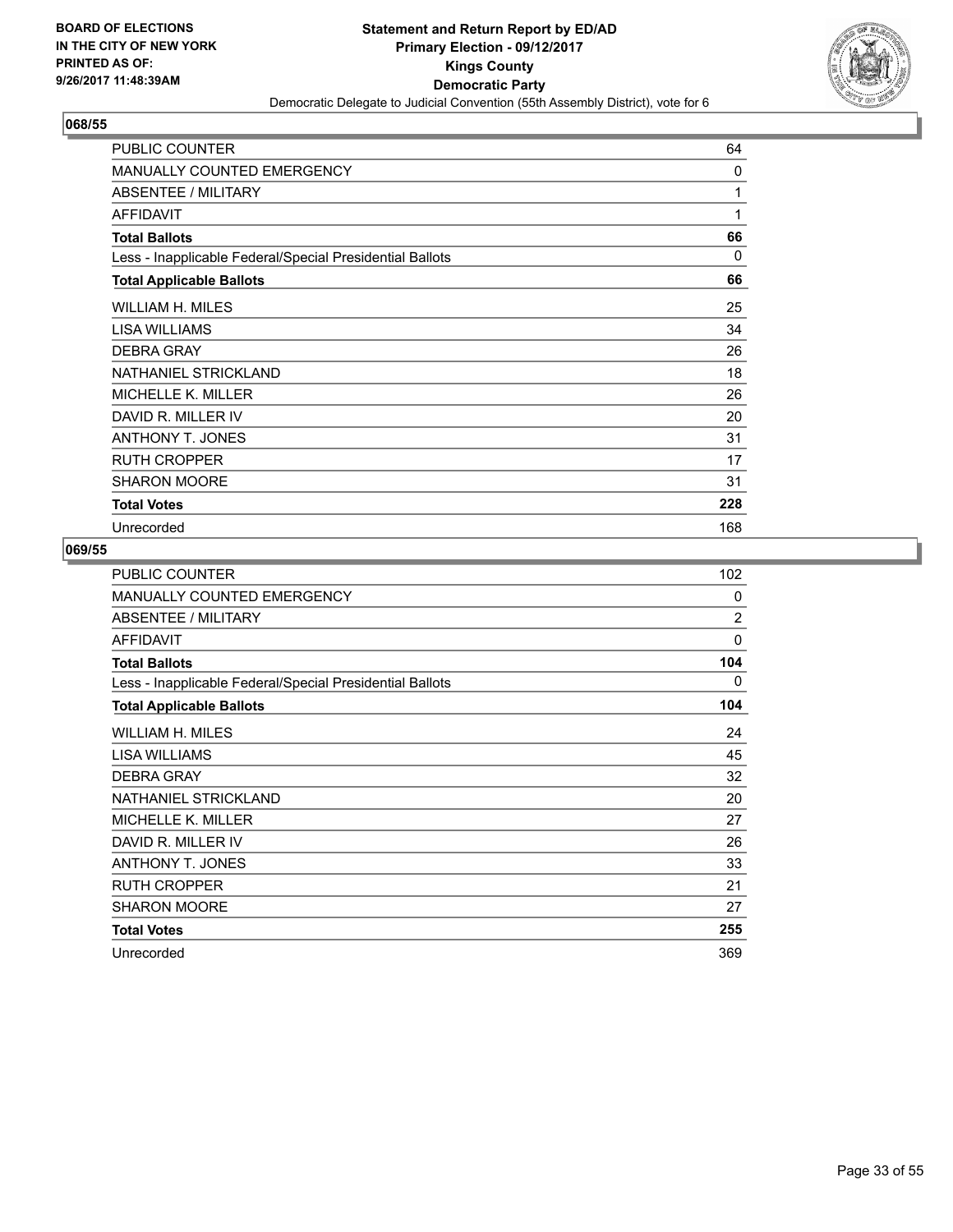

| PUBLIC COUNTER                                           | 39       |
|----------------------------------------------------------|----------|
| <b>MANUALLY COUNTED EMERGENCY</b>                        | $\Omega$ |
| <b>ABSENTEE / MILITARY</b>                               | 0        |
| <b>AFFIDAVIT</b>                                         | 0        |
| <b>Total Ballots</b>                                     | 39       |
| Less - Inapplicable Federal/Special Presidential Ballots | 0        |
| <b>Total Applicable Ballots</b>                          | 39       |
| WILLIAM H. MILES                                         | 8        |
| LISA WILLIAMS                                            | 11       |
| <b>DEBRA GRAY</b>                                        | 12       |
| NATHANIEL STRICKLAND                                     | 13       |
| MICHELLE K. MILLER                                       | 10       |
| DAVID R. MILLER IV                                       | 9        |
| <b>ANTHONY T. JONES</b>                                  | 9        |
| <b>RUTH CROPPER</b>                                      | 9        |
| <b>SHARON MOORE</b>                                      | 10       |
| <b>Total Votes</b>                                       | 91       |
| Unrecorded                                               | 143      |

| <b>PUBLIC COUNTER</b>                                    | 71             |
|----------------------------------------------------------|----------------|
| MANUALLY COUNTED EMERGENCY                               | $\mathbf{0}$   |
| ABSENTEE / MILITARY                                      | $\overline{2}$ |
| <b>AFFIDAVIT</b>                                         | $\Omega$       |
| <b>Total Ballots</b>                                     | 73             |
| Less - Inapplicable Federal/Special Presidential Ballots | 0              |
| <b>Total Applicable Ballots</b>                          | 73             |
| WILLIAM H. MILES                                         | 17             |
| LISA WILLIAMS                                            | 27             |
| <b>DEBRA GRAY</b>                                        | 21             |
| NATHANIEL STRICKLAND                                     | 14             |
| <b>MICHELLE K. MILLER</b>                                | 12             |
| DAVID R. MILLER IV                                       | 12             |
| <b>ANTHONY T. JONES</b>                                  | 21             |
| <b>RUTH CROPPER</b>                                      | 9              |
| <b>SHARON MOORE</b>                                      | 15             |
| <b>Total Votes</b>                                       | 148            |
| Unrecorded                                               | 290            |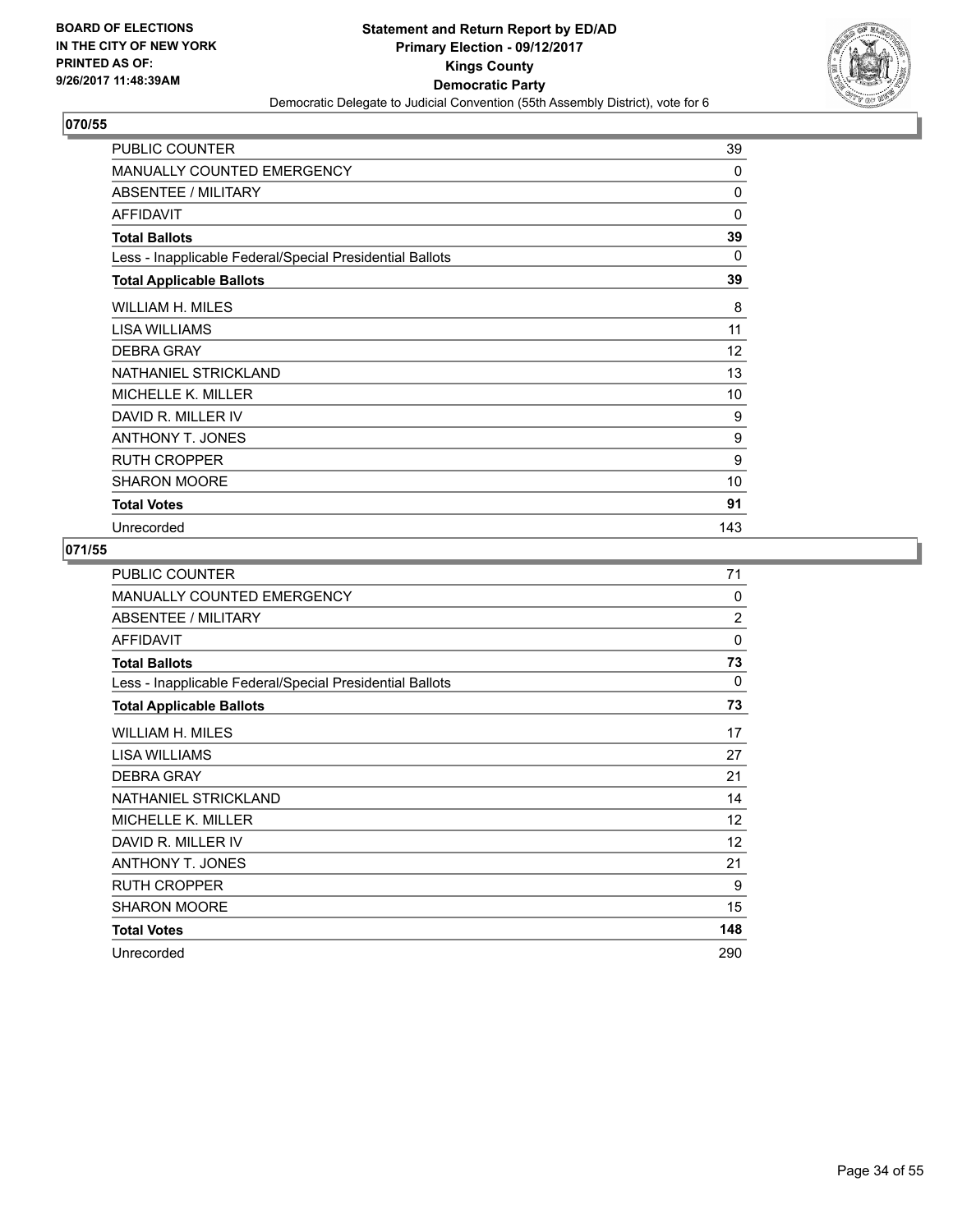

| PUBLIC COUNTER                                           | 71           |
|----------------------------------------------------------|--------------|
| MANUALLY COUNTED EMERGENCY                               | 0            |
| ABSENTEE / MILITARY                                      | $\mathbf{0}$ |
| <b>AFFIDAVIT</b>                                         | 0            |
| <b>Total Ballots</b>                                     | 71           |
| Less - Inapplicable Federal/Special Presidential Ballots | 0            |
| <b>Total Applicable Ballots</b>                          | 71           |
| <b>WILLIAM H. MILES</b>                                  | 25           |
| LISA WILLIAMS                                            | 38           |
| <b>DEBRA GRAY</b>                                        | 32           |
| NATHANIEL STRICKLAND                                     | 21           |
| <b>MICHELLE K. MILLER</b>                                | 25           |
| DAVID R. MILLER IV                                       | 25           |
| <b>ANTHONY T. JONES</b>                                  | 21           |
| <b>RUTH CROPPER</b>                                      | 14           |
| <b>SHARON MOORE</b>                                      | 27           |
| <b>Total Votes</b>                                       | 228          |
| Unrecorded                                               | 198          |

# **073/55 COMBINED into: 063/55**

| PUBLIC COUNTER                                           | 77           |
|----------------------------------------------------------|--------------|
| MANUALLY COUNTED EMERGENCY                               | $\mathbf{0}$ |
| <b>ABSENTEE / MILITARY</b>                               | 0            |
| <b>AFFIDAVIT</b>                                         | 1            |
| <b>Total Ballots</b>                                     | 78           |
| Less - Inapplicable Federal/Special Presidential Ballots | 0            |
| <b>Total Applicable Ballots</b>                          | 78           |
| WILLIAM H. MILES                                         | 27           |
| LISA WILLIAMS                                            | 33           |
| <b>DEBRA GRAY</b>                                        | 33           |
| NATHANIEL STRICKLAND                                     | 23           |
| MICHELLE K. MILLER                                       | 23           |
| DAVID R. MILLER IV                                       | 17           |
| <b>ANTHONY T. JONES</b>                                  | 20           |
| <b>RUTH CROPPER</b>                                      | 14           |
| <b>SHARON MOORE</b>                                      | 26           |
| <b>Total Votes</b>                                       | 216          |
| Unrecorded                                               | 252          |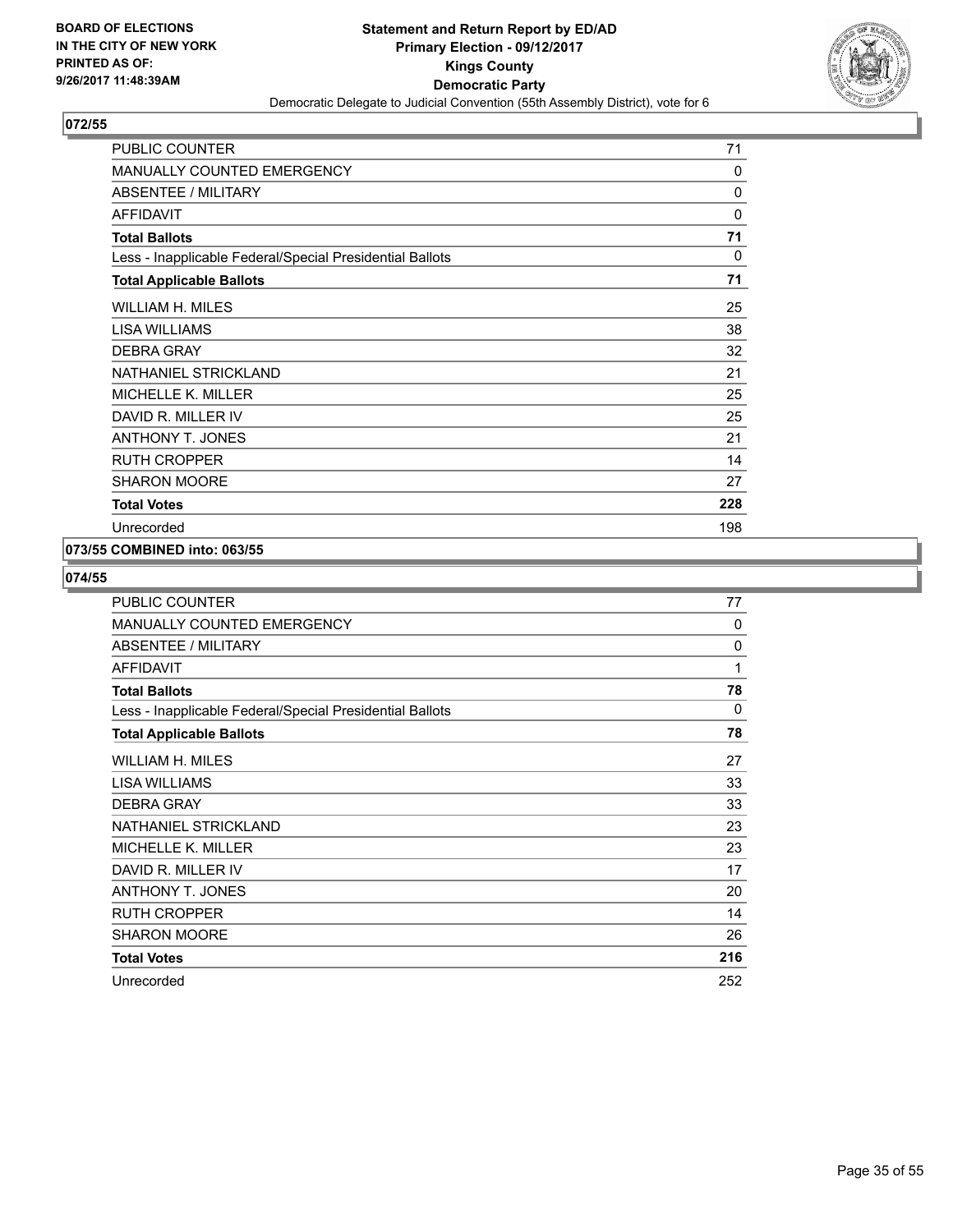

| <b>PUBLIC COUNTER</b>                                    | 92       |
|----------------------------------------------------------|----------|
| <b>MANUALLY COUNTED EMERGENCY</b>                        | $\Omega$ |
| <b>ABSENTEE / MILITARY</b>                               | 1        |
| <b>AFFIDAVIT</b>                                         | 0        |
| <b>Total Ballots</b>                                     | 93       |
| Less - Inapplicable Federal/Special Presidential Ballots | 0        |
| <b>Total Applicable Ballots</b>                          | 93       |
| WILLIAM H. MILES                                         | 22       |
| LISA WILLIAMS                                            | 44       |
| <b>DEBRA GRAY</b>                                        | 45       |
| NATHANIEL STRICKLAND                                     | 22       |
| MICHELLE K. MILLER                                       | 29       |
| DAVID R. MILLER IV                                       | 19       |
| <b>ANTHONY T. JONES</b>                                  | 39       |
| <b>RUTH CROPPER</b>                                      | 26       |
| <b>SHARON MOORE</b>                                      | 35       |
| <b>Total Votes</b>                                       | 281      |
| Unrecorded                                               | 277      |

| <b>PUBLIC COUNTER</b>                                    | 106          |
|----------------------------------------------------------|--------------|
| <b>MANUALLY COUNTED EMERGENCY</b>                        | 0            |
| ABSENTEE / MILITARY                                      | 1            |
| AFFIDAVIT                                                | $\mathbf{0}$ |
| <b>Total Ballots</b>                                     | 107          |
| Less - Inapplicable Federal/Special Presidential Ballots | 0            |
| <b>Total Applicable Ballots</b>                          | 107          |
| <b>WILLIAM H. MILES</b>                                  | 36           |
| <b>LISA WILLIAMS</b>                                     | 56           |
| <b>DEBRA GRAY</b>                                        | 48           |
| NATHANIEL STRICKLAND                                     | 36           |
| <b>MICHELLE K. MILLER</b>                                | 31           |
| DAVID R. MILLER IV                                       | 29           |
| <b>ANTHONY T. JONES</b>                                  | 37           |
| <b>RUTH CROPPER</b>                                      | 21           |
| <b>SHARON MOORE</b>                                      | 36           |
| UNATTRIBUTABLE WRITE-IN (WRITE-IN)                       | 6            |
| <b>Total Votes</b>                                       | 336          |
| Unrecorded                                               | 306          |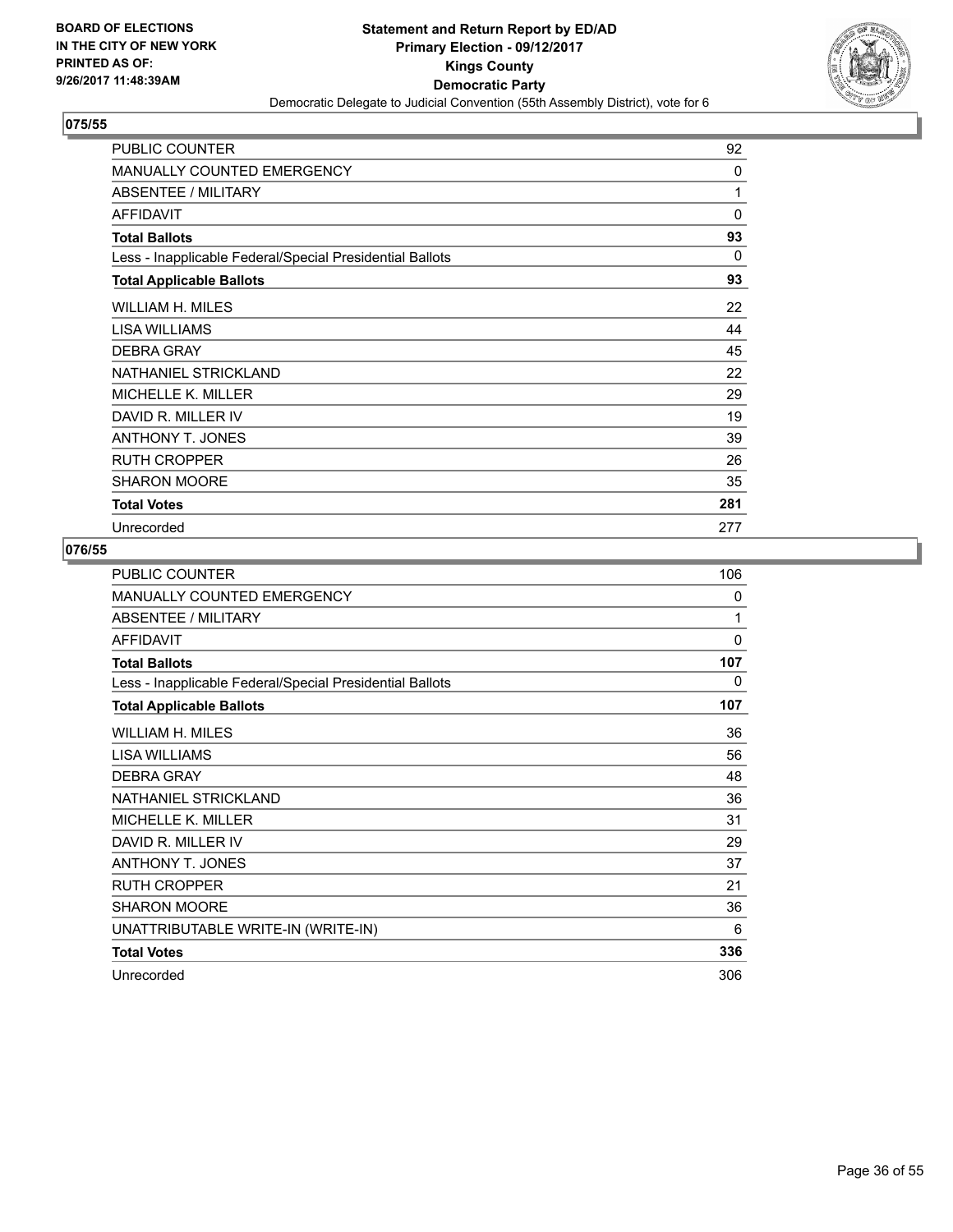

| PUBLIC COUNTER                                           | 20 |
|----------------------------------------------------------|----|
| <b>MANUALLY COUNTED EMERGENCY</b>                        | 0  |
| ABSENTEE / MILITARY                                      | 0  |
| <b>AFFIDAVIT</b>                                         | 0  |
| <b>Total Ballots</b>                                     | 20 |
| Less - Inapplicable Federal/Special Presidential Ballots | 0  |
| <b>Total Applicable Ballots</b>                          | 20 |
| WILLIAM H. MILES                                         | 6  |
| LISA WILLIAMS                                            | 8  |
| <b>DEBRA GRAY</b>                                        | 7  |
| NATHANIEL STRICKLAND                                     | 3  |
| <b>MICHELLE K. MILLER</b>                                | 3  |
| DAVID R. MILLER IV                                       | 7  |
| <b>ANTHONY T. JONES</b>                                  | 7  |
| <b>RUTH CROPPER</b>                                      | 4  |
| <b>SHARON MOORE</b>                                      | 7  |
| <b>Total Votes</b>                                       | 52 |
| Unrecorded                                               | 68 |

| <b>PUBLIC COUNTER</b>                                    | 98  |
|----------------------------------------------------------|-----|
| MANUALLY COUNTED EMERGENCY                               | 0   |
| ABSENTEE / MILITARY                                      | 1   |
| <b>AFFIDAVIT</b>                                         | 0   |
| <b>Total Ballots</b>                                     | 99  |
| Less - Inapplicable Federal/Special Presidential Ballots | 0   |
| <b>Total Applicable Ballots</b>                          | 99  |
| WILLIAM H. MILES                                         | 41  |
| LISA WILLIAMS                                            | 57  |
| <b>DEBRA GRAY</b>                                        | 44  |
| NATHANIEL STRICKLAND                                     | 35  |
| MICHELLE K. MILLER                                       | 40  |
| DAVID R. MILLER IV                                       | 31  |
| ANTHONY T. JONES                                         | 39  |
| <b>RUTH CROPPER</b>                                      | 31  |
| <b>SHARON MOORE</b>                                      | 42  |
| UNATTRIBUTABLE WRITE-IN (WRITE-IN)                       | 1   |
| <b>Total Votes</b>                                       | 361 |
| Unrecorded                                               | 233 |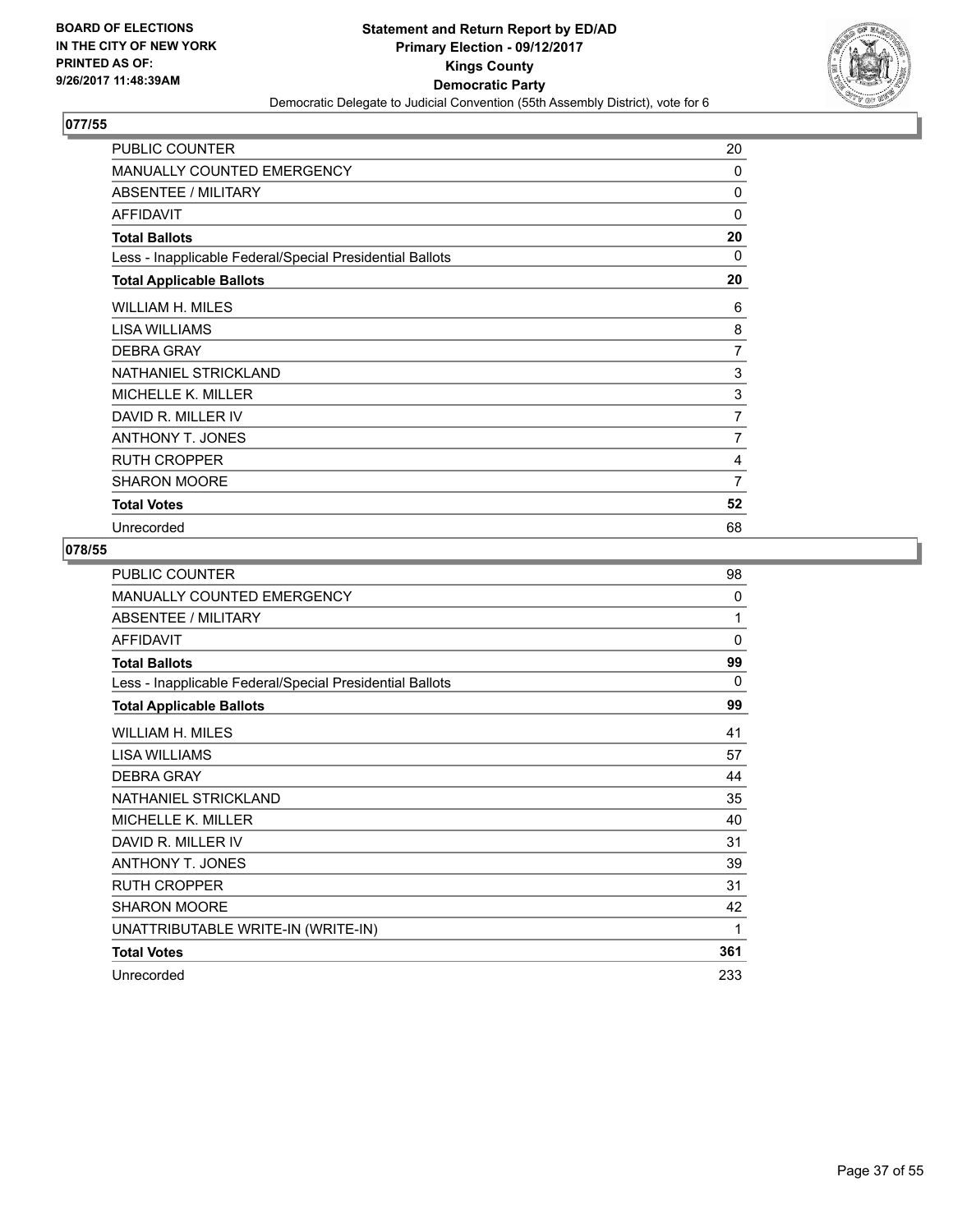

| PUBLIC COUNTER                                           | 54       |
|----------------------------------------------------------|----------|
| <b>MANUALLY COUNTED EMERGENCY</b>                        | $\Omega$ |
| <b>ABSENTEE / MILITARY</b>                               | 9        |
| <b>AFFIDAVIT</b>                                         | 0        |
| <b>Total Ballots</b>                                     | 63       |
| Less - Inapplicable Federal/Special Presidential Ballots | 0        |
| <b>Total Applicable Ballots</b>                          | 63       |
| WILLIAM H. MILES                                         | 17       |
| LISA WILLIAMS                                            | 29       |
| <b>DEBRA GRAY</b>                                        | 23       |
| NATHANIEL STRICKLAND                                     | 20       |
| MICHELLE K. MILLER                                       | 19       |
| DAVID R. MILLER IV                                       | 14       |
| <b>ANTHONY T. JONES</b>                                  | 20       |
| <b>RUTH CROPPER</b>                                      | 14       |
| <b>SHARON MOORE</b>                                      | 15       |
| <b>Total Votes</b>                                       | 171      |
| Unrecorded                                               | 207      |

| <b>PUBLIC COUNTER</b>                                    | 90  |
|----------------------------------------------------------|-----|
| MANUALLY COUNTED EMERGENCY                               | 0   |
| <b>ABSENTEE / MILITARY</b>                               | 4   |
| <b>AFFIDAVIT</b>                                         | 2   |
| <b>Total Ballots</b>                                     | 96  |
| Less - Inapplicable Federal/Special Presidential Ballots | 0   |
| <b>Total Applicable Ballots</b>                          | 96  |
| WILLIAM H. MILES                                         | 30  |
| LISA WILLIAMS                                            | 44  |
| <b>DEBRA GRAY</b>                                        | 35  |
| <b>NATHANIEL STRICKLAND</b>                              | 29  |
| MICHELLE K. MILLER                                       | 36  |
| DAVID R. MILLER IV                                       | 19  |
| <b>ANTHONY T. JONES</b>                                  | 35  |
| <b>RUTH CROPPER</b>                                      | 17  |
| <b>SHARON MOORE</b>                                      | 29  |
| JOHN Q. E. EUBANKS (WRITE-IN)                            | 1   |
| KASEEM EDWARDS (WRITE-IN)                                | 1   |
| <b>Total Votes</b>                                       | 276 |
| Unrecorded                                               | 300 |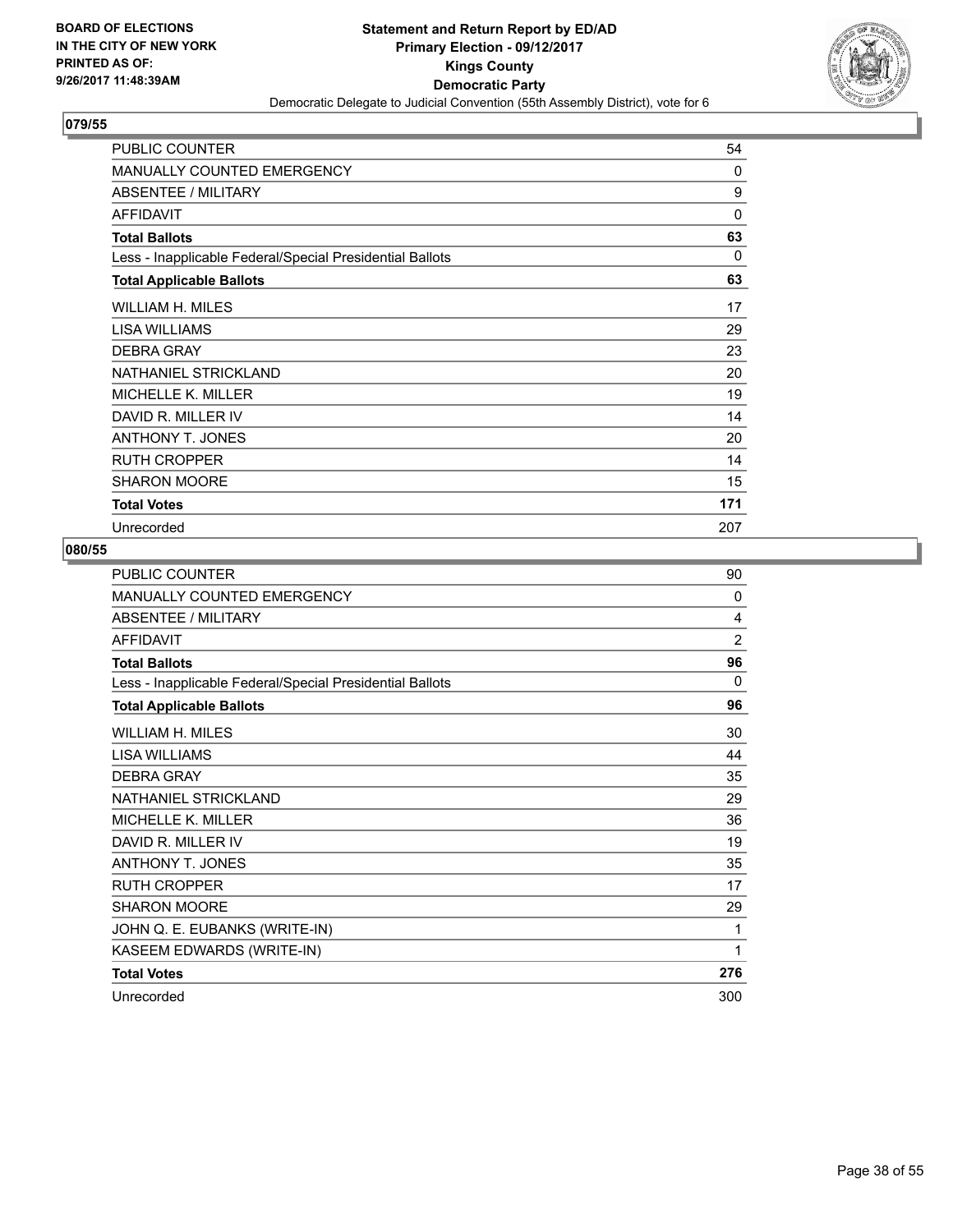

| <b>PUBLIC COUNTER</b>                                    | 100 |
|----------------------------------------------------------|-----|
| <b>MANUALLY COUNTED EMERGENCY</b>                        | 0   |
| <b>ABSENTEE / MILITARY</b>                               | 3   |
| <b>AFFIDAVIT</b>                                         | 2   |
| <b>Total Ballots</b>                                     | 105 |
| Less - Inapplicable Federal/Special Presidential Ballots | 0   |
| <b>Total Applicable Ballots</b>                          | 105 |
| WILLIAM H. MILES                                         | 32  |
| LISA WILLIAMS                                            | 57  |
| <b>DEBRA GRAY</b>                                        | 39  |
| NATHANIEL STRICKLAND                                     | 28  |
| MICHELLE K. MILLER                                       | 35  |
| DAVID R. MILLER IV                                       | 25  |
| <b>ANTHONY T. JONES</b>                                  | 32  |
| <b>RUTH CROPPER</b>                                      | 17  |
| <b>SHARON MOORE</b>                                      | 36  |
| <b>Total Votes</b>                                       | 301 |
| Unrecorded                                               | 329 |

| <b>PUBLIC COUNTER</b>                                    | 87       |
|----------------------------------------------------------|----------|
| MANUALLY COUNTED EMERGENCY                               | $\Omega$ |
| ABSENTEE / MILITARY                                      | 3        |
| <b>AFFIDAVIT</b>                                         | $\Omega$ |
| <b>Total Ballots</b>                                     | 90       |
| Less - Inapplicable Federal/Special Presidential Ballots | 0        |
| <b>Total Applicable Ballots</b>                          | 90       |
| WILLIAM H. MILES                                         | 35       |
| LISA WILLIAMS                                            | 42       |
| <b>DEBRA GRAY</b>                                        | 45       |
| NATHANIEL STRICKLAND                                     | 31       |
| <b>MICHELLE K. MILLER</b>                                | 28       |
| DAVID R. MILLER IV                                       | 25       |
| <b>ANTHONY T. JONES</b>                                  | 28       |
| <b>RUTH CROPPER</b>                                      | 25       |
| <b>SHARON MOORE</b>                                      | 40       |
| <b>Total Votes</b>                                       | 299      |
| Unrecorded                                               | 241      |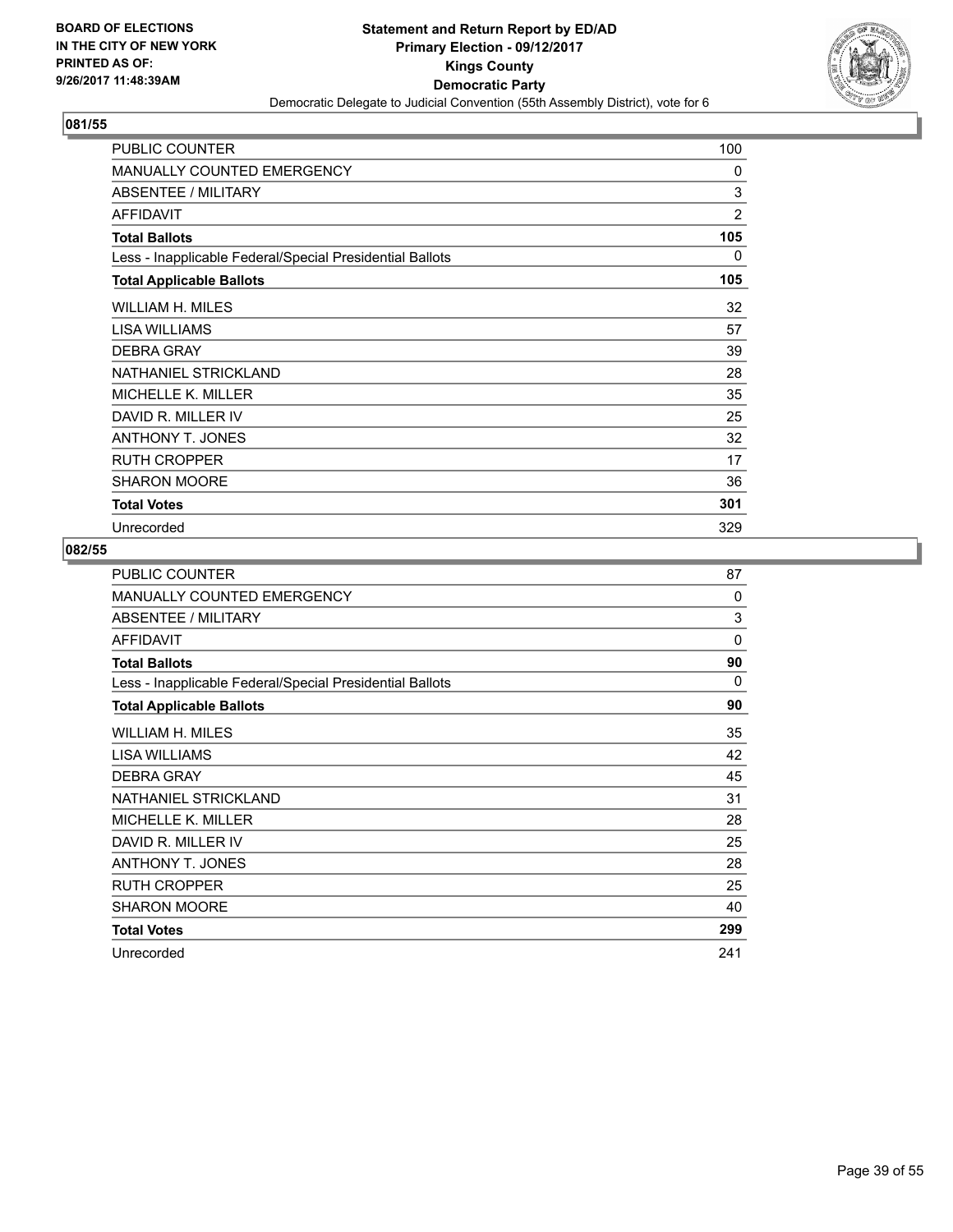

| <b>PUBLIC COUNTER</b>                                    | 69  |
|----------------------------------------------------------|-----|
| <b>MANUALLY COUNTED EMERGENCY</b>                        | 0   |
| ABSENTEE / MILITARY                                      | 1   |
| <b>AFFIDAVIT</b>                                         | 0   |
| <b>Total Ballots</b>                                     | 70  |
| Less - Inapplicable Federal/Special Presidential Ballots | 0   |
| <b>Total Applicable Ballots</b>                          | 70  |
| WILLIAM H. MILES                                         | 22  |
| LISA WILLIAMS                                            | 40  |
| <b>DEBRA GRAY</b>                                        | 29  |
| NATHANIEL STRICKLAND                                     | 23  |
| <b>MICHELLE K. MILLER</b>                                | 26  |
| DAVID R. MILLER IV                                       | 20  |
| <b>ANTHONY T. JONES</b>                                  | 17  |
| <b>RUTH CROPPER</b>                                      | 15  |
| <b>SHARON MOORE</b>                                      | 30  |
| <b>Total Votes</b>                                       | 222 |
| Unrecorded                                               | 198 |

| <b>PUBLIC COUNTER</b>                                    | 120      |
|----------------------------------------------------------|----------|
| <b>MANUALLY COUNTED EMERGENCY</b>                        | $\Omega$ |
| ABSENTEE / MILITARY                                      | 5        |
| <b>AFFIDAVIT</b>                                         | $\Omega$ |
| <b>Total Ballots</b>                                     | 125      |
| Less - Inapplicable Federal/Special Presidential Ballots | 0        |
| <b>Total Applicable Ballots</b>                          | 125      |
| WILLIAM H. MILES                                         | 46       |
| LISA WILLIAMS                                            | 66       |
| <b>DEBRA GRAY</b>                                        | 48       |
| NATHANIEL STRICKLAND                                     | 36       |
| <b>MICHELLE K. MILLER</b>                                | 41       |
| DAVID R. MILLER IV                                       | 33       |
| ANTHONY T. JONES                                         | 36       |
| <b>RUTH CROPPER</b>                                      | 28       |
| <b>SHARON MOORE</b>                                      | 45       |
| <b>Total Votes</b>                                       | 379      |
| Unrecorded                                               | 371      |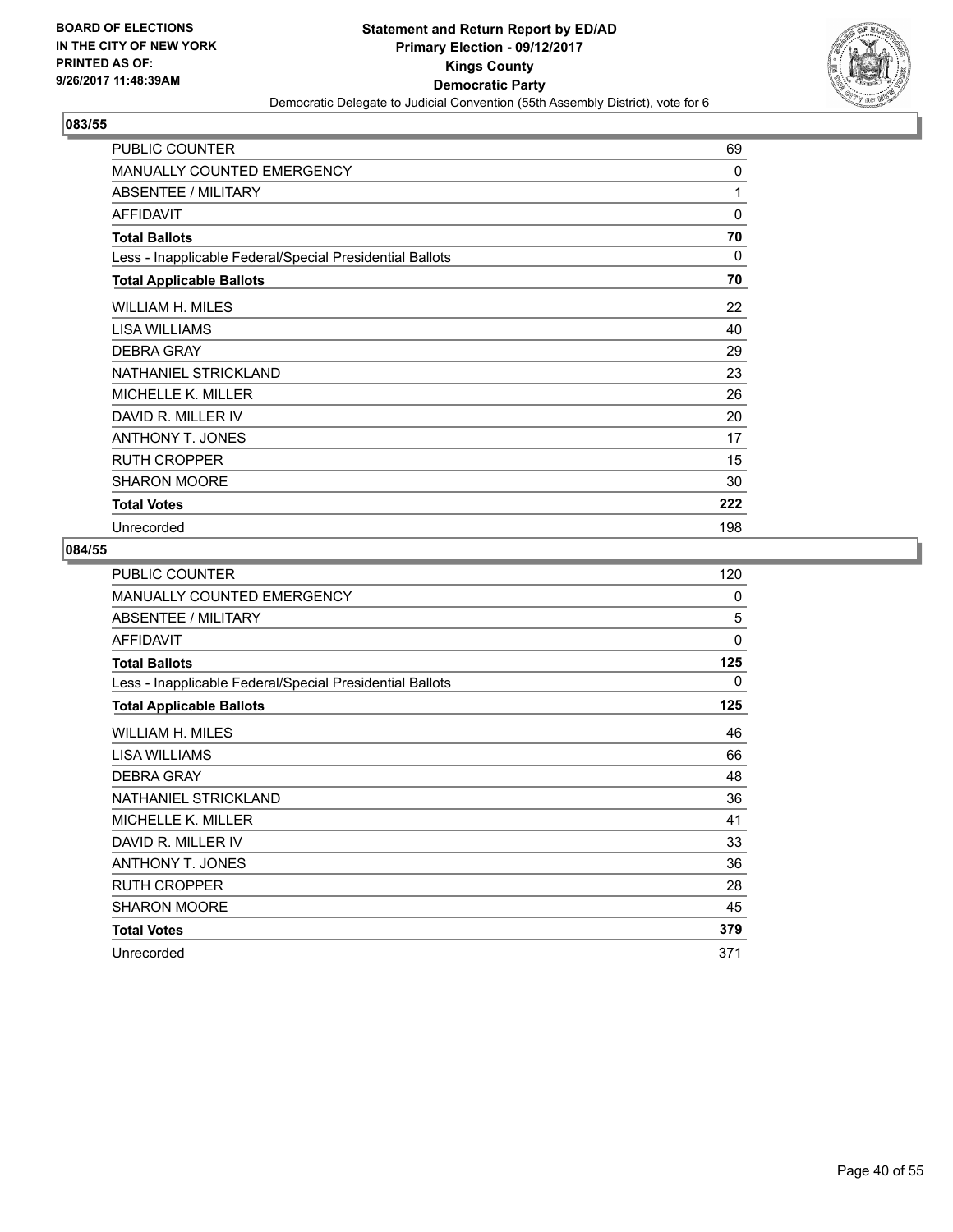

| <b>PUBLIC COUNTER</b>                                    | 86             |
|----------------------------------------------------------|----------------|
| <b>MANUALLY COUNTED EMERGENCY</b>                        | 0              |
| <b>ABSENTEE / MILITARY</b>                               | 3              |
| <b>AFFIDAVIT</b>                                         | $\overline{2}$ |
| <b>Total Ballots</b>                                     | 91             |
| Less - Inapplicable Federal/Special Presidential Ballots | 0              |
| <b>Total Applicable Ballots</b>                          | 91             |
| <b>WILLIAM H. MILES</b>                                  | 41             |
| <b>LISA WILLIAMS</b>                                     | 54             |
| <b>DEBRA GRAY</b>                                        | 57             |
| NATHANIEL STRICKLAND                                     | 42             |
| <b>MICHELLE K. MILLER</b>                                | 32             |
| DAVID R. MILLER IV                                       | 37             |
| <b>ANTHONY T. JONES</b>                                  | 33             |
| <b>RUTH CROPPER</b>                                      | 33             |
| <b>SHARON MOORE</b>                                      | 51             |
| REVNEN LIPKIND (WRITE-IN)                                | 1              |
| SHRESNER LIPKIND (WRITE-IN)                              | 1              |
| <b>Total Votes</b>                                       | 382            |
| Unrecorded                                               | 164            |

| <b>PUBLIC COUNTER</b>                                    | 97             |
|----------------------------------------------------------|----------------|
| MANUALLY COUNTED EMERGENCY                               | $\Omega$       |
| ABSENTEE / MILITARY                                      | $\mathbf{0}$   |
| <b>AFFIDAVIT</b>                                         | $\overline{2}$ |
| <b>Total Ballots</b>                                     | 99             |
| Less - Inapplicable Federal/Special Presidential Ballots | $\Omega$       |
| <b>Total Applicable Ballots</b>                          | 99             |
| WILLIAM H. MILES                                         | 48             |
| LISA WILLIAMS                                            | 71             |
| <b>DEBRA GRAY</b>                                        | 55             |
| NATHANIEL STRICKLAND                                     | 44             |
| <b>MICHELLE K. MILLER</b>                                | 45             |
| DAVID R. MILLER IV                                       | 49             |
| <b>ANTHONY T. JONES</b>                                  | 43             |
| <b>RUTH CROPPER</b>                                      | 26             |
| <b>SHARON MOORE</b>                                      | 53             |
| <b>Total Votes</b>                                       | 434            |
| Unrecorded                                               | 160            |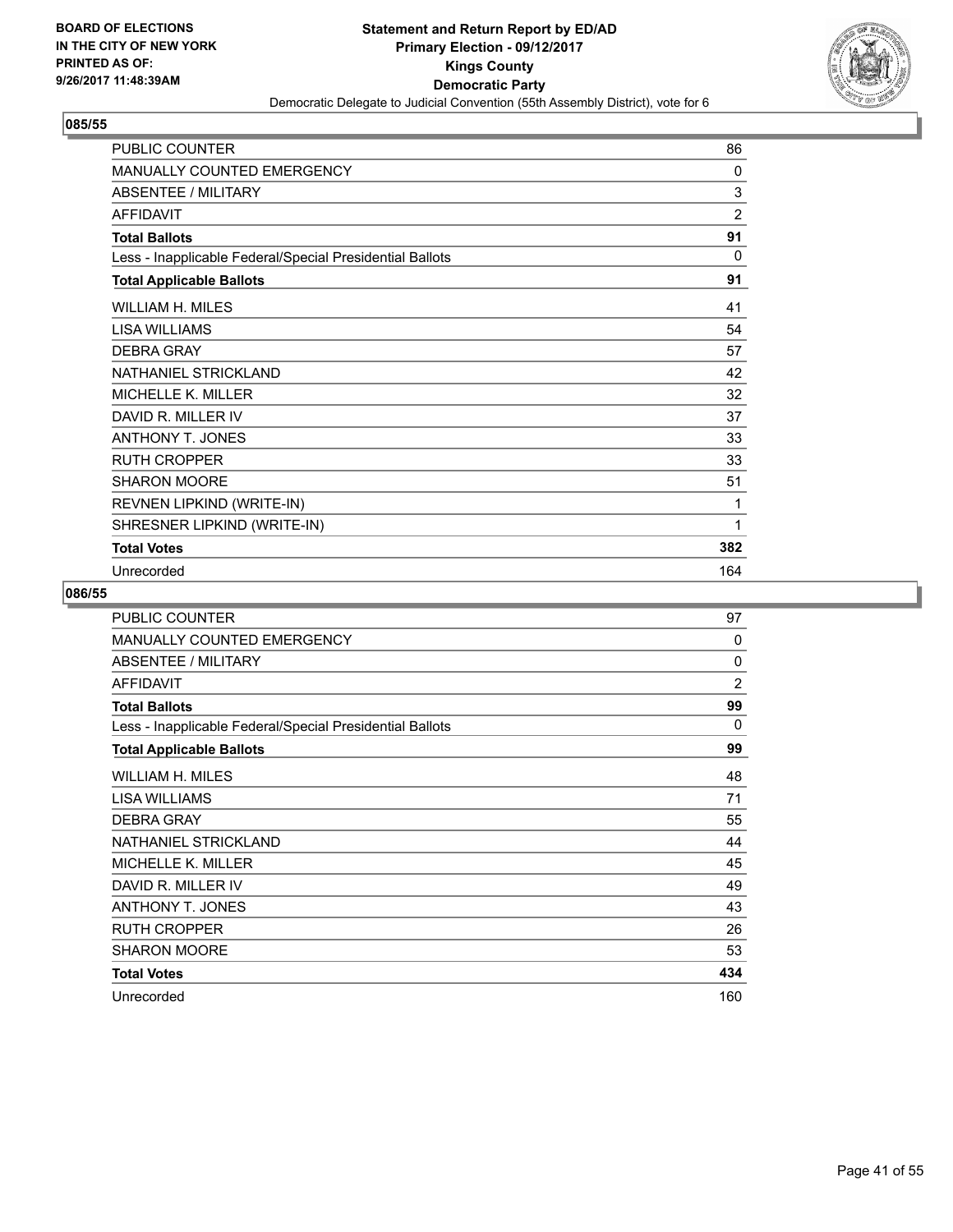

| <b>PUBLIC COUNTER</b>                                    | 67       |
|----------------------------------------------------------|----------|
| <b>MANUALLY COUNTED EMERGENCY</b>                        | 0        |
| <b>ABSENTEE / MILITARY</b>                               | 0        |
| <b>AFFIDAVIT</b>                                         | 1        |
| <b>Total Ballots</b>                                     | 68       |
| Less - Inapplicable Federal/Special Presidential Ballots | $\Omega$ |
| <b>Total Applicable Ballots</b>                          | 68       |
| <b>WILLIAM H. MILES</b>                                  | 27       |
| <b>LISA WILLIAMS</b>                                     | 47       |
| <b>DEBRA GRAY</b>                                        | 44       |
| NATHANIEL STRICKLAND                                     | 32       |
| MICHELLE K. MILLER                                       | 30       |
| DAVID R. MILLER IV                                       | 32       |
| ANTHONY T. JONES                                         | 24       |
| <b>RUTH CROPPER</b>                                      | 18       |
| <b>SHARON MOORE</b>                                      | 35       |
| BERNED SANDERS (WRITE-IN)                                | 1        |
| SHAEN KING (WRITE-IN)                                    | 1        |
| UNATTRIBUTABLE WRITE-IN (WRITE-IN)                       | 2        |
| <b>Total Votes</b>                                       | 293      |
| Unrecorded                                               | 115      |

| PUBLIC COUNTER                                           | 131 |
|----------------------------------------------------------|-----|
| <b>MANUALLY COUNTED EMERGENCY</b>                        | 0   |
| ABSENTEE / MILITARY                                      | 0   |
| <b>AFFIDAVIT</b>                                         | 0   |
| <b>Total Ballots</b>                                     | 131 |
| Less - Inapplicable Federal/Special Presidential Ballots | 0   |
| <b>Total Applicable Ballots</b>                          | 131 |
| WILLIAM H. MILES                                         | 63  |
| LISA WILLIAMS                                            | 90  |
| <b>DEBRA GRAY</b>                                        | 77  |
| NATHANIEL STRICKLAND                                     | 56  |
| <b>MICHELLE K. MILLER</b>                                | 60  |
| DAVID R. MILLER IV                                       | 54  |
| ANTHONY T. JONES                                         | 52  |
| <b>RUTH CROPPER</b>                                      | 40  |
| <b>SHARON MOORE</b>                                      | 70  |
| <b>Total Votes</b>                                       | 562 |
| Unrecorded                                               | 224 |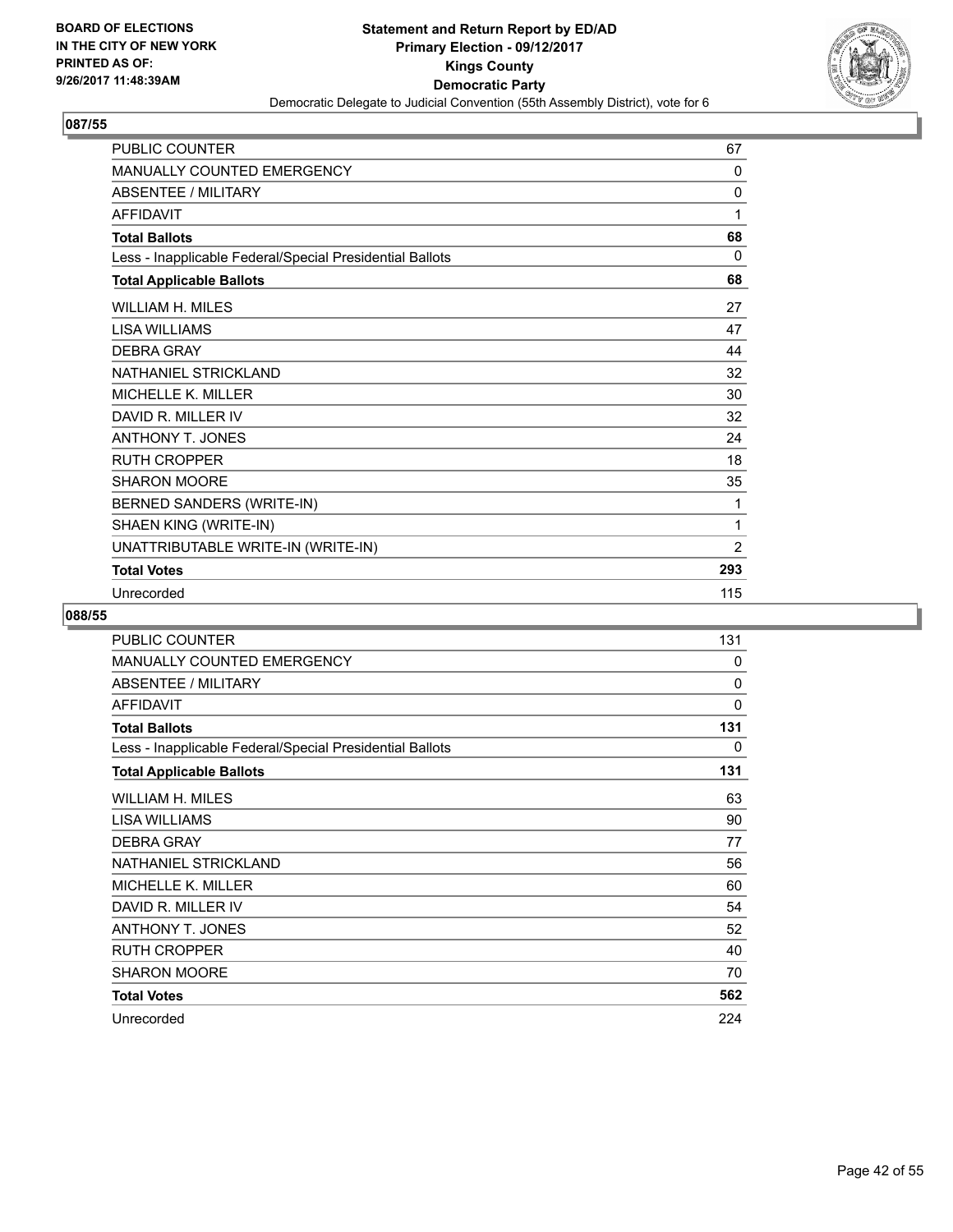

| PUBLIC COUNTER                                           | 110 |
|----------------------------------------------------------|-----|
| <b>MANUALLY COUNTED EMERGENCY</b>                        | 0   |
| <b>ABSENTEE / MILITARY</b>                               | 1   |
| <b>AFFIDAVIT</b>                                         | 1   |
| <b>Total Ballots</b>                                     | 112 |
| Less - Inapplicable Federal/Special Presidential Ballots | 0   |
| <b>Total Applicable Ballots</b>                          | 112 |
| WILLIAM H. MILES                                         | 51  |
| LISA WILLIAMS                                            | 69  |
| <b>DEBRA GRAY</b>                                        | 72  |
| NATHANIEL STRICKLAND                                     | 39  |
| MICHELLE K. MILLER                                       | 50  |
| DAVID R. MILLER IV                                       | 43  |
| <b>ANTHONY T. JONES</b>                                  | 47  |
| <b>RUTH CROPPER</b>                                      | 33  |
| <b>SHARON MOORE</b>                                      | 63  |
| <b>Total Votes</b>                                       | 467 |
| Unrecorded                                               | 205 |

| <b>PUBLIC COUNTER</b>                                    | 77       |
|----------------------------------------------------------|----------|
| <b>MANUALLY COUNTED EMERGENCY</b>                        | $\Omega$ |
| ABSENTEE / MILITARY                                      | 2        |
| <b>AFFIDAVIT</b>                                         | $\Omega$ |
| <b>Total Ballots</b>                                     | 79       |
| Less - Inapplicable Federal/Special Presidential Ballots | 0        |
| <b>Total Applicable Ballots</b>                          | 79       |
| WILLIAM H. MILES                                         | 23       |
| LISA WILLIAMS                                            | 34       |
| <b>DEBRA GRAY</b>                                        | 35       |
| NATHANIEL STRICKLAND                                     | 21       |
| <b>MICHELLE K. MILLER</b>                                | 30       |
| DAVID R. MILLER IV                                       | 17       |
| <b>ANTHONY T. JONES</b>                                  | 30       |
| <b>RUTH CROPPER</b>                                      | 17       |
| <b>SHARON MOORE</b>                                      | 32       |
| CORY PROVOST (WRITE-IN)                                  | 1        |
| <b>Total Votes</b>                                       | 240      |
| Unrecorded                                               | 234      |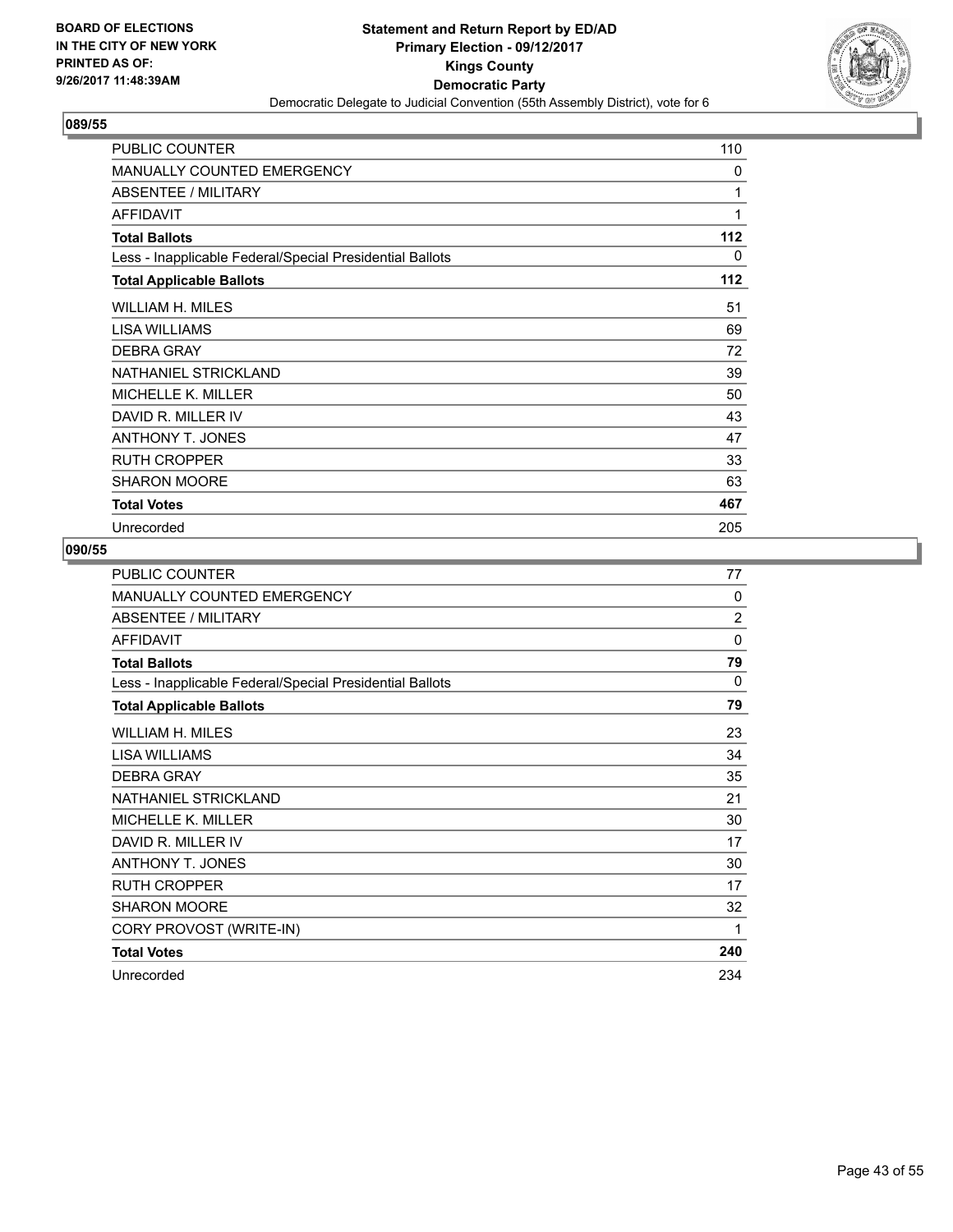

| PUBLIC COUNTER                                           | 121 |
|----------------------------------------------------------|-----|
| <b>MANUALLY COUNTED EMERGENCY</b>                        | 0   |
| <b>ABSENTEE / MILITARY</b>                               | 4   |
| <b>AFFIDAVIT</b>                                         | 0   |
| <b>Total Ballots</b>                                     | 125 |
| Less - Inapplicable Federal/Special Presidential Ballots | 0   |
| <b>Total Applicable Ballots</b>                          | 125 |
| WILLIAM H. MILES                                         | 58  |
| <b>LISA WILLIAMS</b>                                     | 77  |
| <b>DEBRA GRAY</b>                                        | 85  |
| NATHANIEL STRICKLAND                                     | 52  |
| <b>MICHELLE K. MILLER</b>                                | 59  |
| DAVID R. MILLER IV                                       | 62  |
| <b>ANTHONY T. JONES</b>                                  | 62  |
| <b>RUTH CROPPER</b>                                      | 34  |
| <b>SHARON MOORE</b>                                      | 68  |
| VIOLET E. YOUNG (WRITE-IN)                               | 1   |
| <b>Total Votes</b>                                       | 558 |
| Unrecorded                                               | 192 |

| PUBLIC COUNTER                                           | 122         |
|----------------------------------------------------------|-------------|
| <b>MANUALLY COUNTED EMERGENCY</b>                        | 0           |
| ABSENTEE / MILITARY                                      | 1           |
| <b>AFFIDAVIT</b>                                         | $\mathbf 0$ |
| <b>Total Ballots</b>                                     | 123         |
| Less - Inapplicable Federal/Special Presidential Ballots | 0           |
| <b>Total Applicable Ballots</b>                          | 123         |
| WILLIAM H. MILES                                         | 38          |
| LISA WILLIAMS                                            | 57          |
| <b>DEBRA GRAY</b>                                        | 60          |
| NATHANIEL STRICKLAND                                     | 31          |
| MICHELLE K. MILLER                                       | 47          |
| DAVID R. MILLER IV                                       | 35          |
| ANTHONY T. JONES                                         | 47          |
| <b>RUTH CROPPER</b>                                      | 25          |
| <b>SHARON MOORE</b>                                      | 50          |
| <b>Total Votes</b>                                       | 390         |
| Unrecorded                                               | 348         |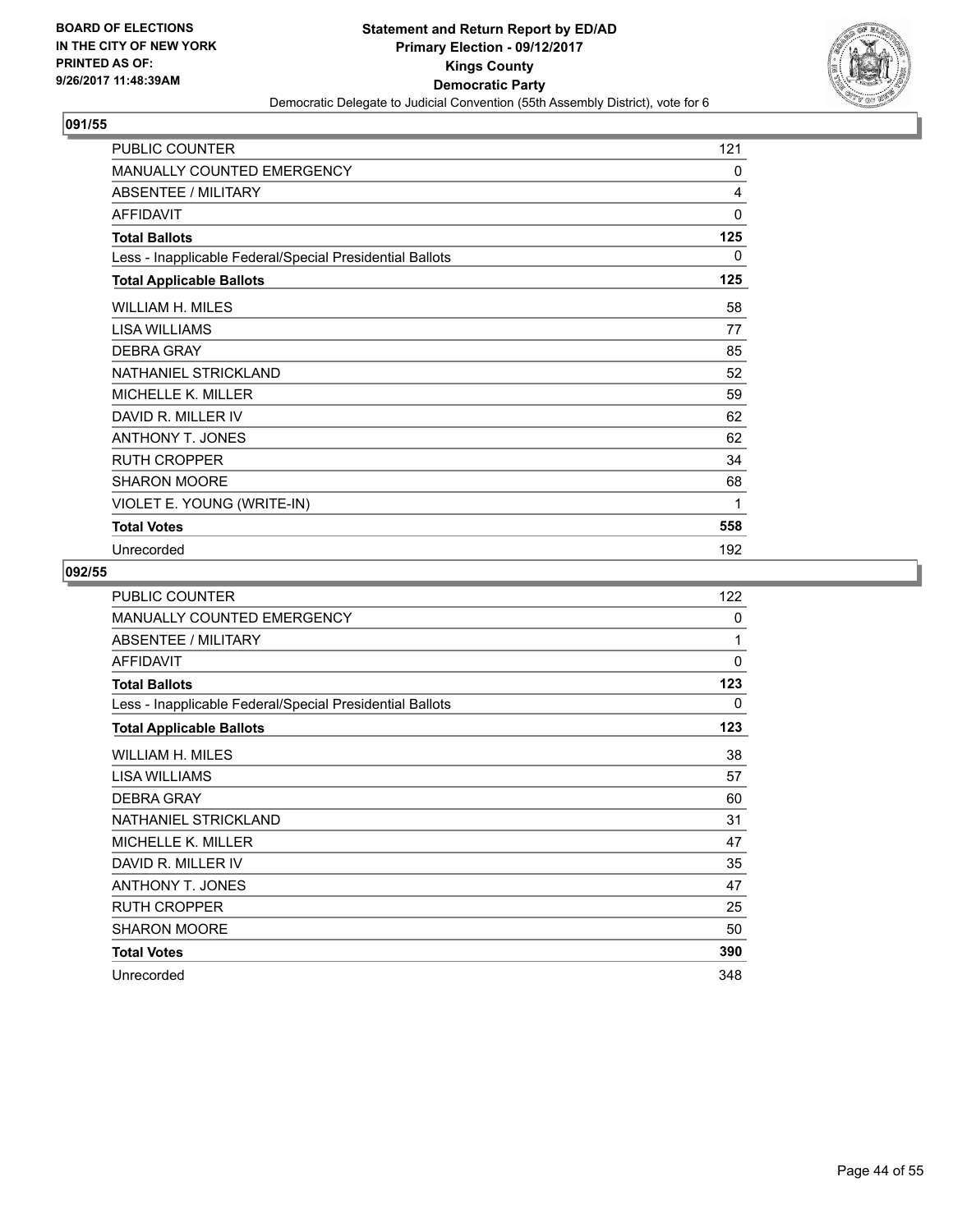

| <b>PUBLIC COUNTER</b>                                    | 99  |
|----------------------------------------------------------|-----|
| <b>MANUALLY COUNTED EMERGENCY</b>                        | 0   |
| ABSENTEE / MILITARY                                      | 3   |
| <b>AFFIDAVIT</b>                                         | 2   |
| <b>Total Ballots</b>                                     | 104 |
| Less - Inapplicable Federal/Special Presidential Ballots | 0   |
| <b>Total Applicable Ballots</b>                          | 104 |
| WILLIAM H. MILES                                         | 22  |
| LISA WILLIAMS                                            | 42  |
| <b>DEBRA GRAY</b>                                        | 33  |
| NATHANIEL STRICKLAND                                     | 21  |
| <b>MICHELLE K. MILLER</b>                                | 25  |
| DAVID R. MILLER IV                                       | 24  |
| <b>ANTHONY T. JONES</b>                                  | 27  |
| <b>RUTH CROPPER</b>                                      | 13  |
| <b>SHARON MOORE</b>                                      | 23  |
| <b>Total Votes</b>                                       | 230 |
| Unrecorded                                               | 394 |

| PUBLIC COUNTER                                           | 97       |
|----------------------------------------------------------|----------|
| <b>MANUALLY COUNTED EMERGENCY</b>                        | $\Omega$ |
| ABSENTEE / MILITARY                                      | 7        |
| <b>AFFIDAVIT</b>                                         | $\Omega$ |
| <b>Total Ballots</b>                                     | 104      |
| Less - Inapplicable Federal/Special Presidential Ballots | 0        |
| <b>Total Applicable Ballots</b>                          | 104      |
| WILLIAM H. MILES                                         | 45       |
| <b>LISA WILLIAMS</b>                                     | 65       |
| <b>DEBRA GRAY</b>                                        | 56       |
| NATHANIEL STRICKLAND                                     | 39       |
| MICHELLE K. MILLER                                       | 39       |
| DAVID R. MILLER IV                                       | 42       |
| ANTHONY T. JONES                                         | 35       |
| <b>RUTH CROPPER</b>                                      | 33       |
| <b>SHARON MOORE</b>                                      | 47       |
| <b>Total Votes</b>                                       | 401      |
| Unrecorded                                               | 223      |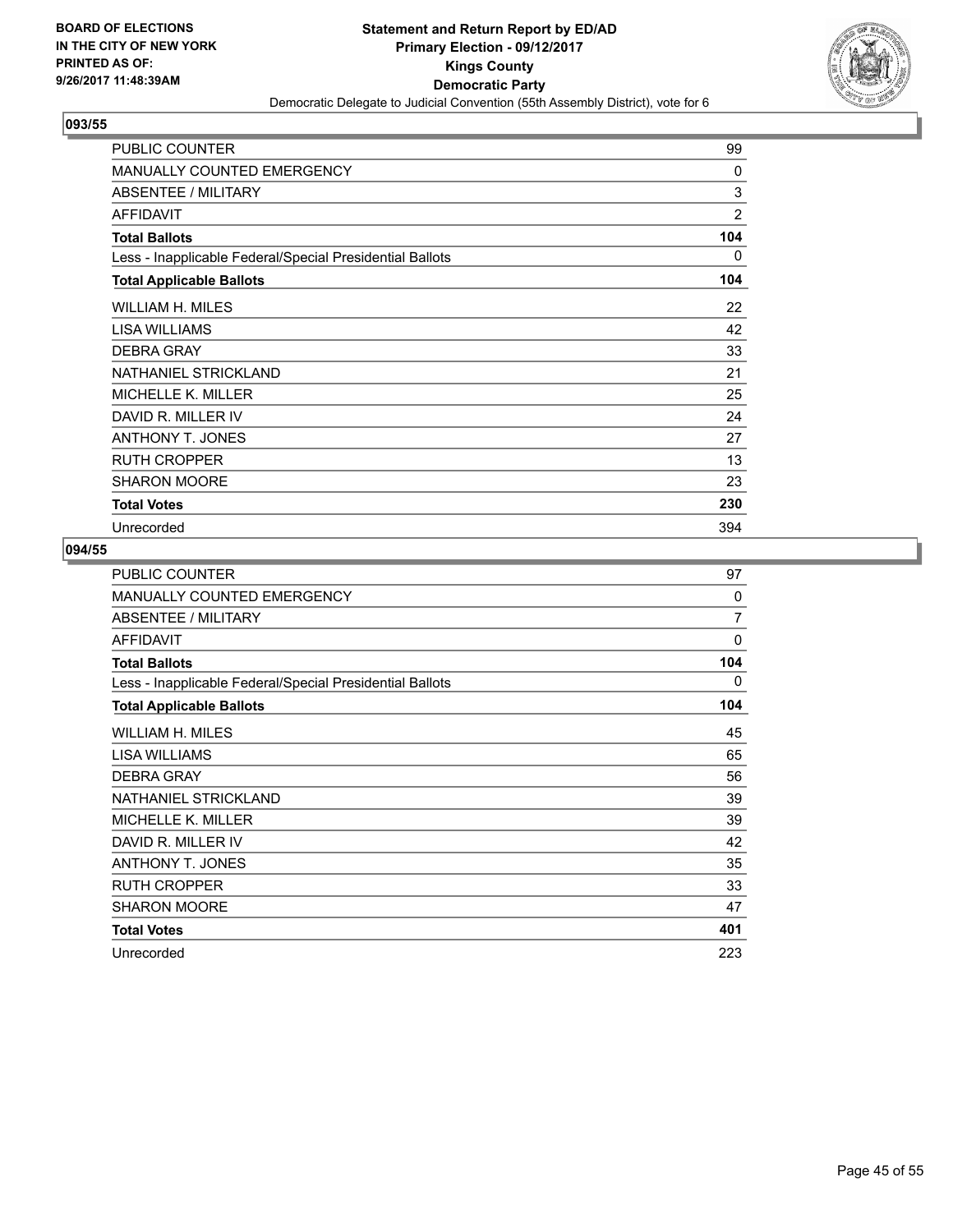

| <b>PUBLIC COUNTER</b>                                    | 39             |
|----------------------------------------------------------|----------------|
| <b>MANUALLY COUNTED EMERGENCY</b>                        | 0              |
| <b>ABSENTEE / MILITARY</b>                               | 0              |
| <b>AFFIDAVIT</b>                                         | $\mathbf{0}$   |
| <b>Total Ballots</b>                                     | 39             |
| Less - Inapplicable Federal/Special Presidential Ballots | 0              |
| <b>Total Applicable Ballots</b>                          | 39             |
| WILLIAM H. MILES                                         | 21             |
| <b>LISA WILLIAMS</b>                                     | 25             |
| DEBRA GRAY                                               | 23             |
| NATHANIEL STRICKLAND                                     | 18             |
| <b>MICHELLE K. MILLER</b>                                | 21             |
| DAVID R. MILLER IV                                       | 17             |
| <b>ANTHONY T. JONES</b>                                  | 14             |
| <b>RUTH CROPPER</b>                                      | 8              |
| <b>SHARON MOORE</b>                                      | 16             |
| CHERYL BOWDON (WRITE-IN)                                 | 2              |
| SHAWNET BOWDON (WRITE-IN)                                | $\overline{2}$ |
| <b>Total Votes</b>                                       | 167            |
| Unrecorded                                               | 67             |

| PUBLIC COUNTER                                           | 124 |
|----------------------------------------------------------|-----|
| <b>MANUALLY COUNTED EMERGENCY</b>                        | 0   |
| ABSENTEE / MILITARY                                      | 3   |
| <b>AFFIDAVIT</b>                                         | 0   |
| <b>Total Ballots</b>                                     | 127 |
| Less - Inapplicable Federal/Special Presidential Ballots | 0   |
| <b>Total Applicable Ballots</b>                          | 127 |
| <b>WILLIAM H. MILES</b>                                  | 41  |
| LISA WILLIAMS                                            | 68  |
| <b>DEBRA GRAY</b>                                        | 56  |
| NATHANIEL STRICKLAND                                     | 44  |
| <b>MICHELLE K. MILLER</b>                                | 44  |
| DAVID R. MILLER IV                                       | 35  |
| <b>ANTHONY T. JONES</b>                                  | 50  |
| <b>RUTH CROPPER</b>                                      | 21  |
| <b>SHARON MOORE</b>                                      | 51  |
| <b>Total Votes</b>                                       | 410 |
| Unrecorded                                               | 352 |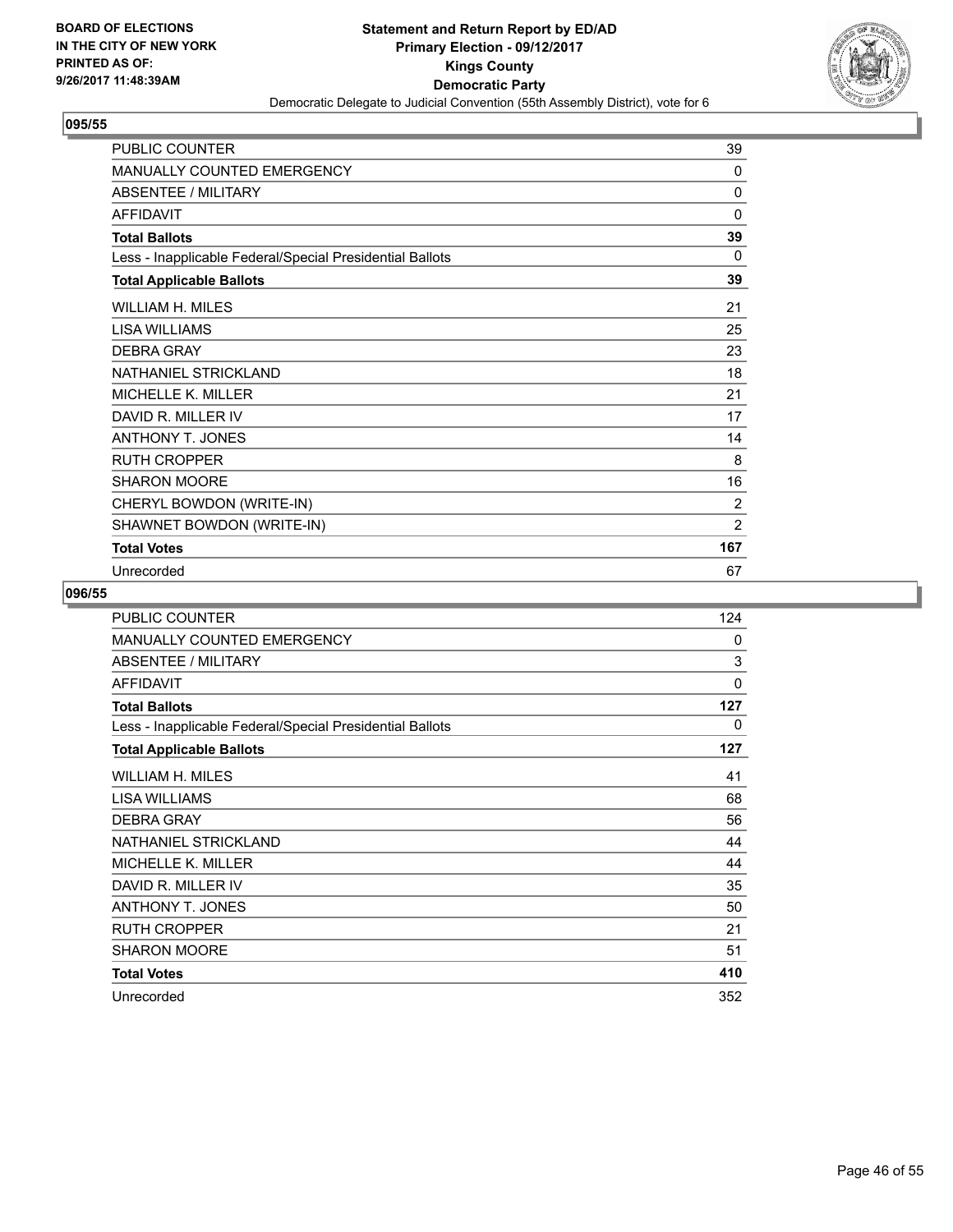

| <b>PUBLIC COUNTER</b>                                    | 110 |
|----------------------------------------------------------|-----|
| <b>MANUALLY COUNTED EMERGENCY</b>                        | 0   |
| <b>ABSENTEE / MILITARY</b>                               | 1   |
| <b>AFFIDAVIT</b>                                         | 1   |
| <b>Total Ballots</b>                                     | 112 |
| Less - Inapplicable Federal/Special Presidential Ballots | 0   |
| <b>Total Applicable Ballots</b>                          | 112 |
| <b>WILLIAM H. MILES</b>                                  | 36  |
| <b>LISA WILLIAMS</b>                                     | 69  |
| <b>DEBRA GRAY</b>                                        | 53  |
| NATHANIEL STRICKLAND                                     | 42  |
| <b>MICHELLE K. MILLER</b>                                | 46  |
| DAVID R. MILLER IV                                       | 35  |
| <b>ANTHONY T. JONES</b>                                  | 46  |
| <b>RUTH CROPPER</b>                                      | 21  |
| <b>SHARON MOORE</b>                                      | 46  |
| AARON C MARTIN (WRITE-IN)                                | 1   |
| CARON M. CLOVIE (WRITE-IN)                               | 1   |
| LATOYA S. MARTIN (WRITE-IN)                              | 1   |
| <b>Total Votes</b>                                       | 397 |
| Unrecorded                                               | 275 |

| PUBLIC COUNTER                                           | 23                |
|----------------------------------------------------------|-------------------|
| <b>MANUALLY COUNTED EMERGENCY</b>                        | 0                 |
| ABSENTEE / MILITARY                                      | 0                 |
| <b>AFFIDAVIT</b>                                         | 0                 |
| <b>Total Ballots</b>                                     | 23                |
| Less - Inapplicable Federal/Special Presidential Ballots | 0                 |
| <b>Total Applicable Ballots</b>                          | 23                |
| WILLIAM H. MILES                                         | 9                 |
| <b>LISA WILLIAMS</b>                                     | 15                |
| <b>DEBRA GRAY</b>                                        | 14                |
| NATHANIEL STRICKLAND                                     | 10                |
| MICHELLE K. MILLER                                       | 8                 |
| DAVID R. MILLER IV                                       | 6                 |
| ANTHONY T. JONES                                         | 15                |
| <b>RUTH CROPPER</b>                                      | 5                 |
| <b>SHARON MOORE</b>                                      | $12 \overline{ }$ |
| <b>Total Votes</b>                                       | 94                |
| Unrecorded                                               | 44                |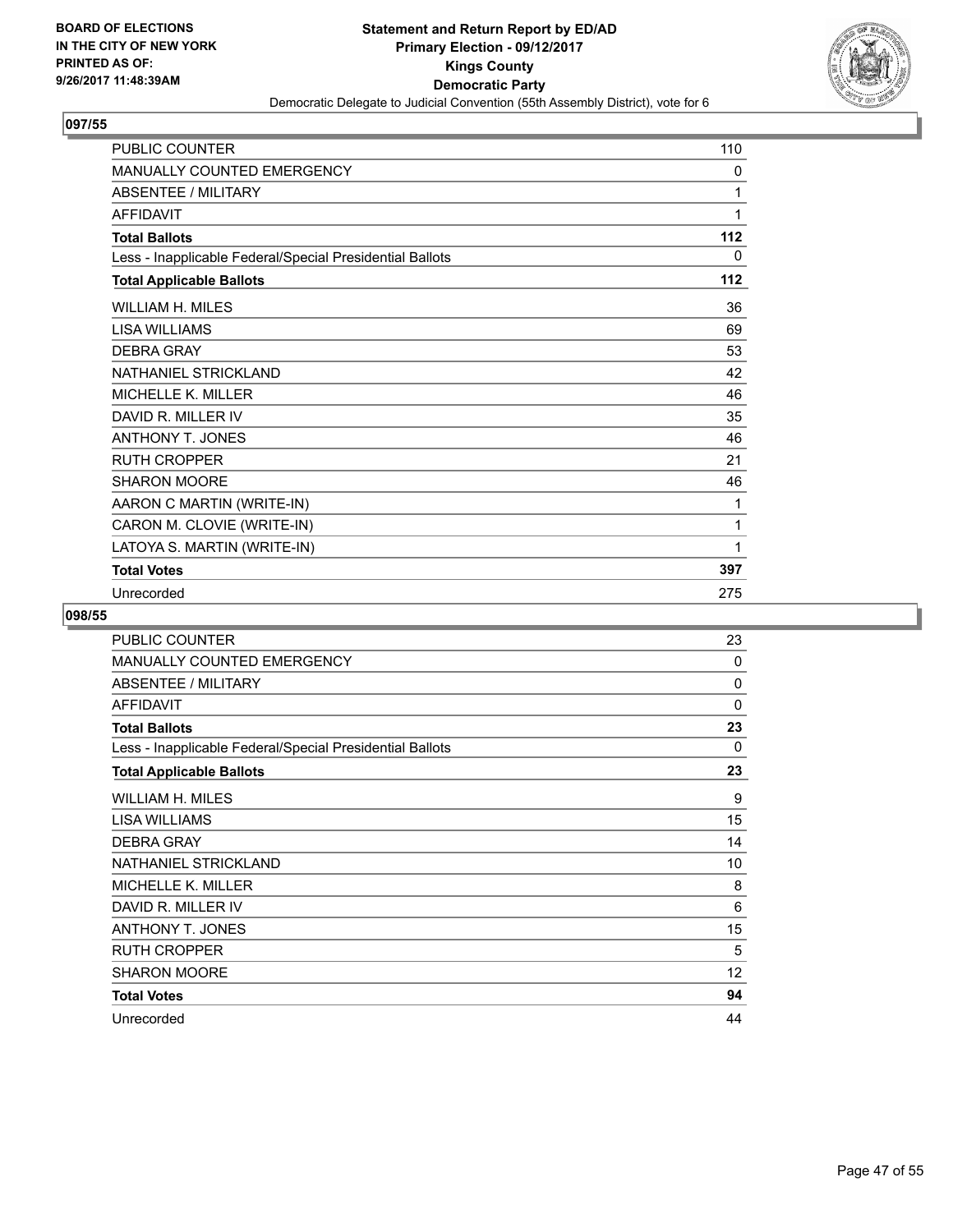

| PUBLIC COUNTER                                           | 124          |
|----------------------------------------------------------|--------------|
| <b>MANUALLY COUNTED EMERGENCY</b>                        | $\mathbf{0}$ |
| <b>ABSENTEE / MILITARY</b>                               | $\mathbf{0}$ |
| <b>AFFIDAVIT</b>                                         | 3            |
| <b>Total Ballots</b>                                     | 127          |
| Less - Inapplicable Federal/Special Presidential Ballots | 0            |
| <b>Total Applicable Ballots</b>                          | 127          |
| WILLIAM H. MILES                                         | 38           |
| LISA WILLIAMS                                            | 67           |
| <b>DEBRA GRAY</b>                                        | 63           |
| NATHANIEL STRICKLAND                                     | 35           |
| MICHELLE K. MILLER                                       | 37           |
| DAVID R. MILLER IV                                       | 29           |
| <b>ANTHONY T. JONES</b>                                  | 50           |
| <b>RUTH CROPPER</b>                                      | 31           |
| <b>SHARON MOORE</b>                                      | 61           |
| <b>Total Votes</b>                                       | 411          |
| Unrecorded                                               | 351          |

| PUBLIC COUNTER                                           | 52       |
|----------------------------------------------------------|----------|
| MANUALLY COUNTED EMERGENCY                               | $\Omega$ |
| <b>ABSENTEE / MILITARY</b>                               | 1        |
| <b>AFFIDAVIT</b>                                         | $\Omega$ |
| <b>Total Ballots</b>                                     | 53       |
| Less - Inapplicable Federal/Special Presidential Ballots | 0        |
| <b>Total Applicable Ballots</b>                          | 53       |
| WILLIAM H. MILES                                         | 22       |
| LISA WILLIAMS                                            | 34       |
| <b>DEBRA GRAY</b>                                        | 29       |
| NATHANIEL STRICKLAND                                     | 25       |
| MICHELLE K. MILLER                                       | 20       |
| DAVID R. MILLER IV                                       | 21       |
| <b>ANTHONY T. JONES</b>                                  | 22       |
| <b>RUTH CROPPER</b>                                      | 20       |
| <b>SHARON MOORE</b>                                      | 26       |
| <b>Total Votes</b>                                       | 219      |
| Unrecorded                                               | 99       |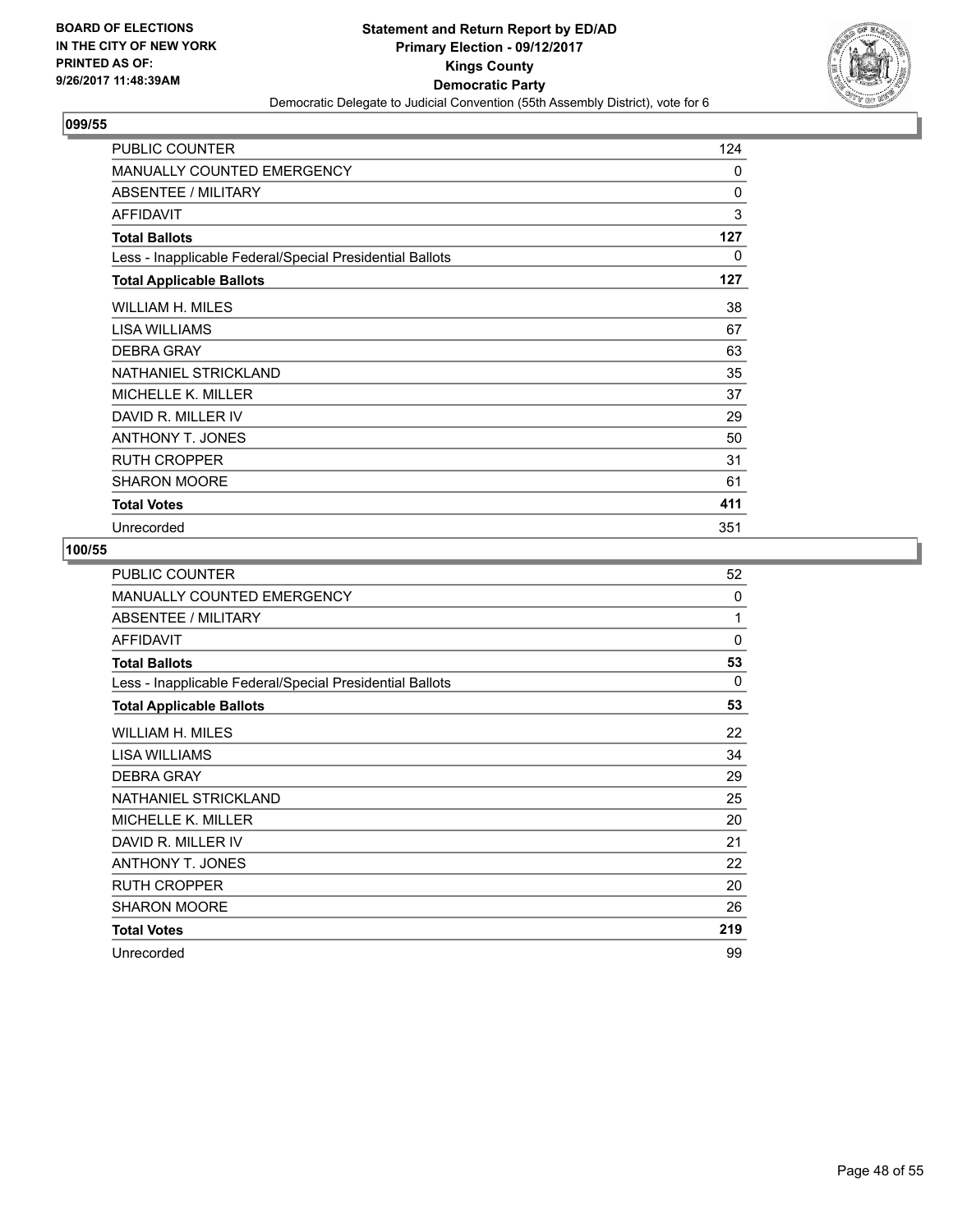

| PUBLIC COUNTER                                           | 67       |
|----------------------------------------------------------|----------|
| <b>MANUALLY COUNTED EMERGENCY</b>                        | $\Omega$ |
| <b>ABSENTEE / MILITARY</b>                               | 0        |
| <b>AFFIDAVIT</b>                                         | 1        |
| <b>Total Ballots</b>                                     | 68       |
| Less - Inapplicable Federal/Special Presidential Ballots | 0        |
| <b>Total Applicable Ballots</b>                          | 68       |
| <b>WILLIAM H. MILES</b>                                  | 19       |
| LISA WILLIAMS                                            | 39       |
| <b>DEBRA GRAY</b>                                        | 29       |
| NATHANIEL STRICKLAND                                     | 23       |
| MICHELLE K. MILLER                                       | 21       |
| DAVID R. MILLER IV                                       | 19       |
| <b>ANTHONY T. JONES</b>                                  | 20       |
| <b>RUTH CROPPER</b>                                      | 14       |
| <b>SHARON MOORE</b>                                      | 19       |
| <b>Total Votes</b>                                       | 203      |
| Unrecorded                                               | 205      |

| <b>PUBLIC COUNTER</b>                                    | 82             |
|----------------------------------------------------------|----------------|
| MANUALLY COUNTED EMERGENCY                               | $\Omega$       |
| ABSENTEE / MILITARY                                      | $\overline{2}$ |
| <b>AFFIDAVIT</b>                                         | $\Omega$       |
| <b>Total Ballots</b>                                     | 84             |
| Less - Inapplicable Federal/Special Presidential Ballots | 0              |
| <b>Total Applicable Ballots</b>                          | 84             |
| WILLIAM H. MILES                                         | 36             |
| LISA WILLIAMS                                            | 51             |
| <b>DEBRA GRAY</b>                                        | 46             |
| NATHANIEL STRICKLAND                                     | 26             |
| MICHELLE K. MILLER                                       | 37             |
| DAVID R. MILLER IV                                       | 27             |
| ANTHONY T. JONES                                         | 23             |
| <b>RUTH CROPPER</b>                                      | 15             |
| <b>SHARON MOORE</b>                                      | 30             |
| <b>Total Votes</b>                                       | 291            |
| Unrecorded                                               | 213            |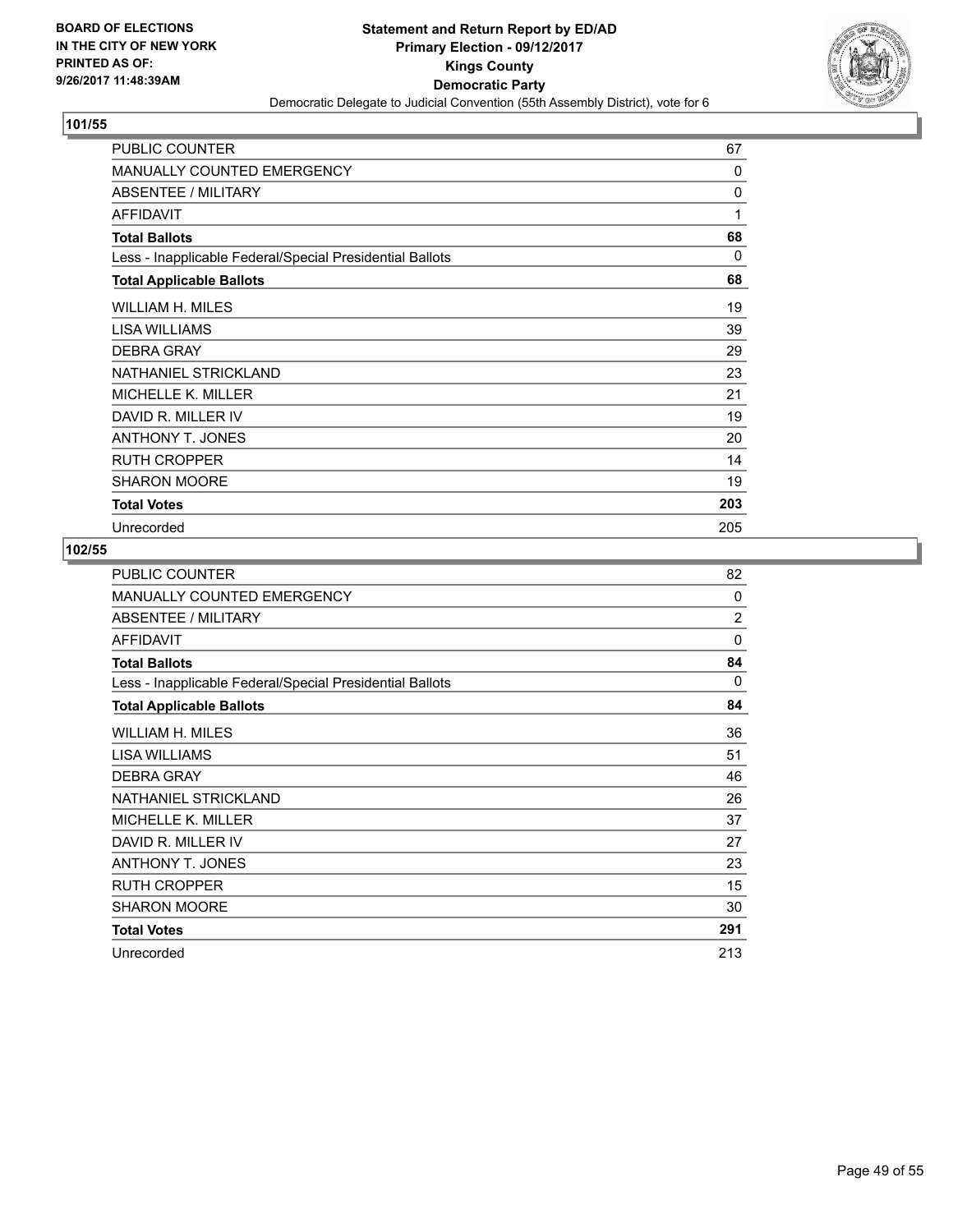

| PUBLIC COUNTER                                           | 106 |
|----------------------------------------------------------|-----|
| <b>MANUALLY COUNTED EMERGENCY</b>                        | 0   |
| <b>ABSENTEE / MILITARY</b>                               | 1   |
| <b>AFFIDAVIT</b>                                         | 0   |
| <b>Total Ballots</b>                                     | 107 |
| Less - Inapplicable Federal/Special Presidential Ballots | 0   |
| <b>Total Applicable Ballots</b>                          | 107 |
| <b>WILLIAM H. MILES</b>                                  | 45  |
| LISA WILLIAMS                                            | 76  |
| <b>DEBRA GRAY</b>                                        | 68  |
| NATHANIEL STRICKLAND                                     | 45  |
| MICHELLE K. MILLER                                       | 50  |
| DAVID R. MILLER IV                                       | 43  |
| <b>ANTHONY T. JONES</b>                                  | 45  |
| <b>RUTH CROPPER</b>                                      | 42  |
| <b>SHARON MOORE</b>                                      | 60  |
| <b>Total Votes</b>                                       | 474 |
| Unrecorded                                               | 168 |

| PUBLIC COUNTER                                           | 85       |
|----------------------------------------------------------|----------|
| <b>MANUALLY COUNTED EMERGENCY</b>                        | $\Omega$ |
| ABSENTEE / MILITARY                                      | 3        |
| <b>AFFIDAVIT</b>                                         | 1        |
| <b>Total Ballots</b>                                     | 89       |
| Less - Inapplicable Federal/Special Presidential Ballots | $\Omega$ |
| <b>Total Applicable Ballots</b>                          | 89       |
| WILLIAM H. MILES                                         | 45       |
| <b>LISA WILLIAMS</b>                                     | 62       |
| <b>DEBRA GRAY</b>                                        | 65       |
| NATHANIEL STRICKLAND                                     | 46       |
| <b>MICHELLE K. MILLER</b>                                | 45       |
| DAVID R. MILLER IV                                       | 35       |
| <b>ANTHONY T. JONES</b>                                  | 41       |
| <b>RUTH CROPPER</b>                                      | 24       |
| SHARON MOORE                                             | 50       |
| <b>Total Votes</b>                                       | 413      |
| Unrecorded                                               | 121      |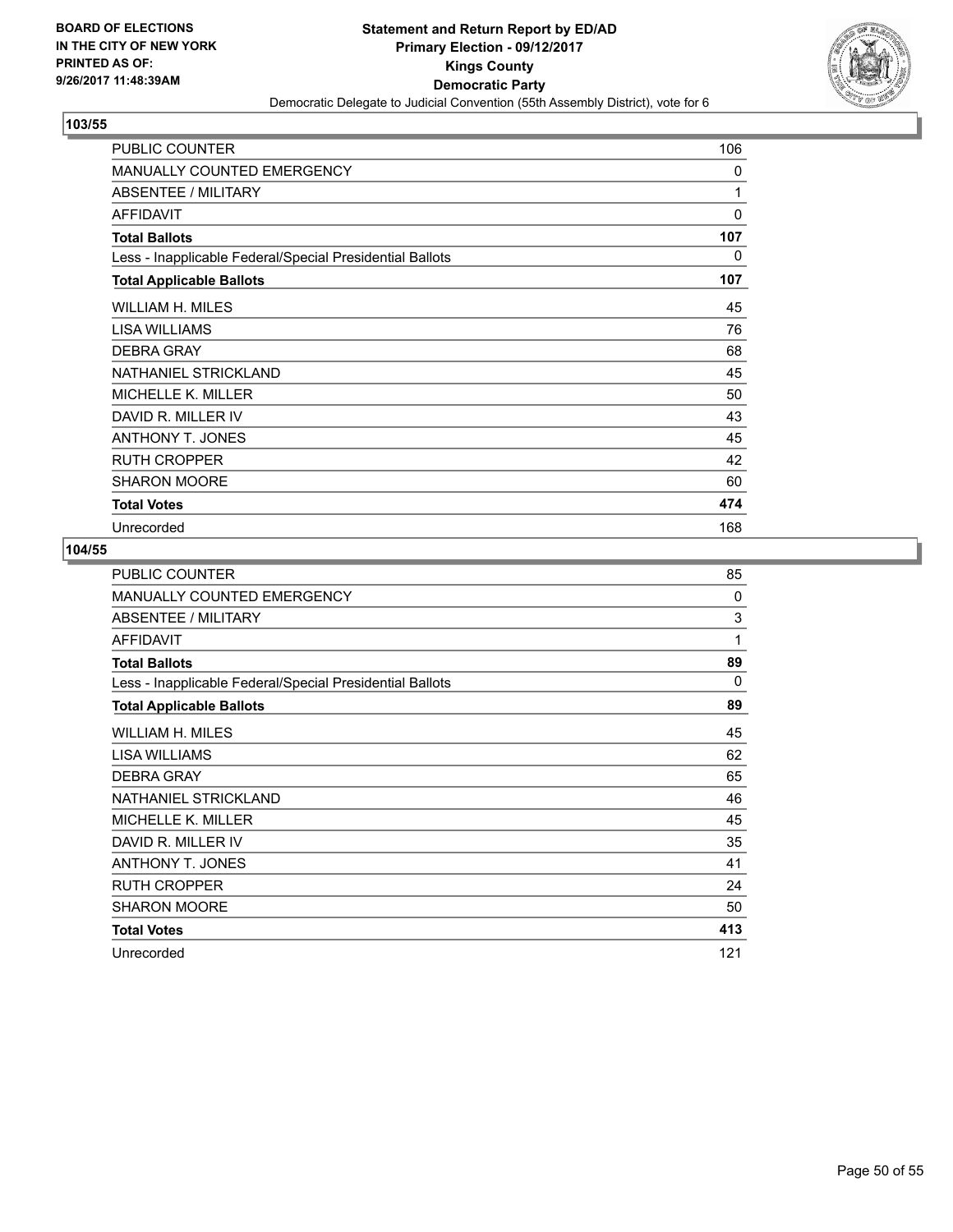

| <b>PUBLIC COUNTER</b>                                    | 66  |
|----------------------------------------------------------|-----|
| MANUALLY COUNTED EMERGENCY                               | 0   |
| <b>ABSENTEE / MILITARY</b>                               | 1   |
| AFFIDAVIT                                                | 0   |
| <b>Total Ballots</b>                                     | 67  |
| Less - Inapplicable Federal/Special Presidential Ballots | 0   |
| <b>Total Applicable Ballots</b>                          | 67  |
| WILLIAM H. MILES                                         | 15  |
| LISA WILLIAMS                                            | 24  |
| <b>DEBRA GRAY</b>                                        | 18  |
| NATHANIEL STRICKLAND                                     | 14  |
| <b>MICHELLE K. MILLER</b>                                | 18  |
| DAVID R. MILLER IV                                       | 14  |
| <b>ANTHONY T. JONES</b>                                  | 11  |
| <b>RUTH CROPPER</b>                                      | 10  |
| <b>SHARON MOORE</b>                                      | 18  |
| <b>Total Votes</b>                                       | 142 |
| Unrecorded                                               | 260 |

| PUBLIC COUNTER                                           | 91             |
|----------------------------------------------------------|----------------|
| <b>MANUALLY COUNTED EMERGENCY</b>                        | 0              |
| ABSENTEE / MILITARY                                      | 1              |
| <b>AFFIDAVIT</b>                                         | $\overline{2}$ |
| <b>Total Ballots</b>                                     | 94             |
| Less - Inapplicable Federal/Special Presidential Ballots | $\Omega$       |
| <b>Total Applicable Ballots</b>                          | 94             |
| WILLIAM H. MILES                                         | 33             |
| <b>LISA WILLIAMS</b>                                     | 54             |
| <b>DEBRA GRAY</b>                                        | 47             |
| NATHANIEL STRICKLAND                                     | 34             |
| <b>MICHELLE K. MILLER</b>                                | 30             |
| DAVID R. MILLER IV                                       | 23             |
| <b>ANTHONY T. JONES</b>                                  | 30             |
| <b>RUTH CROPPER</b>                                      | 23             |
| SHARON MOORE                                             | 36             |
| <b>Total Votes</b>                                       | 310            |
| Unrecorded                                               | 254            |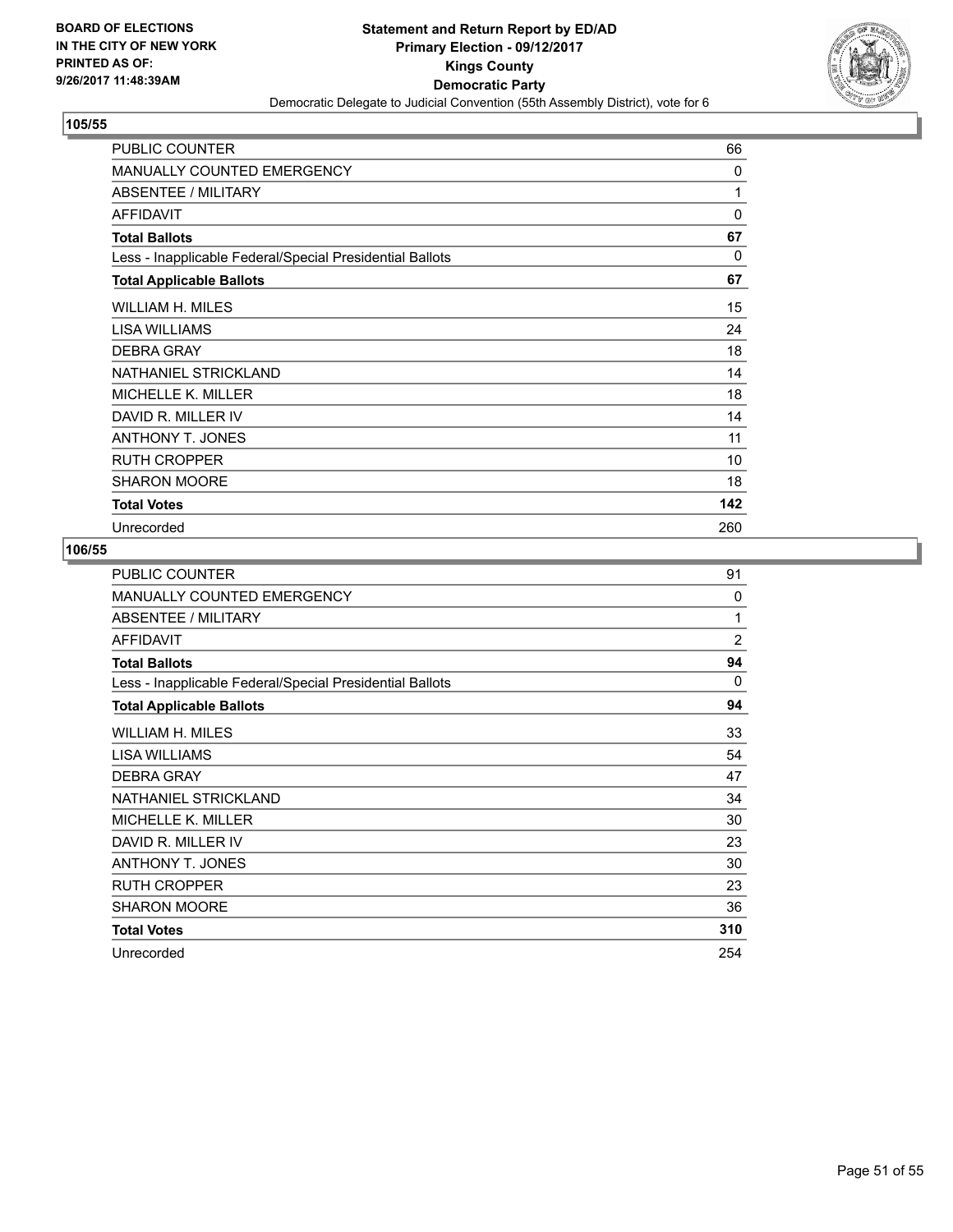

| PUBLIC COUNTER                                           | 126 |
|----------------------------------------------------------|-----|
| <b>MANUALLY COUNTED EMERGENCY</b>                        | 0   |
| <b>ABSENTEE / MILITARY</b>                               | 2   |
| <b>AFFIDAVIT</b>                                         | 1   |
| <b>Total Ballots</b>                                     | 129 |
| Less - Inapplicable Federal/Special Presidential Ballots | 0   |
| <b>Total Applicable Ballots</b>                          | 129 |
| WILLIAM H. MILES                                         | 67  |
| LISA WILLIAMS                                            | 92  |
| <b>DEBRA GRAY</b>                                        | 76  |
| <b>NATHANIEL STRICKLAND</b>                              | 52  |
| MICHELLE K. MILLER                                       | 55  |
| DAVID R. MILLER IV                                       | 59  |
| <b>ANTHONY T. JONES</b>                                  | 41  |
| <b>RUTH CROPPER</b>                                      | 33  |
| <b>SHARON MOORE</b>                                      | 56  |
| <b>Total Votes</b>                                       | 531 |
| Unrecorded                                               | 243 |

| PUBLIC COUNTER                                           | 126            |
|----------------------------------------------------------|----------------|
| MANUALLY COUNTED EMERGENCY                               | $\Omega$       |
| ABSENTEE / MILITARY                                      | $\overline{2}$ |
| <b>AFFIDAVIT</b>                                         | 0              |
| <b>Total Ballots</b>                                     | 128            |
| Less - Inapplicable Federal/Special Presidential Ballots | 0              |
| <b>Total Applicable Ballots</b>                          | 128            |
| WILLIAM H. MILES                                         | 38             |
| LISA WILLIAMS                                            | 62             |
| <b>DEBRA GRAY</b>                                        | 46             |
| NATHANIEL STRICKLAND                                     | 36             |
| MICHELLE K. MILLER                                       | 33             |
| DAVID R. MILLER IV                                       | 34             |
| <b>ANTHONY T. JONES</b>                                  | 47             |
| <b>RUTH CROPPER</b>                                      | 34             |
| <b>SHARON MOORE</b>                                      | 38             |
| <b>Total Votes</b>                                       | 368            |
| Unrecorded                                               | 400            |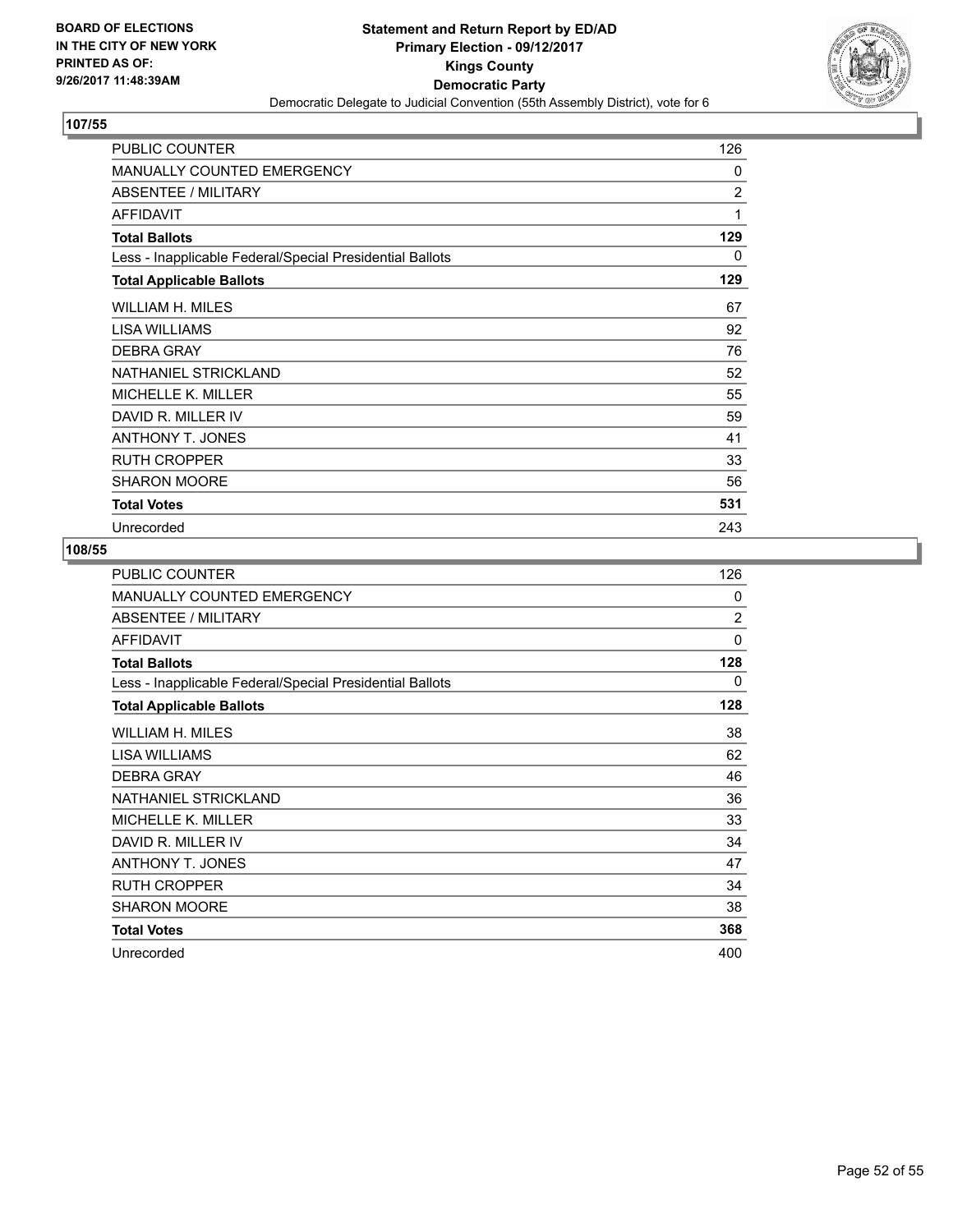

| PUBLIC COUNTER                                           | 62           |
|----------------------------------------------------------|--------------|
| <b>MANUALLY COUNTED EMERGENCY</b>                        | $\mathbf{0}$ |
| <b>ABSENTEE / MILITARY</b>                               | 2            |
| <b>AFFIDAVIT</b>                                         | 0            |
| <b>Total Ballots</b>                                     | 64           |
| Less - Inapplicable Federal/Special Presidential Ballots | 0            |
| <b>Total Applicable Ballots</b>                          | 64           |
| WILLIAM H. MILES                                         | 21           |
| LISA WILLIAMS                                            | 36           |
| <b>DEBRA GRAY</b>                                        | 27           |
| NATHANIEL STRICKLAND                                     | 26           |
| MICHELLE K. MILLER                                       | 19           |
| DAVID R. MILLER IV                                       | 21           |
| <b>ANTHONY T. JONES</b>                                  | 24           |
| <b>RUTH CROPPER</b>                                      | 17           |
| <b>SHARON MOORE</b>                                      | 24           |
| <b>Total Votes</b>                                       | 215          |
| Unrecorded                                               | 169          |

| <b>PUBLIC COUNTER</b>                                    | 60             |
|----------------------------------------------------------|----------------|
| <b>MANUALLY COUNTED EMERGENCY</b>                        | $\Omega$       |
| ABSENTEE / MILITARY                                      | $\overline{2}$ |
| <b>AFFIDAVIT</b>                                         | 1              |
| <b>Total Ballots</b>                                     | 63             |
| Less - Inapplicable Federal/Special Presidential Ballots | $\Omega$       |
| <b>Total Applicable Ballots</b>                          | 63             |
| WILLIAM H. MILES                                         | 15             |
| <b>LISA WILLIAMS</b>                                     | 27             |
| <b>DEBRA GRAY</b>                                        | 21             |
| NATHANIEL STRICKLAND                                     | 14             |
| <b>MICHELLE K. MILLER</b>                                | 13             |
| DAVID R. MILLER IV                                       | 11             |
| <b>ANTHONY T. JONES</b>                                  | 14             |
| <b>RUTH CROPPER</b>                                      | 10             |
| <b>SHARON MOORE</b>                                      | 16             |
| <b>Total Votes</b>                                       | 141            |
| Unrecorded                                               | 237            |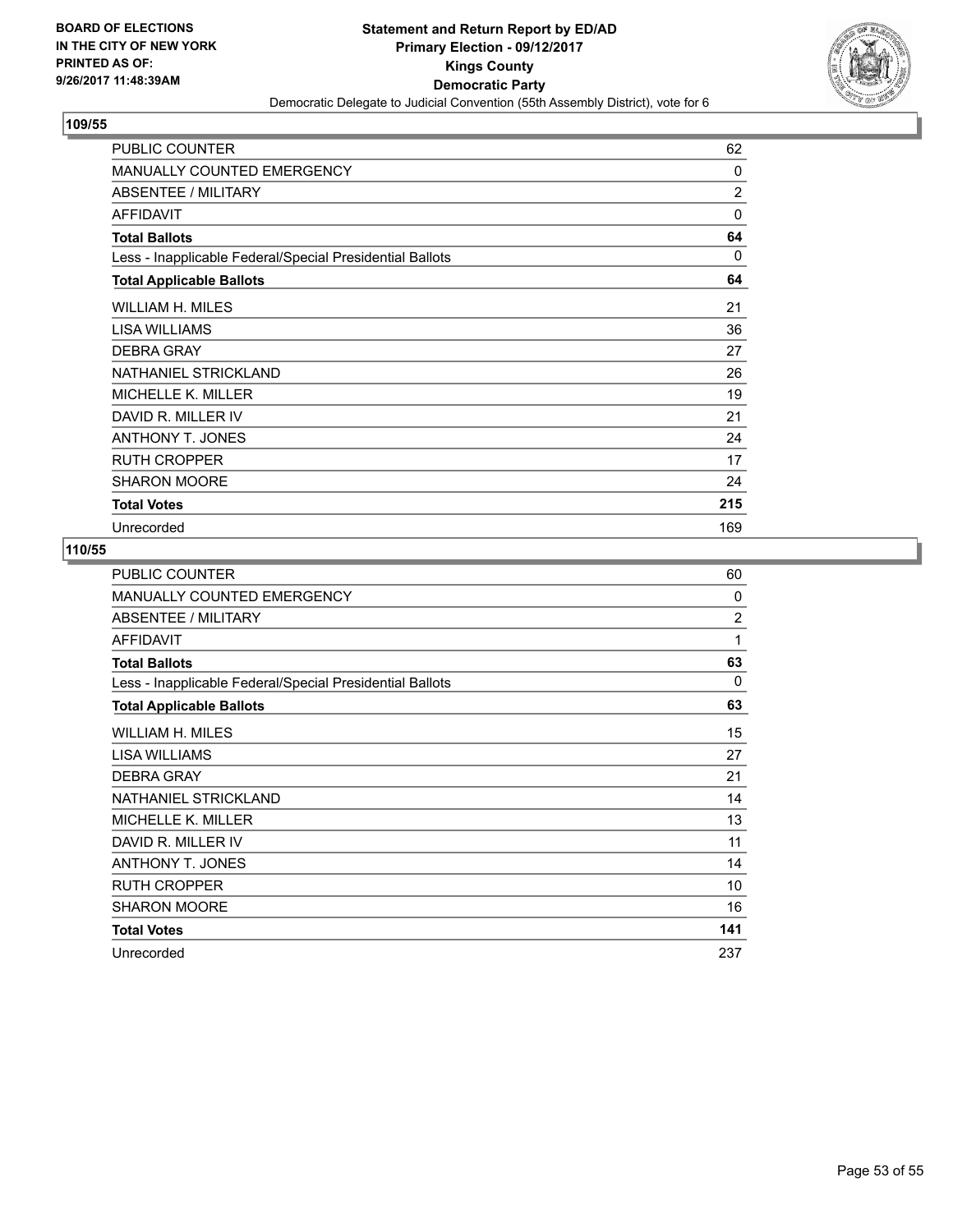

| <b>PUBLIC COUNTER</b>                                    | $\mathbf 0$  |
|----------------------------------------------------------|--------------|
| <b>MANUALLY COUNTED EMERGENCY</b>                        | $\mathbf 0$  |
| ABSENTEE / MILITARY                                      | 0            |
| <b>AFFIDAVIT</b>                                         | 0            |
| <b>Total Ballots</b>                                     | 0            |
| Less - Inapplicable Federal/Special Presidential Ballots | $\mathbf{0}$ |
| <b>Total Applicable Ballots</b>                          | $\mathbf 0$  |
| WILLIAM H. MILES                                         | 0            |
| LISA WILLIAMS                                            | 0            |
| <b>DEBRA GRAY</b>                                        | 0            |
| NATHANIEL STRICKLAND                                     | 0            |
| <b>MICHELLE K. MILLER</b>                                | $\mathbf 0$  |
| DAVID R. MILLER IV                                       | $\mathbf 0$  |
| <b>ANTHONY T. JONES</b>                                  | $\mathbf{0}$ |
| <b>RUTH CROPPER</b>                                      | $\Omega$     |
| <b>SHARON MOORE</b>                                      | 0            |
| <b>Total Votes</b>                                       | 0            |
| 112/55 COMBINED into: 109/55                             |              |

**113/55 COMBINED into: 050/55**